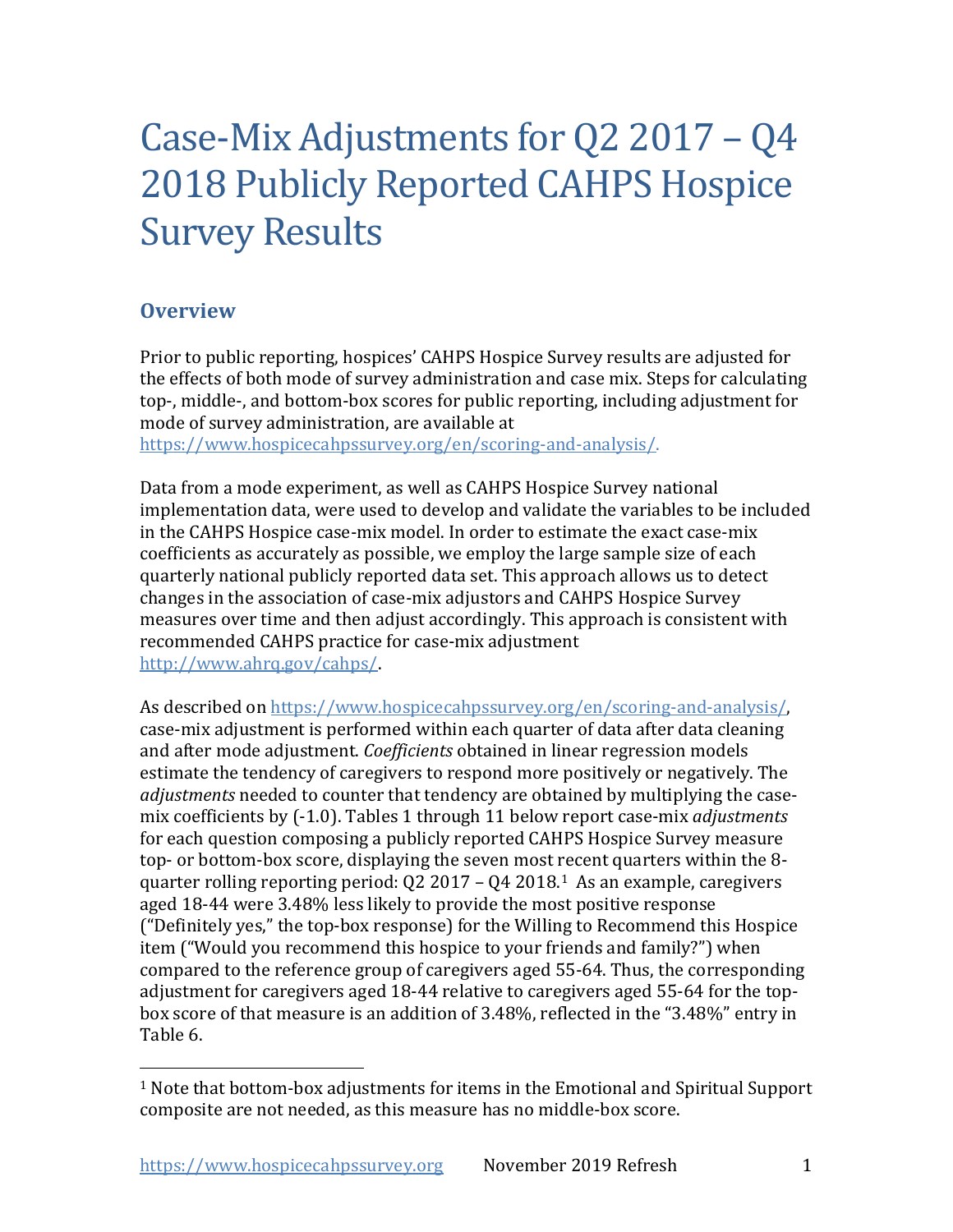Publicly reported CAHPS Hospice Survey measure scores are adjusted to the overall national mean of case-mix variables across all reporting hospices (as reported in Table 12). Thus, whether the scores of a given hospice are adjusted upward or downward for a given measure depends not only on these case-mix adjustments, but also on the case mix of that hospice relative to the national average of these case-mix characteristics. Specifically, the total case mix-adjustment for a given hospice is the sum of a series of products, where each product multiplies the adjustments in Tables 1-11 by the difference between the hospice's mean on the corresponding case-mix variable and the national mean on that case-mix variable (from Table 12).

Four sets of numbers are needed to calculate final case-mix adjusted top- or bottombox scores for a given hospice for a given quarter: (1) Mean top- or bottom-box scores of the items that compose each CAHPS Hospice Survey measure for the hospice in question that have been adjusted for survey mode; (2) item-level casemix adjustments from Tables 1-11 of this document; (3) that hospice's means on case-mix variables; and (4) national means on case-mix variables from Table 12 of this document.

# **Variable Definitions**

In this section, we provide additional detail regarding the calculation of the response percentile variable and the definition of the primary diagnosis categories.

A hospice's case-mix adjustment variable response percentile is calculated as follows: for a given hospice and a given quarter, all completed surveys are ranked based on their respective "lag times." Lag time is the number of days between a decedent's death and the return of the mail survey, or the final disposition of the telephone survey. Ranks are averaged in the case of ties. Response percentile is calculated by dividing lag time rank by quarterly sample size.<sup>[2](#page-1-0)</sup>

ICD-9 (prior to October 2016) and ICD-10 codes are used to categorize primary diagnosis. The 20 most common terminal diagnoses categories among hospice patients in 2004-2009[3](#page-1-1) were used to define diagnosis categories with an 'Other' category including all other diagnoses. Two of the 20 categories, 'Debility NOS' and 'Failure to Thrive' were rare in these data, and thus were collapsed into the 'Other' category. Further collapsing was attempted but analyses examining the predictive ability of these diagnosis categories to predict measure scores indicated that the only appropriate collapsing was of "Alzheimer's Disease" and "non-Alzheimer's Dementias" into a single category; no other categories were combined.

<span id="page-1-1"></span><span id="page-1-0"></span><sup>2</sup> Prior to Q3 2017, response percentile was calculated within month.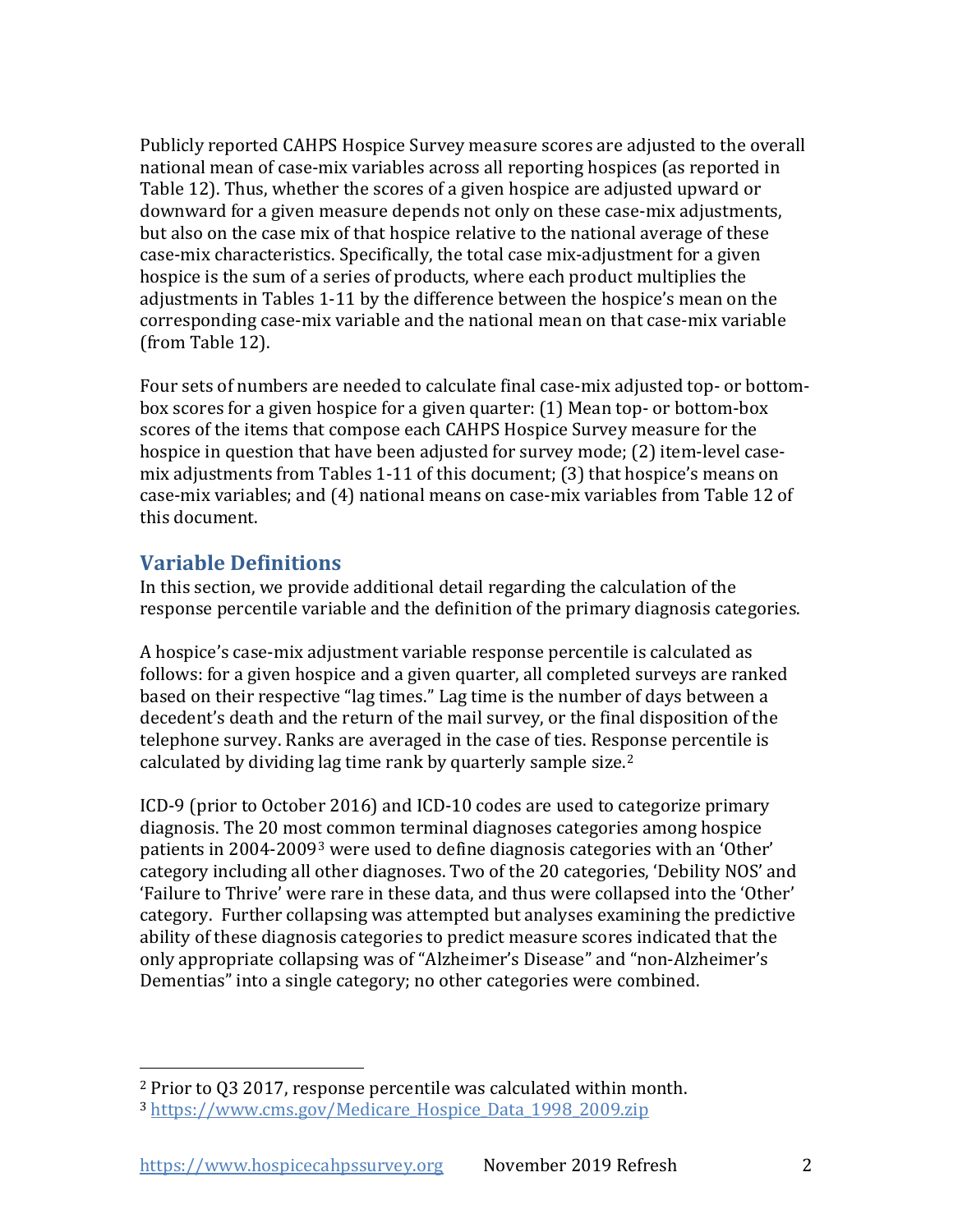NOTE: Beginning in Q2 2017, CMS updated the CAHPS Hospice Survey case-mix adjustment model, simplifying categories and improving the precision of coefficients. The updates are as follows:

- Payer for Hospice Care: categories 'Uninsured or no payer' and 'Other' were combined
- Primary Diagnosis:
	- o Category 'Other' was split into 'Other, Cancer' and 'Other, Non-cancer'
	- o Categories 'Ovarian cancer' and 'Stomach cancer' were combined with 'Other, Cancer'
- Caregiver Age: Three youngest age groups (18-24, 25-34, 35-44) were combined
- Caregiver Relationship: Category 'Grandparent' was combined with 'Other'
- Survey Language/Respondent's home language:
	- o Chinese language (home and survey) was removed
	- o Categories Spanish at home and Spanish survey language were combined

CMS' analyses show that once the streamlined adjustments are implemented, hospices with a high proportion of caregivers who respond to the survey in Spanish may experience decreases in their Emotional and Spiritual Support and Getting Timely Help scores; changes to other measure scores will be smaller. However, by employing the updated adjustments, scores will be more accurate than before.

# **Score Calculation**

The formula for applying case-mix adjustment is as follows:

- Let y be the mode-adjusted hospice mean of an item that composes a CAHPS Hospice Survey measure
- Let a1-a54 be the corresponding individual-level adjustments from Tables 1- 11 for all rows other than reference categories
- Let m1-m54 be the national means for the CMA variables in the same rows in Table 12
- Let h1-h54 be the CMA means for the hospice in question in the same form as in Table 12
- Then y'=y+a1(h1-m1)+a2(h2-m2)+...+a54(h54-m54) is the case-mix and mode-adjusted hospice score for that item

CAHPS Hospice Survey publicly reported multi-quarter hospice averages are weighted proportionately to the number of respondent decedents/caregivers in the hospice for a given measure in each of the quarters. Specifically, each quarter's score has a weight equal to the quarter's number of decedent/caregiver respondents. Weights are applied after case-mix adjustment and survey mode adjustment.

Adjusted scores within each quarter that are below 0 are truncated at 0; adjusted scores within each quarter that are above 100 are truncated at 100. Rounding occurs after case-mix and mode adjustments have been applied and after data have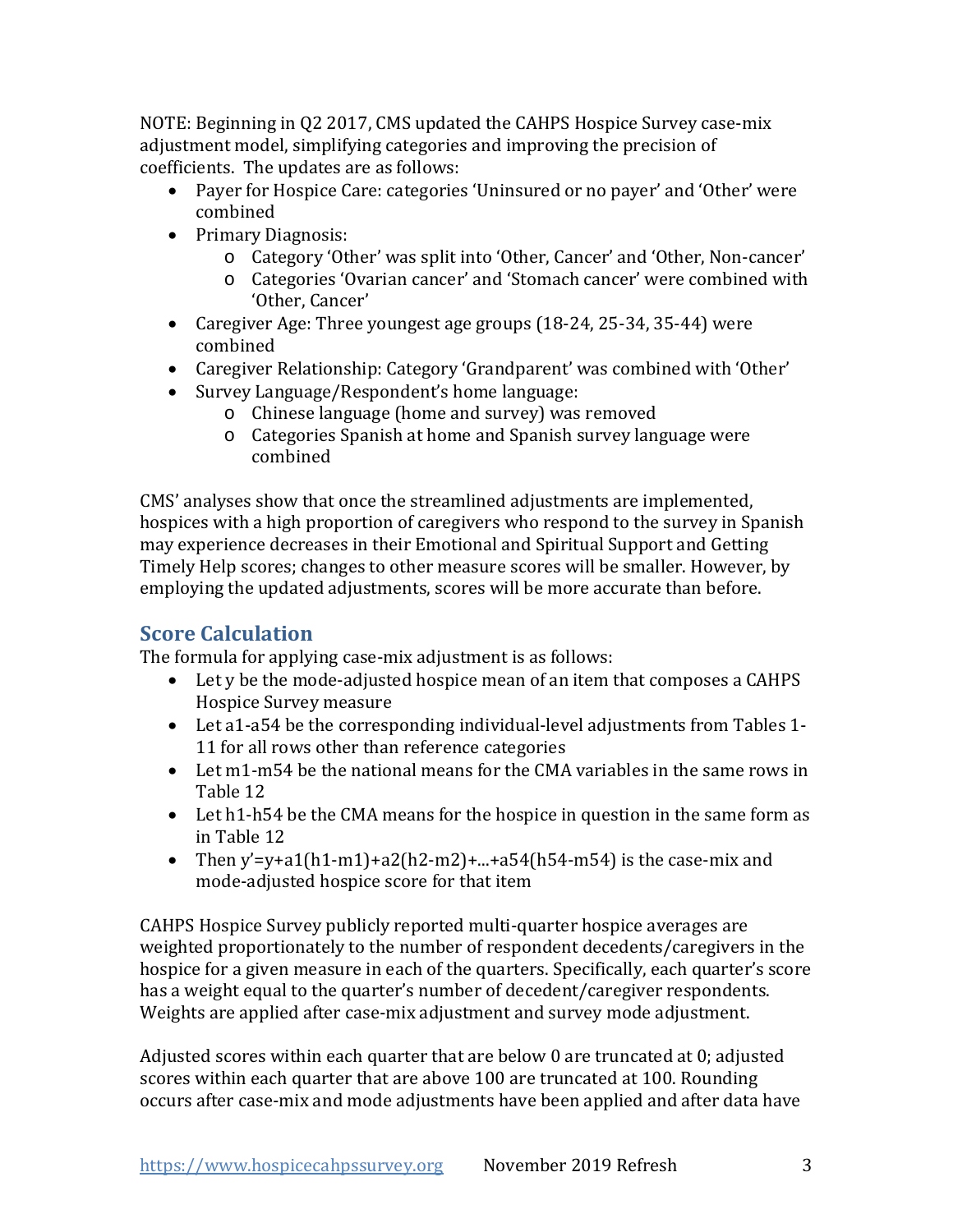been combined across quarters. For public reporting purposes, CAHPS Hospice Survey measure scores are rounded to integer percentages.

Please note: The information presented here will permit a hospice to closely approximate the effect of case-mix adjustment on its CAHPS Hospice Survey results. However, exact replication of published CAHPS Hospice Survey results may not be possible because of (1) the effects of data cleaning, and (2) small differences between the effects of quarterly case-mix adjustments and the most-recent-quarter averages presented here. For each future quarter, Tables 1 through 12 will be updated and will be posted on:

[https://www.hospicecahpssurvey.org/en/scoring-and-analysis/](https://hospicecahpssurvey.org/en/public-reporting/scoring-and-analysis/).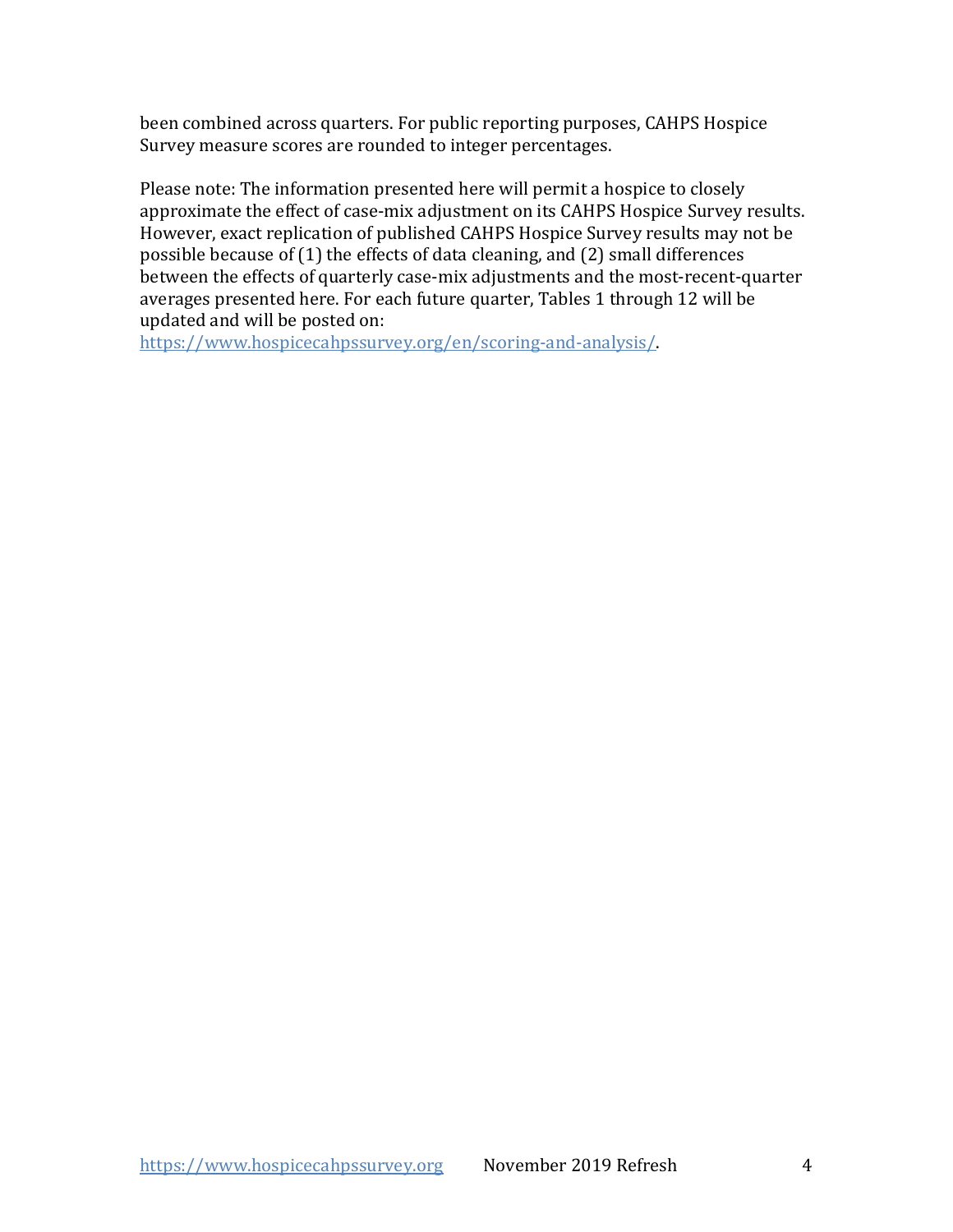|                                | informed about when they<br>would arrive to care for<br>Hospice team kept you<br>your family member | things in a way that was<br>Hospice team explained<br>easy to understand | problems with your family<br>carefully to you when you<br>talked with them about<br>member's hospice care<br>Hospice team listened | condition<br>Hospice team kept you<br>about your<br>family member's<br>informed | Hospice team listened<br>carefully to you | family member's condition<br>contradictory<br>information about your<br>Hospice team gave you<br>ðr<br>confusing<br>or care |
|--------------------------------|-----------------------------------------------------------------------------------------------------|--------------------------------------------------------------------------|------------------------------------------------------------------------------------------------------------------------------------|---------------------------------------------------------------------------------|-------------------------------------------|-----------------------------------------------------------------------------------------------------------------------------|
| Response percentile (per 1% of |                                                                                                     |                                                                          |                                                                                                                                    |                                                                                 |                                           |                                                                                                                             |
| response percentile)           | 0.06%                                                                                               | 0.08%                                                                    | 0.08%                                                                                                                              | 0.08%                                                                           | 0.08%                                     | 0.06%                                                                                                                       |
| Decedent Age                   |                                                                                                     |                                                                          |                                                                                                                                    |                                                                                 |                                           |                                                                                                                             |
| Age 18-54                      | $-7.34%$                                                                                            | $-1.21%$                                                                 | $-1.65%$                                                                                                                           | $-4.21%$                                                                        | $-0.80%$                                  | 2.38%                                                                                                                       |
| Age 55-64                      | $-6.05%$                                                                                            | $-1.08%$                                                                 | $-0.89%$                                                                                                                           | $-3.02%$                                                                        | $-0.51%$                                  | 2.65%                                                                                                                       |
| Age 65-69                      | $-5.40%$                                                                                            | $-1.02%$                                                                 | $-0.43%$                                                                                                                           | $-2.98%$                                                                        | $-0.30%$                                  | 2.35%                                                                                                                       |
| Age 70-74                      | $-4.69%$                                                                                            | $-1.11%$                                                                 | $-0.32%$                                                                                                                           | $-2.35%$                                                                        | $-0.27%$                                  | 1.77%                                                                                                                       |
| Age 75-79                      | $-4.49%$                                                                                            | $-0.94%$                                                                 | $-0.75%$                                                                                                                           | $-2.25%$                                                                        | $-0.49%$                                  | 1.21%                                                                                                                       |
| Age 80-84                      | $-3.42%$                                                                                            | $-0.51%$                                                                 | $-0.27%$                                                                                                                           | $-1.34%$                                                                        | $-0.34%$                                  | 0.76%                                                                                                                       |
| Age 85-89                      | $-1.78%$                                                                                            | $-0.45%$                                                                 | $-0.29%$                                                                                                                           | $-0.70%$                                                                        | $-0.15%$                                  | 0.42%                                                                                                                       |
| Age 90+ (REFERENCE)            | 0.00%                                                                                               | 0.00%                                                                    | 0.00%                                                                                                                              | 0.00%                                                                           | 0.00%                                     | 0.00%                                                                                                                       |
| Payer for Hospice Care         |                                                                                                     |                                                                          |                                                                                                                                    |                                                                                 |                                           |                                                                                                                             |
| Medicare only (REFERENCE)      | 0.00%                                                                                               | 0.00%                                                                    | 0.00%                                                                                                                              | 0.00%                                                                           | 0.00%                                     | 0.00%                                                                                                                       |
| Medicaid only or Medicaid and  |                                                                                                     |                                                                          |                                                                                                                                    |                                                                                 |                                           |                                                                                                                             |
| private insurance              | 2.58%                                                                                               | 0.77%                                                                    | 0.63%                                                                                                                              | 2.65%                                                                           | 1.60%                                     | 1.40%                                                                                                                       |
| Medicare and Medicaid          | 8.35%                                                                                               | 2.55%                                                                    | 2.77%                                                                                                                              | 4.98%                                                                           | 2.08%                                     | 0.63%                                                                                                                       |

#### **Table 1. CAHPS Hospice Survey Top-Box Case-Mix Adjustments for Communication with Family, Q2 2017 - Q4 2018**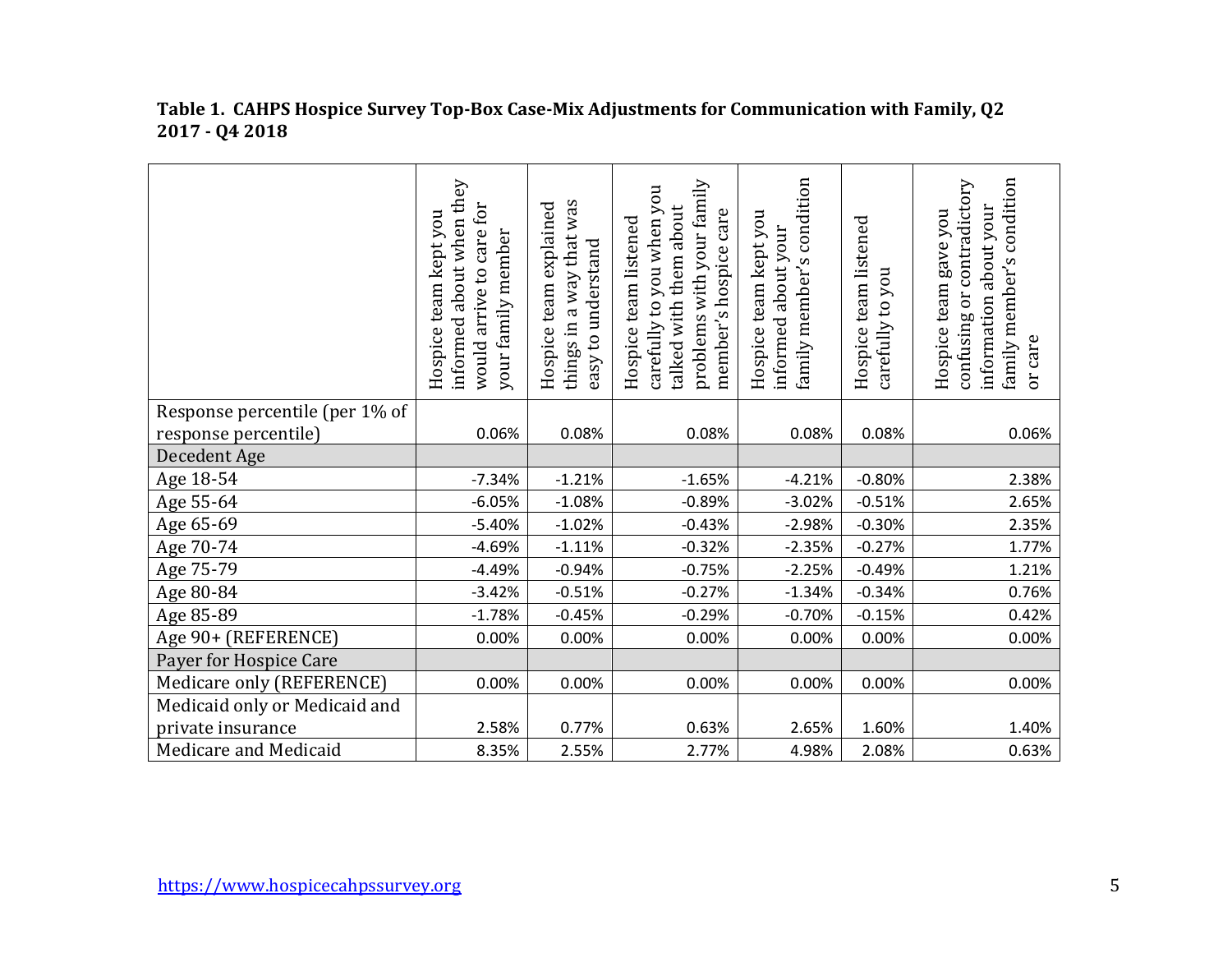| Private insurance only      | 1.43%     | 0.52%    | 1.26%    | 0.58%    | 0.24%    | $-0.32%$ |
|-----------------------------|-----------|----------|----------|----------|----------|----------|
| Medicare and private        |           |          |          |          |          |          |
| insurance                   | 0.80%     | 0.50%    | 0.84%    | 0.50%    | 0.55%    | 0.34%    |
| <b>Other</b>                | 4.66%     | 1.42%    | 0.87%    | 2.65%    | 1.12%    | 0.25%    |
| <b>Primary Diagnosis</b>    |           |          |          |          |          |          |
| Alzheimer's and non-        |           |          |          |          |          |          |
| Alzheimer's dementias       |           |          |          |          |          |          |
| (REFERENCE)                 | 0.00%     | 0.00%    | 0.00%    | 0.00%    | 0.00%    | 0.00%    |
| Bladder cancer              | $-7.78%$  | $-0.13%$ | 0.33%    | $-0.83%$ | 0.57%    | 1.39%    |
| Blood and lymphatic cancers | $-6.89%$  | 1.09%    | 1.83%    | $-0.47%$ | 1.54%    | 2.00%    |
| Brain cancer                | $-6.77%$  | 0.33%    | $-0.43%$ | $-2.51%$ | $-0.79%$ | 0.77%    |
| Breast cancer               | $-9.05%$  | 0.13%    | $-0.95%$ | $-2.08%$ | 0.03%    | 0.62%    |
| Congestive heart failure    | $-5.38%$  | 0.60%    | 0.28%    | $-0.71%$ | 0.66%    | 1.31%    |
| Chronic kidney disease      | $-5.44%$  | 0.23%    | 1.17%    | $-0.61%$ | 0.88%    | 1.29%    |
| Chronic liver disease       | $-6.25%$  | 0.11%    | $-1.05%$ | $-2.06%$ | 0.05%    | 0.93%    |
| Colorectal cancer           | $-8.79%$  | 0.02%    | 0.22%    | $-1.74%$ | 0.65%    | 1.68%    |
| CVA/Stroke                  | $-2.60%$  | $-0.19%$ | $-1.04%$ | $-1.47%$ | $-0.66%$ | 0.30%    |
| Liver cancer                | $-10.02%$ | $-0.54%$ | $-0.46%$ | $-2.52%$ | $-0.03%$ | 1.69%    |
| Lung & other chest cavity   |           |          |          |          |          |          |
| cancer                      | $-9.38%$  | 0.02%    | 0.07%    | $-2.35%$ | 0.34%    | 1.57%    |
| Non-infectious respiratory  | $-6.25%$  | 0.67%    | 0.57%    | $-0.69%$ | 1.21%    | 2.07%    |
| Other heart disease         | $-5.32%$  | 0.29%    | $-0.10%$ | $-1.09%$ | 0.81%    | 1.37%    |
| Pancreatic cancer           | $-10.40%$ | $-0.20%$ | $-0.62%$ | $-2.83%$ | $-0.52%$ | 1.24%    |
| Parkinson's and other       |           |          |          |          |          |          |
| degenerative diseases       | $-2.17%$  | 0.15%    | 0.12%    | $-0.74%$ | 0.13%    | 0.44%    |
| Pneumonias and other        |           |          |          |          |          |          |
| infectious lung diseases    | $-4.97%$  | 0.95%    | 1.19%    | $-0.62%$ | 0.29%    | 1.59%    |
| Prostate cancer             | $-8.78%$  | $-0.20%$ | $-0.79%$ | $-1.06%$ | 0.25%    | 1.96%    |
| Other, cancer               | $-8.40%$  | 0.52%    | $-0.13%$ | $-2.01%$ | 0.30%    | 1.68%    |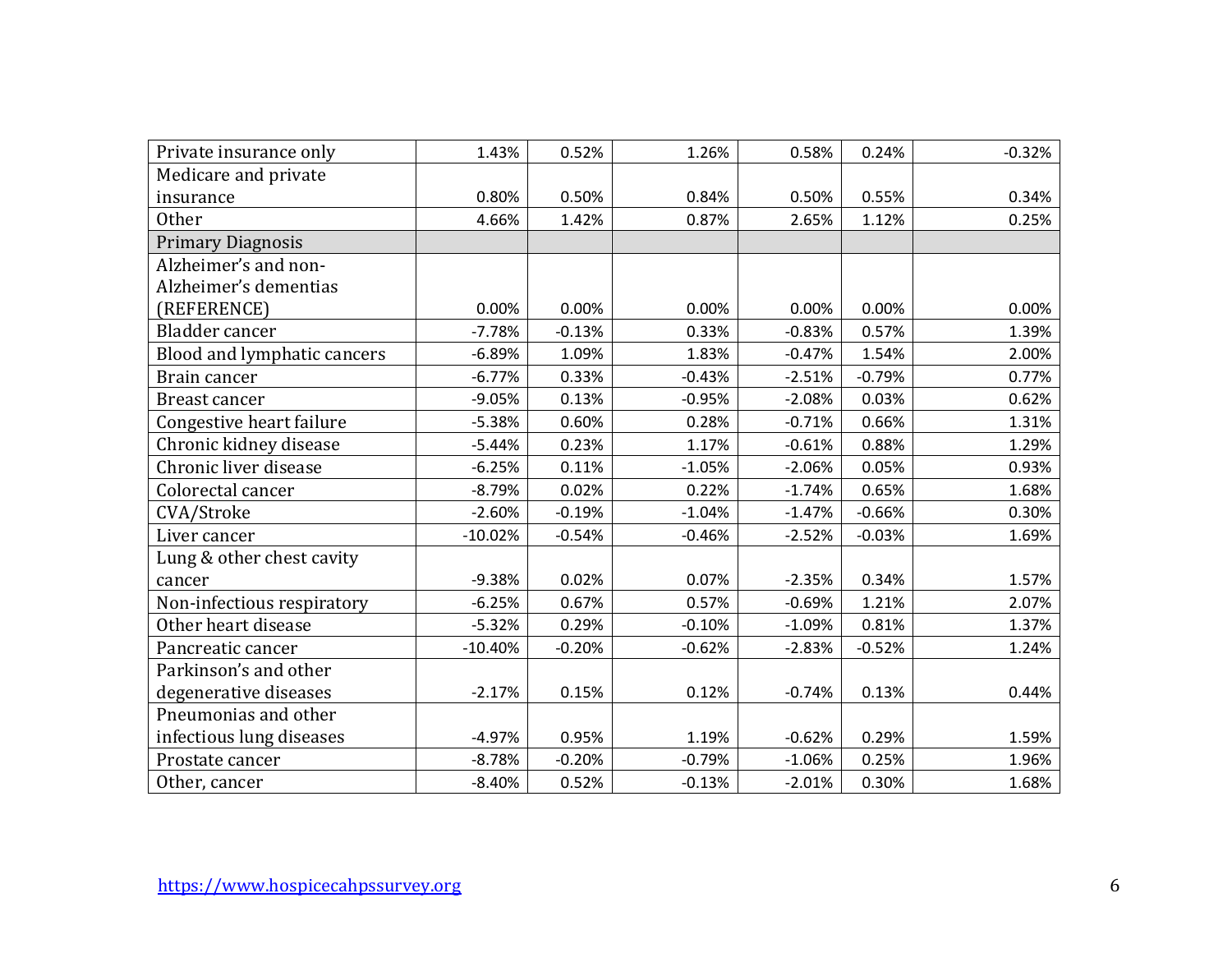| Other, non-cancer              | $-3.99%$ | 0.15%    | 0.08%    | $-1.11%$ | 0.17%    | 1.01%    |
|--------------------------------|----------|----------|----------|----------|----------|----------|
| Length of hospice stay         |          |          |          |          |          |          |
| $2-5$ days                     | $-8.65%$ | $-1.68%$ | 2.24%    | $-3.12%$ | $-1.29%$ | $-4.44%$ |
| $6-12$ days                    | $-7.12%$ | $-0.60%$ | 2.22%    | $-1.49%$ | $-0.23%$ | $-2.22%$ |
| 13-29 days                     | $-4.58%$ | 0.56%    | 2.30%    | 0.15%    | 0.90%    | $-0.82%$ |
| 30-80 days                     | $-3.04%$ | 0.77%    | 1.62%    | 0.44%    | 1.01%    | 0.00%    |
| 81+ days (REFERENCE)           | 0.00%    | 0.00%    | 0.00%    | 0.00%    | 0.00%    | 0.00%    |
| Caregiver Age                  |          |          |          |          |          |          |
| Age 18-44                      | 0.87%    | 2.29%    | 4.59%    | 0.56%    | 3.44%    | 2.35%    |
| Age 45-54                      | $-0.85%$ | 0.46%    | 2.05%    | $-0.34%$ | 0.63%    | 0.79%    |
| Age 55-64 (REFERENCE)          | 0.00%    | 0.00%    | 0.00%    | 0.00%    | 0.00%    | 0.00%    |
| Age 65-74                      | 0.47%    | $-0.35%$ | $-2.59%$ | 0.15%    | $-1.12%$ | $-2.27%$ |
| Age 75-84                      | 2.59%    | 2.29%    | $-1.80%$ | 4.08%    | 1.50%    | $-2.62%$ |
| Age $85+$                      | 3.78%    | 5.66%    | $-0.46%$ | 7.16%    | 4.30%    | $-1.67%$ |
| <b>Caregiver Education</b>     |          |          |          |          |          |          |
| 8 <sup>th</sup> grade or less  | $-2.01%$ | 0.43%    | $-0.63%$ | $-2.07%$ | 0.30%    | 11.81%   |
| Some high school               | $-4.26%$ | $-1.10%$ | $-1.66%$ | $-2.93%$ | $-1.18%$ | 5.69%    |
| High school graduate or GED    |          |          |          |          |          |          |
| (REFERENCE)                    | 0.00%    | 0.00%    | 0.00%    | 0.00%    | 0.00%    | 0.00%    |
| Some college                   | 4.37%    | 1.66%    | 3.09%    | 2.93%    | 2.39%    | $-0.14%$ |
| 4-year college graduate        | 10.57%   | 3.33%    | 5.11%    | 6.61%    | 3.75%    | 0.49%    |
| More than 4-year college       |          |          |          |          |          |          |
| graduate                       | 13.48%   | 4.53%    | 6.91%    | 8.68%    | 5.54%    | 1.84%    |
| Caregiver relationship         |          |          |          |          |          |          |
| (Decedent was the caregiver's  |          |          |          |          |          |          |
|                                |          |          |          |          |          |          |
| Spouse or partner              | $-5.16%$ | 1.94%    | 0.92%    | 1.64%    | 1.77%    | $-0.33%$ |
| Parent (REFERENCE)             | 0.00%    | 0.00%    | 0.00%    | 0.00%    | 0.00%    | 0.00%    |
| Mother-in-law or father-in-law | $-1.99%$ | $-2.80%$ | $-3.24%$ | $-2.48%$ | $-2.65%$ | $-2.29%$ |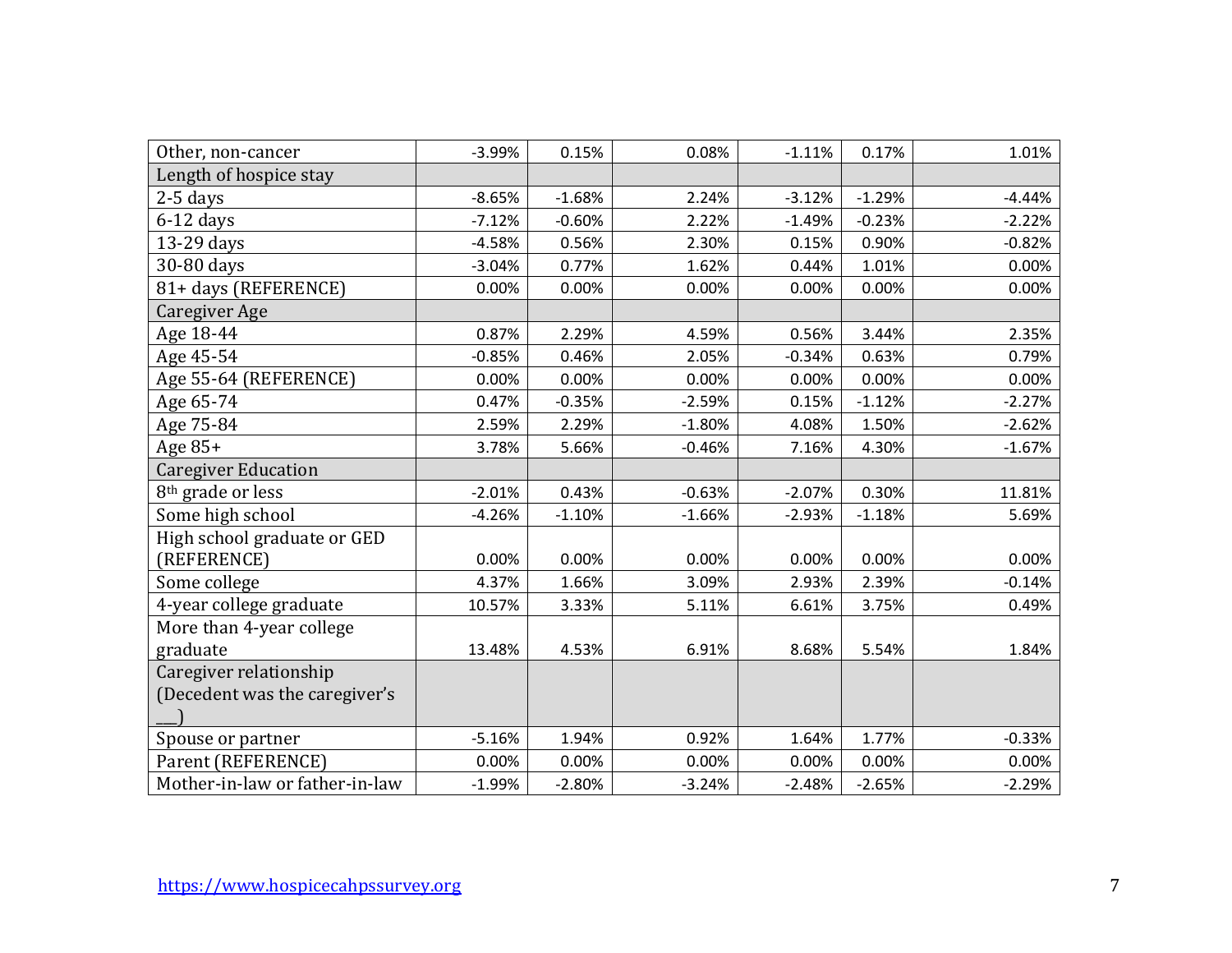| Aunt or uncle              | 3.98%    | $-0.64%$  | $-0.33%$ | 1.81%    | $-0.65%$ | $-2.45%$ |
|----------------------------|----------|-----------|----------|----------|----------|----------|
| Sister or brother          | 5.42%    | 2.79%     | 2.04%    | 4.89%    | 2.30%    | $-0.98%$ |
| Child                      | $-1.19%$ | 1.64%     | 1.13%    | 2.59%    | 1.96%    | 0.12%    |
| Friend                     | 4.51%    | 1.59%     | $-0.53%$ | 3.73%    | 0.74%    | $-1.70%$ |
| Other                      | $-0.48%$ | $-0.61\%$ | $-1.55%$ | $-0.10%$ | $-0.52%$ | $-1.57%$ |
| Survey                     |          |           |          |          |          |          |
| Language/Respondent's home |          |           |          |          |          |          |
| language                   |          |           |          |          |          |          |
| Survey language or home    |          |           |          |          |          |          |
| language was Spanish       | $-6.42%$ | $-0.39%$  | $-3.58%$ | $-3.74%$ | $-2.46%$ | $-4.32%$ |
| All others (REFERENCE)     | 0.00%    | $0.00\%$  | 0.00%    | 0.00%    | 0.00%    | 0.00%    |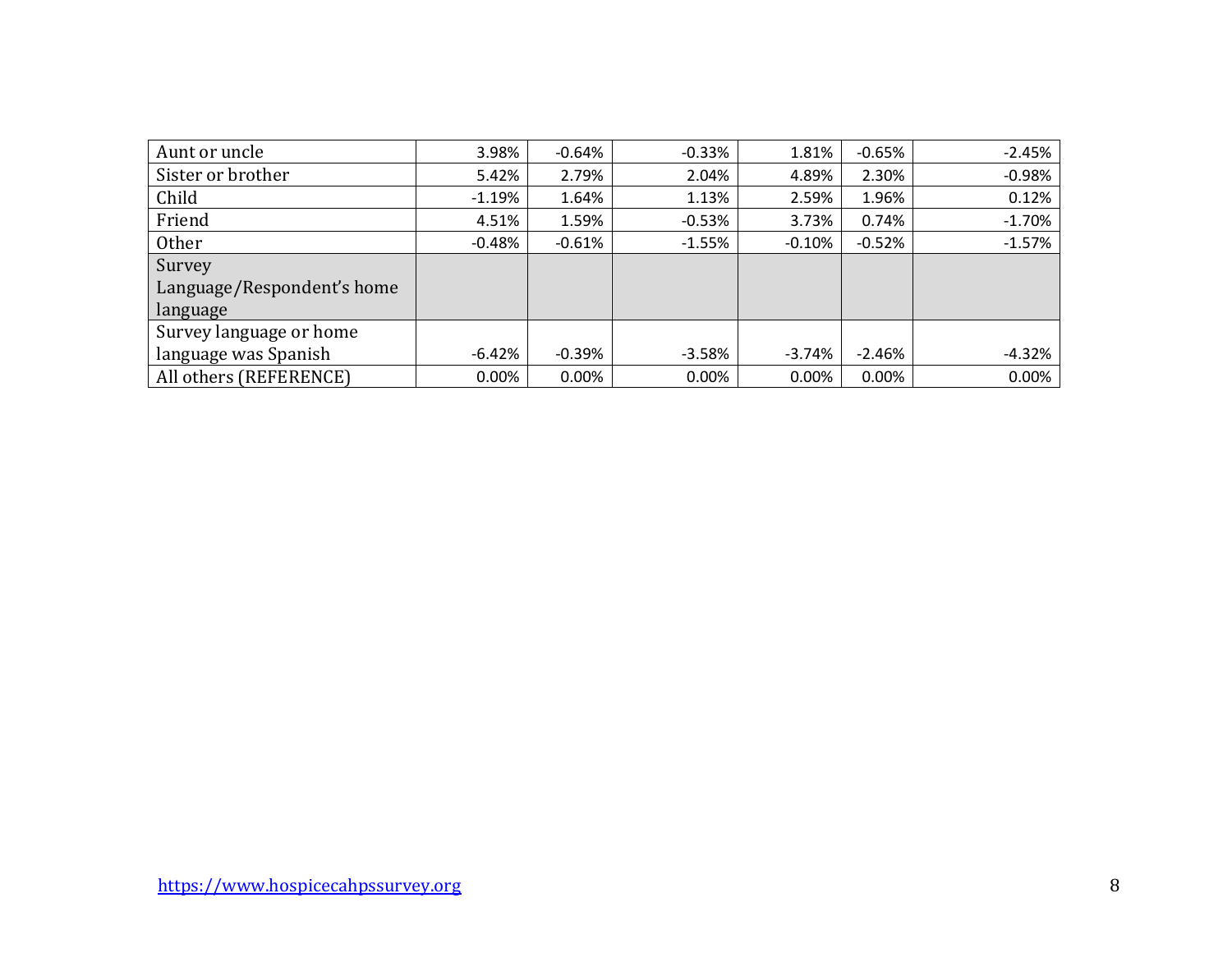# **Table 2. CAHPS Hospice Survey Top-Box Case-Mix Adjustments for Getting Timely Help and Treating Patient with Respect, Q2 2017 - Q4 2018**

|                                                        | <b>Getting Timely Help</b>                                                                                        |                                                                                               |                                                                        | <b>Treating Patient with Respect</b>                                   |
|--------------------------------------------------------|-------------------------------------------------------------------------------------------------------------------|-----------------------------------------------------------------------------------------------|------------------------------------------------------------------------|------------------------------------------------------------------------|
|                                                        | your family member asked<br>for help from the hospice<br>Got help as soon as you<br>needed it when you or<br>team | Got the help you needed<br>from the hospice team<br>weekends, or holidays<br>during evenings, | Hospice team treated your<br>family member with<br>dignity and respect | Felt that the hospice team<br>really cared about your<br>family member |
| Response percentile (per 1% of<br>response percentile) | 0.09%                                                                                                             | 0.10%                                                                                         | 0.04%                                                                  | 0.07%                                                                  |
| Decedent Age                                           |                                                                                                                   |                                                                                               |                                                                        |                                                                        |
| Age 18-54                                              | $-1.97%$                                                                                                          | $-1.92%$                                                                                      | 0.65%                                                                  | $-0.15%$                                                               |
| Age 55-64                                              | $-1.49%$                                                                                                          | $-1.40%$                                                                                      | 0.35%                                                                  | 0.13%                                                                  |
| Age 65-69                                              | $-1.22%$                                                                                                          | $-1.01%$                                                                                      | 0.72%                                                                  | 0.57%                                                                  |
| Age 70-74                                              | $-1.35%$                                                                                                          | $-1.67%$                                                                                      | 0.28%                                                                  | 0.02%                                                                  |
| Age 75-79                                              | $-1.29%$                                                                                                          | $-1.05%$                                                                                      | 0.10%                                                                  | $-0.26%$                                                               |
| Age 80-84                                              | $-0.88%$                                                                                                          | $-0.86%$                                                                                      | 0.12%                                                                  | $-0.14%$                                                               |
| Age 85-89                                              | $-0.62%$                                                                                                          | $-0.27%$                                                                                      | 0.04%                                                                  | $-0.24%$                                                               |
| Age 90+ (REFERENCE)                                    | 0.00%                                                                                                             | 0.00%                                                                                         | 0.00%                                                                  | 0.00%                                                                  |
| Payer for Hospice Care                                 |                                                                                                                   |                                                                                               |                                                                        |                                                                        |
| Medicare only (REFERENCE)                              | 0.00%                                                                                                             | 0.00%                                                                                         | 0.00%                                                                  | 0.00%                                                                  |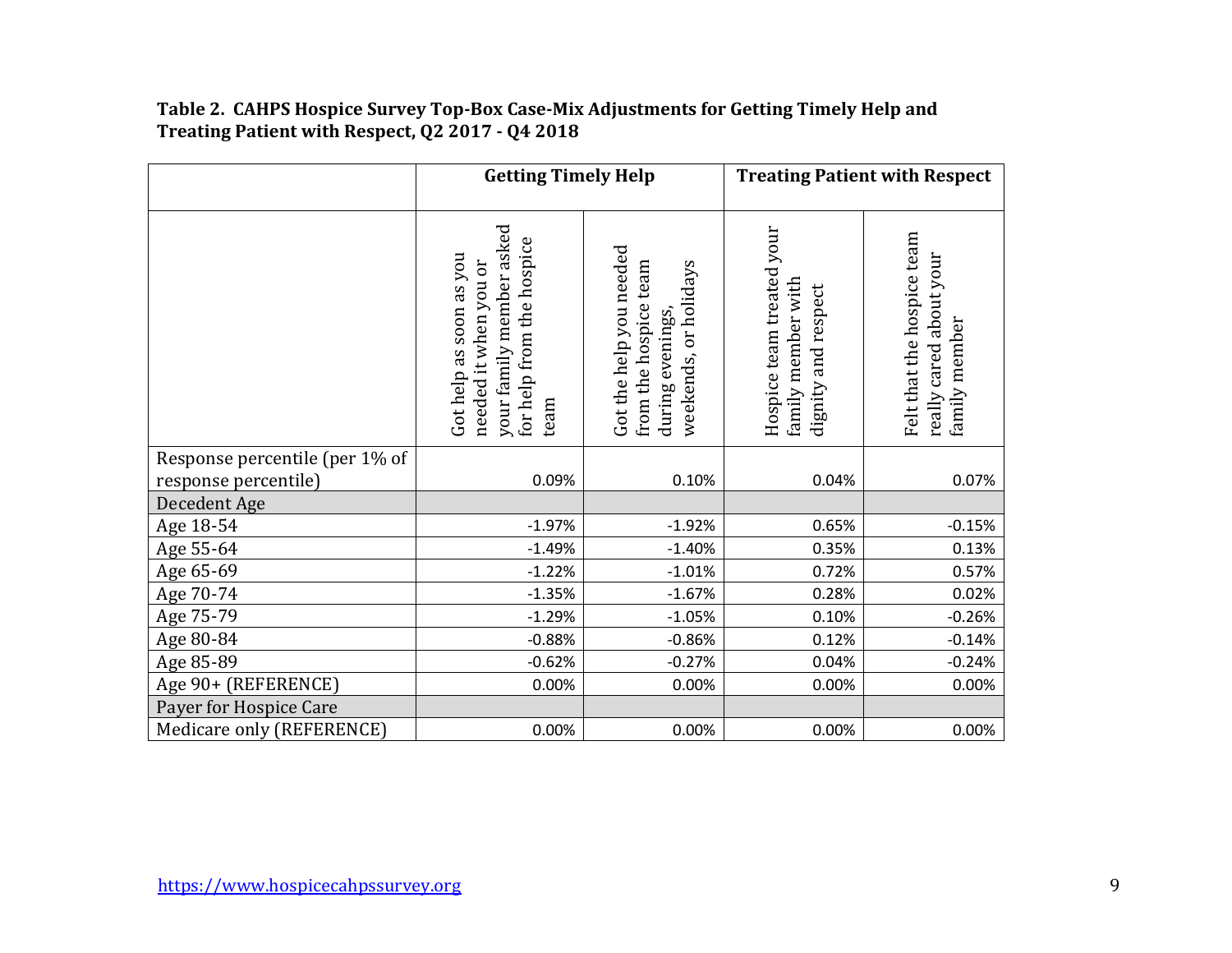| Medicaid only or Medicaid and |          |          |          |          |
|-------------------------------|----------|----------|----------|----------|
| private insurance             | 0.54%    | 1.12%    | 1.14%    | 1.58%    |
| Medicare and Medicaid         | 2.69%    | 3.40%    | 1.26%    | 2.11%    |
| Private insurance only        | 1.23%    | 1.23%    | 0.48%    | 0.58%    |
| Medicare and private          |          |          |          |          |
| insurance                     | 0.80%    | 0.73%    | 0.24%    | 0.03%    |
| <b>Other</b>                  | 1.54%    | 1.23%    | 0.84%    | 1.51%    |
| <b>Primary Diagnosis</b>      |          |          |          |          |
| Alzheimer's and non-          |          |          |          |          |
| Alzheimer's dementias         |          |          |          |          |
| (REFERENCE)                   | 0.00%    | 0.00%    | 0.00%    | 0.00%    |
| Bladder cancer                | 1.16%    | $-1.79%$ | 0.27%    | 0.19%    |
| Blood and lymphatic cancers   | 1.91%    | 0.10%    | 0.54%    | 1.10%    |
| Brain cancer                  | 1.56%    | $-0.98%$ | $-0.29%$ | $-0.14%$ |
| Breast cancer                 | 0.27%    | $-1.14%$ | $-0.19%$ | $-0.27%$ |
| Congestive heart failure      | 1.41%    | $-0.97%$ | 0.38%    | 0.32%    |
| Chronic kidney disease        | 1.31%    | 0.02%    | 0.34%    | 0.75%    |
| Chronic liver disease         | $-0.02%$ | $-0.77%$ | $-0.52%$ | $-0.35%$ |
| Colorectal cancer             | 1.28%    | 0.31%    | 0.26%    | 0.56%    |
| CVA/Stroke                    | $-0.05%$ | $-1.45%$ | $-0.30%$ | $-0.34%$ |
| Liver cancer                  | $-0.02%$ | $-0.38%$ | 0.08%    | 0.08%    |
| Lung & other chest cavity     |          |          |          |          |
| cancer                        | $-0.03%$ | $-1.17%$ | $-0.01%$ | $-0.03%$ |
| Non-infectious respiratory    | 1.57%    | $-0.52%$ | 0.20%    | 0.79%    |
| Other heart disease           | 1.46%    | $-0.65%$ | 0.30%    | 0.03%    |
| Pancreatic cancer             | 0.54%    | $-0.97%$ | 0.00%    | $-0.35%$ |
| Parkinson's and other         |          |          |          |          |
| degenerative diseases         | 1.67%    | 0.13%    | 0.19%    | 0.19%    |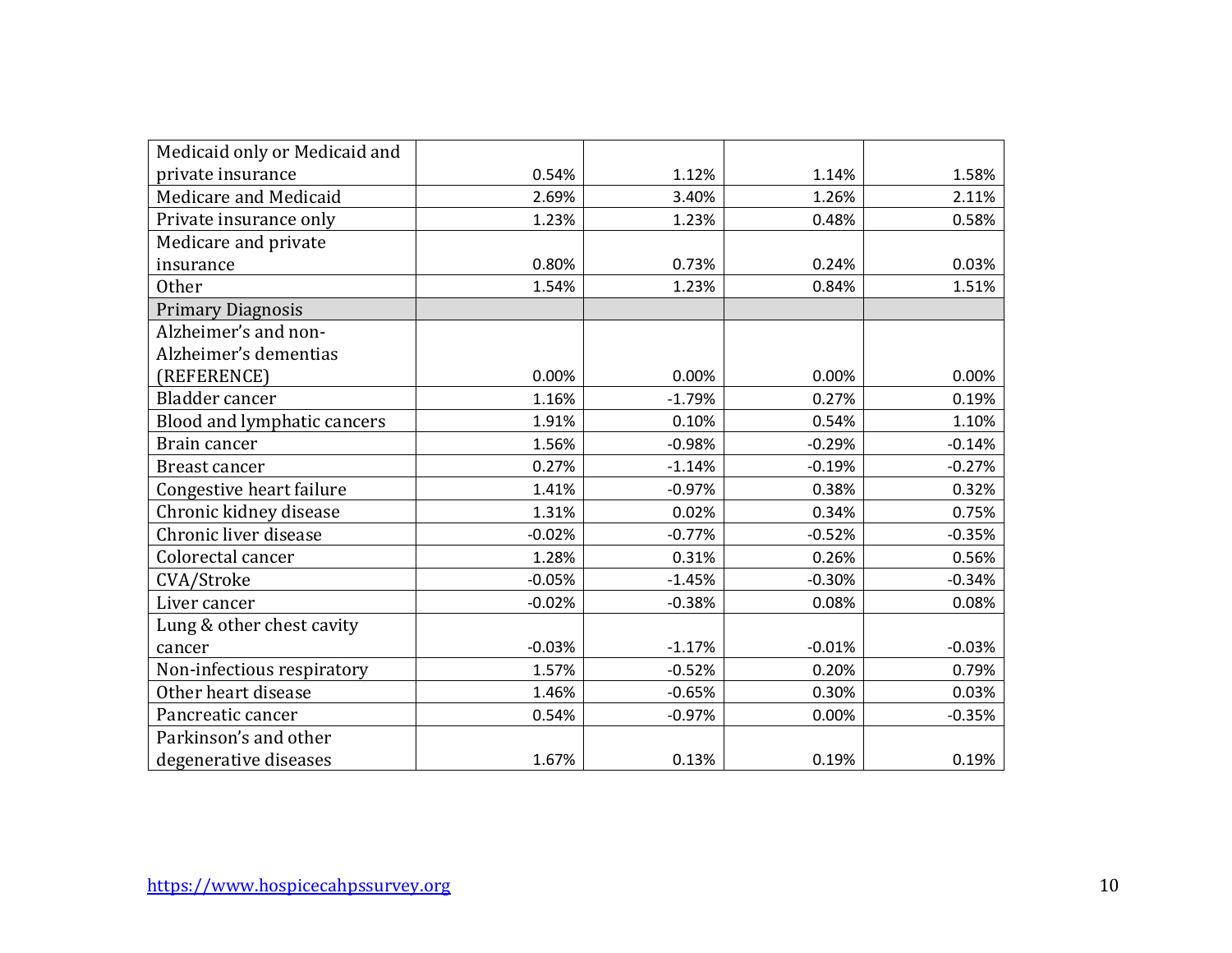| Pneumonias and other          |          |          |          |          |
|-------------------------------|----------|----------|----------|----------|
| infectious lung diseases      | 1.05%    | $-0.61%$ | 0.22%    | 0.65%    |
| Prostate cancer               | 0.74%    | $-0.10%$ | $-0.07%$ | $-0.02%$ |
| Other, cancer                 | 1.09%    | $-0.68%$ | 0.28%    | 0.44%    |
| Other, non-cancer             | 0.50%    | $-0.89%$ | 0.16%    | $-0.05%$ |
| Length of hospice stay        |          |          |          |          |
| $2-5$ days                    | $-6.37%$ | $-6.50%$ | 0.11%    | $-0.12%$ |
| $6-12$ days                   | $-3.15%$ | $-4.54%$ | 0.36%    | 1.07%    |
| 13-29 days                    | $-0.58%$ | $-2.09%$ | 0.63%    | 1.69%    |
| 30-80 days                    | 0.18%    | $-0.61%$ | 0.56%    | 1.23%    |
| 81+ days (REFERENCE)          | 0.00%    | 0.00%    | 0.00%    | 0.00%    |
| <b>Caregiver Age</b>          |          |          |          |          |
| Age 18-44                     | 3.08%    | 3.48%    | 2.09%    | 3.58%    |
| Age 45-54                     | 0.23%    | 0.61%    | 0.67%    | 1.11%    |
| Age 55-64 (REFERENCE)         | 0.00%    | 0.00%    | 0.00%    | 0.00%    |
| Age 65-74                     | $-1.50%$ | $-1.31%$ | $-0.87%$ | $-1.53%$ |
| Age 75-84                     | $-0.26%$ | 1.04%    | $-0.66%$ | $-0.98%$ |
| Age 85+                       | 1.37%    | 3.62%    | 0.08%    | 0.68%    |
| <b>Caregiver Education</b>    |          |          |          |          |
| 8 <sup>th</sup> grade or less | 0.49%    | 4.99%    | 0.94%    | $-0.41%$ |
| Some high school              | $-2.06%$ | 1.24%    | $-0.11%$ | $-1.43%$ |
| High school graduate or GED   |          |          |          |          |
| (REFERENCE)                   | 0.00%    | 0.00%    | 0.00%    | 0.00%    |
| Some college                  | 3.23%    | 0.65%    | 0.88%    | 2.41%    |
| 4-year college graduate       | 6.58%    | 2.61%    | 1.15%    | 4.03%    |
| More than 4-year college      |          |          |          |          |
| graduate                      | 9.44%    | 4.44%    | 2.04%    | 5.95%    |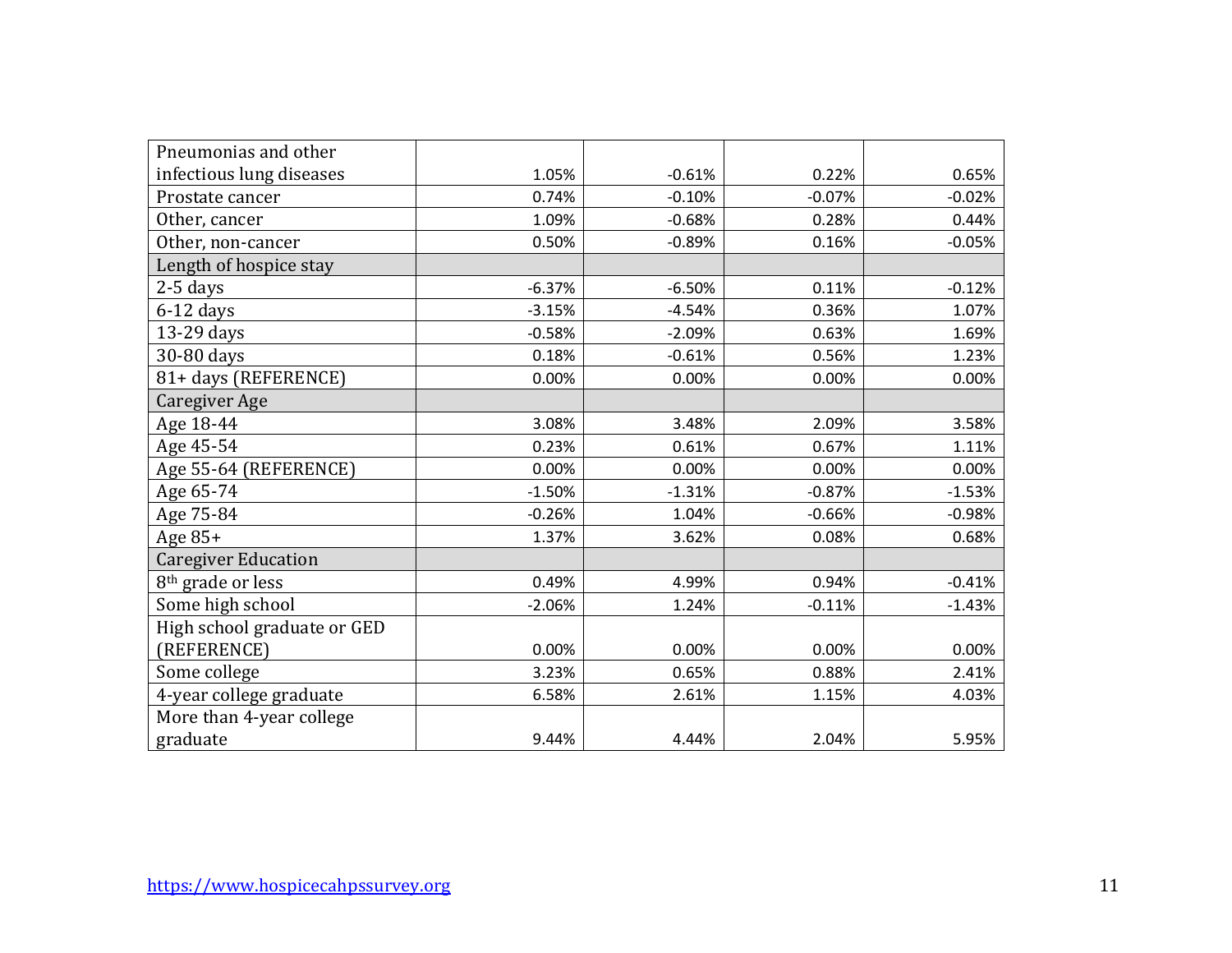| Caregiver relationship         |          |          |          |          |
|--------------------------------|----------|----------|----------|----------|
| (Decedent was the caregiver's  |          |          |          |          |
|                                |          |          |          |          |
| Spouse or partner              | $-0.13%$ | 0.27%    | 0.21%    | 0.65%    |
| Parent (REFERENCE)             | 0.00%    | 0.00%    | 0.00%    | 0.00%    |
| Mother-in-law or father-in-law | $-2.97%$ | $-2.32%$ | $-1.40%$ | $-2.92%$ |
| Aunt or uncle                  |          |          |          |          |
|                                | $-1.73%$ | $-0.95%$ | $-0.41%$ | $-0.70%$ |
| Sister or brother              | 2.13%    | 2.81%    | 0.92%    | 1.22%    |
| Child                          | 0.08%    | 0.78%    | 0.49%    | 0.40%    |
| Friend                         | 0.46%    | 1.60%    | 0.78%    | 0.28%    |
| <b>Other</b>                   | $-2.14%$ | $-0.09%$ | $-0.14%$ | $-0.98%$ |
| Survey                         |          |          |          |          |
| Language/Respondent's home     |          |          |          |          |
| language                       |          |          |          |          |
| Survey language or home        |          |          |          |          |
| language was Spanish           | $-2.20%$ | 4.16%    | $-0.99%$ | $-0.18%$ |
| All others (REFERENCE)         | 0.00%    | 0.00%    | 0.00%    | 0.00%    |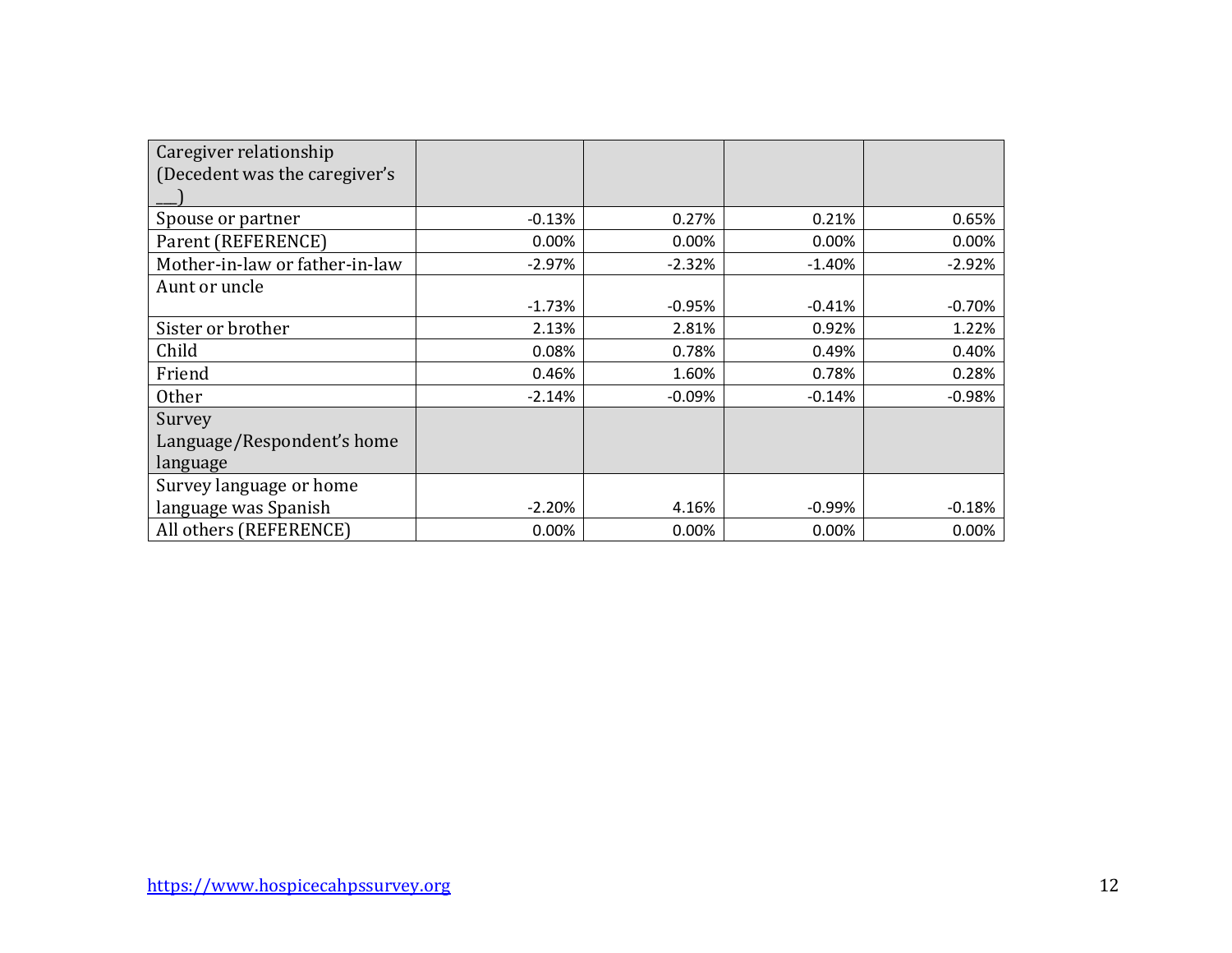|                                | support you got from the<br>hospice team while your<br>family member was in<br>Amount of emotional<br>hospice care | hospice team in the weeks<br>after your family member<br>support you got from the<br>Amount of emotional<br>died | your religious and spiritual<br>beliefs you got from the<br>Amount of support for<br>hospice team |
|--------------------------------|--------------------------------------------------------------------------------------------------------------------|------------------------------------------------------------------------------------------------------------------|---------------------------------------------------------------------------------------------------|
| Response percentile (per 1% of |                                                                                                                    |                                                                                                                  |                                                                                                   |
| response percentile)           | 0.03%                                                                                                              | 0.02%                                                                                                            | 0.03%                                                                                             |
| Decedent Age                   |                                                                                                                    |                                                                                                                  |                                                                                                   |
| Age 18-54                      | 0.21%                                                                                                              | 2.62%                                                                                                            | $-0.88%$                                                                                          |
| Age 55-64                      | 0.77%                                                                                                              | 2.07%                                                                                                            | $-0.03%$                                                                                          |
| Age 65-69                      | 0.85%                                                                                                              | 1.95%                                                                                                            | 0.10%                                                                                             |
| Age 70-74                      | 0.55%                                                                                                              | 1.47%                                                                                                            | 0.15%                                                                                             |
| Age 75-79                      | 0.34%                                                                                                              | 1.32%                                                                                                            | $-0.05%$                                                                                          |
| Age 80-84                      | 0.19%                                                                                                              | 0.95%                                                                                                            | 0.21%                                                                                             |
| Age 85-89                      | 0.10%                                                                                                              | 0.35%                                                                                                            | $-0.03%$                                                                                          |
| Age 90+ (REFERENCE)            | 0.00%                                                                                                              | 0.00%                                                                                                            | 0.00%                                                                                             |
| Payer for Hospice Care         |                                                                                                                    |                                                                                                                  |                                                                                                   |
| Medicare only (REFERENCE)      | 0.00%                                                                                                              | 0.00%                                                                                                            | 0.00%                                                                                             |
| Medicaid only or Medicaid and  |                                                                                                                    |                                                                                                                  |                                                                                                   |
| private insurance              | 2.26%                                                                                                              | 2.18%                                                                                                            | 2.16%                                                                                             |
| Medicare and Medicaid          | 1.85%                                                                                                              | 1.32%                                                                                                            | 1.43%                                                                                             |

**Table 3. CAHPS Hospice Survey Top-Box Case-Mix Adjustments for Emotional and Spiritual Support, Q2 2017 - Q4 2018**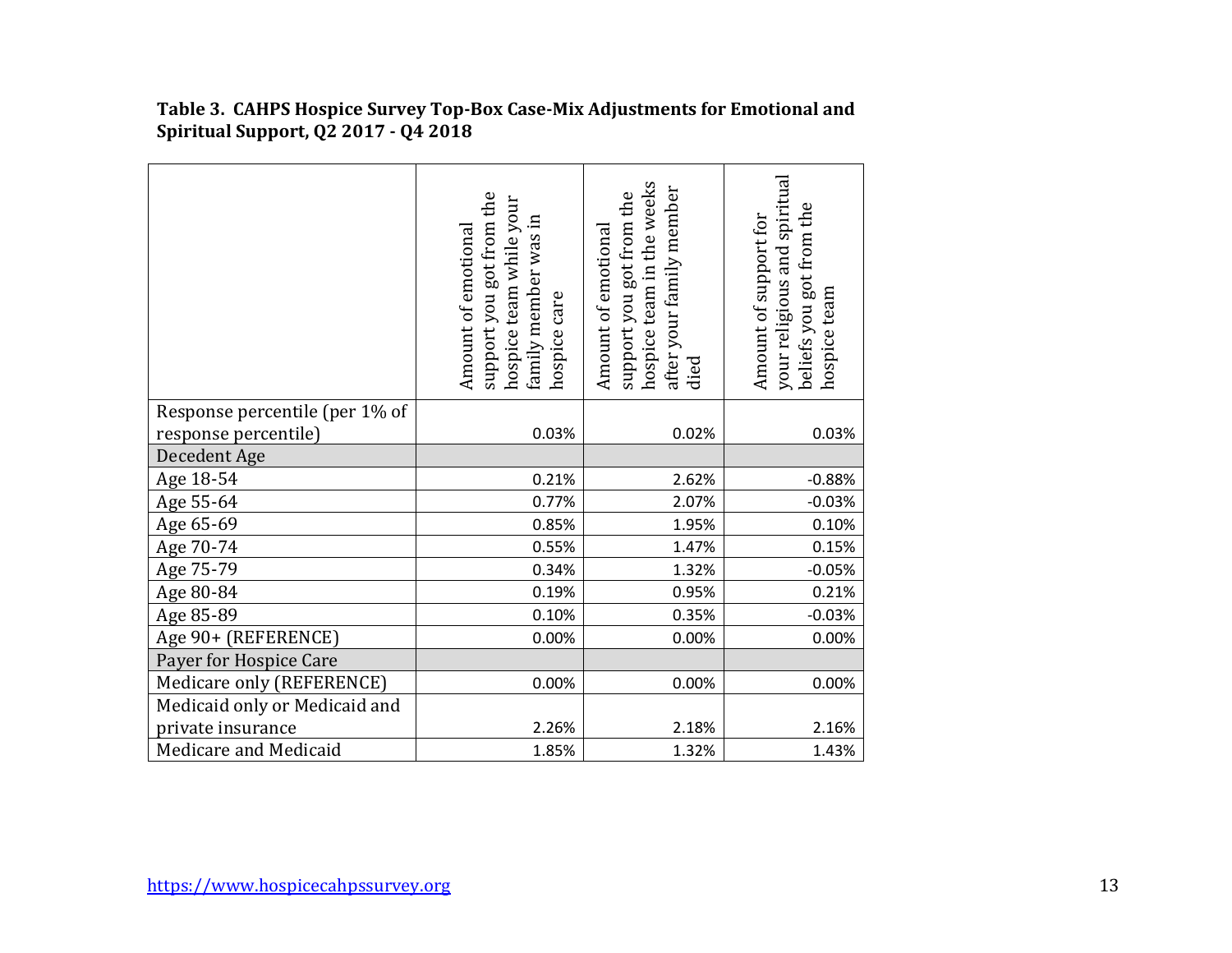| Private insurance only      | 0.20%    | $-0.20%$ | $-0.14%$ |
|-----------------------------|----------|----------|----------|
| Medicare and private        |          |          |          |
| insurance                   | 0.15%    | 0.03%    | $-0.16%$ |
| <b>Other</b>                | 0.74%    | 0.14%    | 0.42%    |
| <b>Primary Diagnosis</b>    |          |          |          |
| Alzheimer's and non-        |          |          |          |
| Alzheimer's dementias       |          |          |          |
| (REFERENCE)                 | 0.00%    | 0.00%    | 0.00%    |
| Bladder cancer              | 0.48%    | 1.81%    | 0.21%    |
| Blood and lymphatic cancers | 1.20%    | 1.61%    | 0.67%    |
| Brain cancer                | $-0.66%$ | 0.77%    | $-0.44%$ |
| Breast cancer               | $-0.39%$ | $-0.60%$ | $-0.51%$ |
| Congestive heart failure    | 0.70%    | 1.27%    | 0.50%    |
| Chronic kidney disease      | 1.01%    | 0.88%    | 0.18%    |
| Chronic liver disease       | 0.02%    | 0.37%    | $-0.15%$ |
| Colorectal cancer           | 0.78%    | 1.42%    | 0.15%    |
| CVA/Stroke                  | $-0.22%$ | 0.08%    | $-0.39%$ |
| Liver cancer                | 0.50%    | 1.05%    | 0.20%    |
| Lung & other chest cavity   |          |          |          |
| cancer                      | 0.51%    | 1.43%    | 0.31%    |
| Non-infectious respiratory  | 0.97%    | 1.93%    | 0.72%    |
| Other heart disease         | 0.56%    | 0.97%    | 0.12%    |
| Pancreatic cancer           | 0.23%    | 1.34%    | $-0.10%$ |
| Parkinson's and other       |          |          |          |
| degenerative diseases       | 0.33%    | 0.77%    | 0.29%    |
| Pneumonias and other        |          |          |          |
| infectious lung diseases    | 0.52%    | 1.65%    | 0.29%    |
| Prostate cancer             | 0.60%    | 2.25%    | 0.72%    |
| Other, cancer               | 0.50%    | 1.02%    | 0.10%    |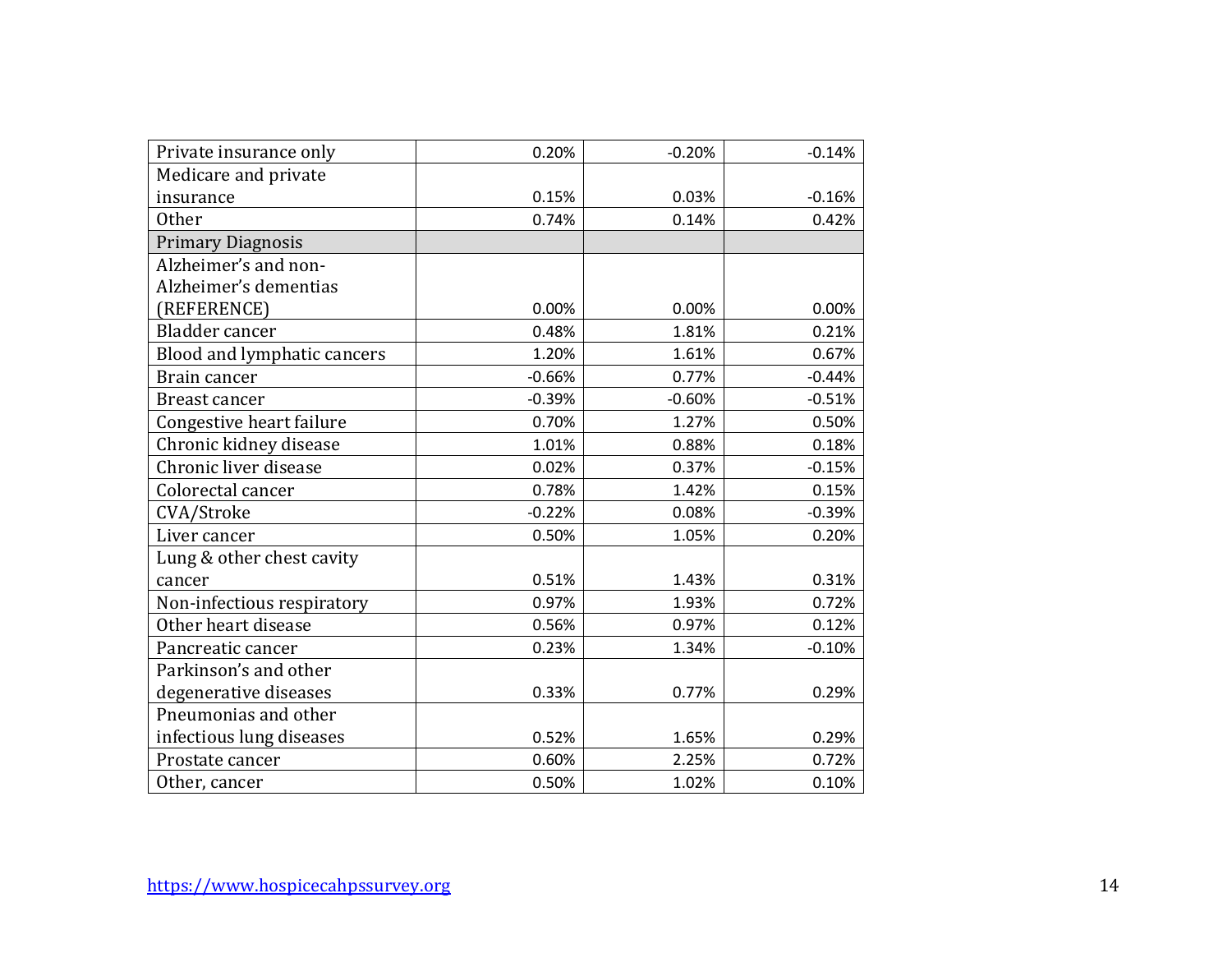| Other, non-cancer              | 0.33%    | 0.59%    | 0.02%    |
|--------------------------------|----------|----------|----------|
| Length of hospice stay         |          |          |          |
| $2-5$ days                     | 0.50%    | $-2.22%$ | 0.57%    |
| $6-12$ days                    | 0.72%    | $-1.42%$ | 0.62%    |
| 13-29 days                     | 1.17%    | $-0.53%$ | 1.03%    |
| 30-80 days                     | 0.80%    | 0.05%    | 0.79%    |
| 81+ days (REFERENCE)           | 0.00%    | 0.00%    | 0.00%    |
| <b>Caregiver Age</b>           |          |          |          |
| Age 18-44                      | 2.68%    | 5.54%    | 1.19%    |
| Age 45-54                      | 0.85%    | 1.81%    | 0.43%    |
| Age 55-64 (REFERENCE)          | 0.00%    | 0.00%    | 0.00%    |
| Age 65-74                      | $-1.17%$ | $-2.05%$ | $-0.58%$ |
| Age 75-84                      | $-1.44%$ | $-2.26%$ | $-0.35%$ |
| Age 85+                        | $-0.76%$ | $-1.45%$ | 0.75%    |
| <b>Caregiver Education</b>     |          |          |          |
| 8 <sup>th</sup> grade or less  | 2.20%    | 3.42%    | 2.62%    |
| Some high school               | 0.55%    | 1.29%    | 1.20%    |
| High school graduate or GED    |          |          |          |
| (REFERENCE)                    | 0.00%    | 0.00%    | 0.00%    |
| Some college                   | 0.87%    | 1.16%    | 0.11%    |
| 4-year college graduate        | 0.88%    | 0.58%    | $-0.23%$ |
| More than 4-year college       |          |          |          |
| graduate                       | 1.83%    | 1.51%    | 0.20%    |
| Caregiver relationship         |          |          |          |
| (Decedent was the caregiver's  |          |          |          |
|                                |          |          |          |
| Spouse or partner              | 1.08%    | 4.35%    | 1.24%    |
| Parent (REFERENCE)             | 0.00%    | 0.00%    | 0.00%    |
| Mother-in-law or father-in-law | $-1.19%$ | $-1.72%$ | $-0.78%$ |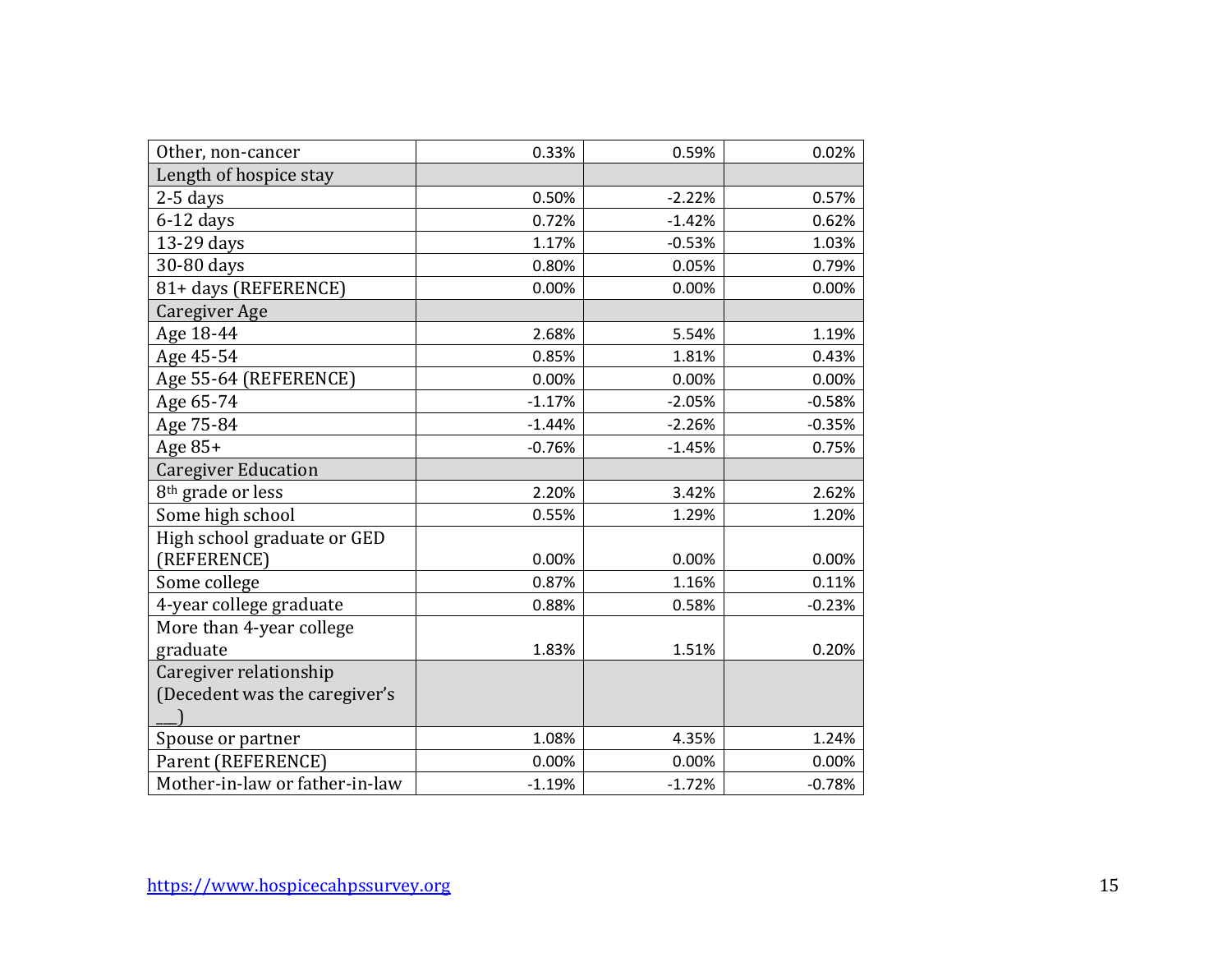| Aunt or uncle              |          |          |        |
|----------------------------|----------|----------|--------|
|                            | $-0.82%$ | $-2.52%$ | -0.09% |
| Sister or brother          | 0.57%    | $-0.40%$ | 1.56%  |
| Child                      | 0.94%    | 1.82%    | 1.76%  |
| Friend                     | $-0.34%$ | $-1.87%$ | 0.47%  |
| Other                      | $-0.21%$ | $-0.17%$ | 0.31%  |
| Survey                     |          |          |        |
| Language/Respondent's home |          |          |        |
| language                   |          |          |        |
| Survey language or home    |          |          |        |
| language was Spanish       | 10.56%   | 10.70%   | 9.37%  |
| All others (REFERENCE)     | 0.00%    | 0.00%    | 0.00%  |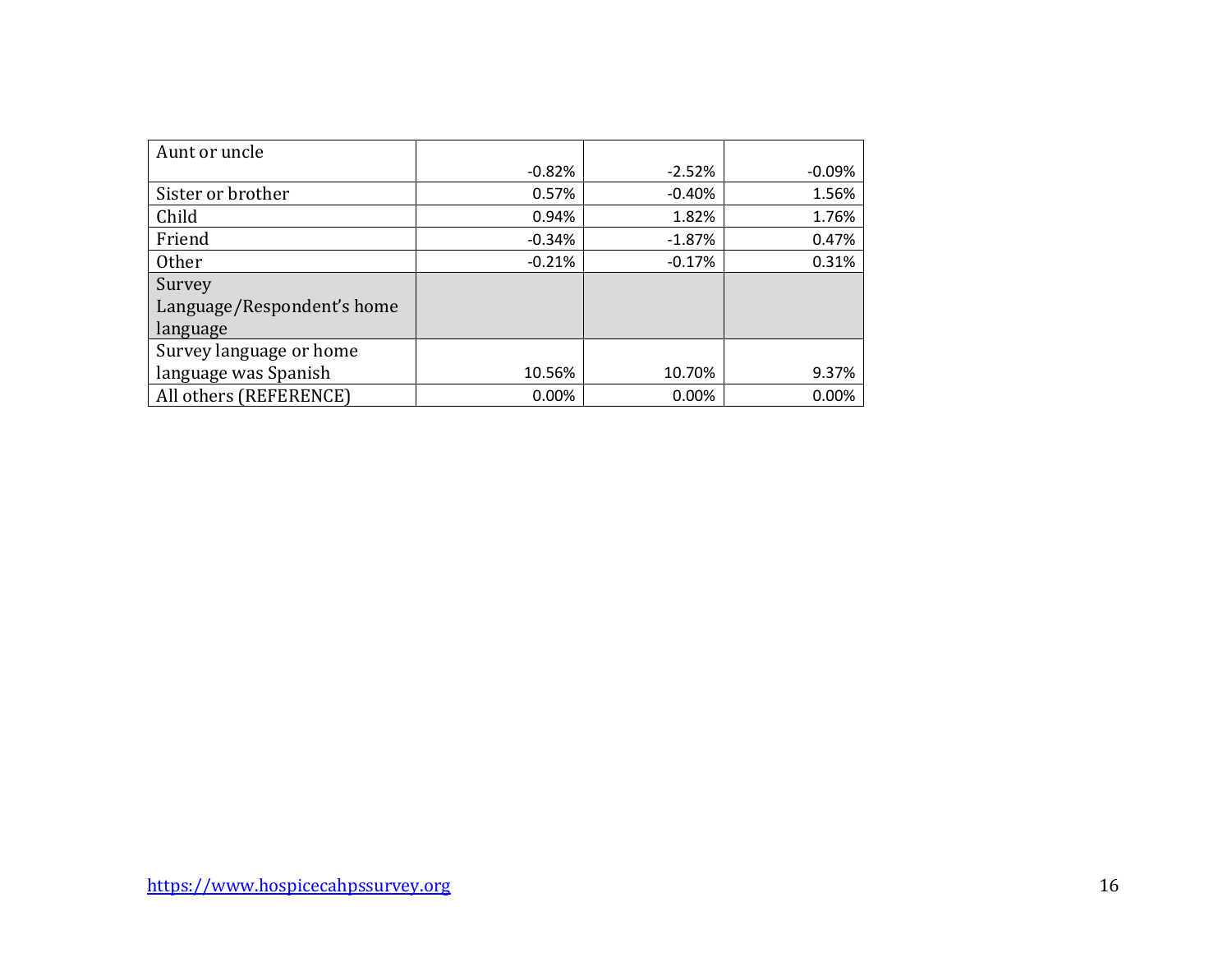#### **Table 4. CAHPS Hospice Top-Box Survey Case-Mix Adjustments for Help for Pain and Symptoms, Q2 2017 - Q4 2018**

|                                | as he or<br>got as<br>Your family member<br>pain<br>much help with<br>she needed | got the<br>help he or she needed for<br>Your family member<br>trouble breathing | Your family member got the<br>help he or she needed for<br>rouble with constipation | the hospice team for feelings<br>Your family member got the<br>needed from<br>of anxiety or sadness<br>she <sub>1</sub><br>ðr<br>help he |
|--------------------------------|----------------------------------------------------------------------------------|---------------------------------------------------------------------------------|-------------------------------------------------------------------------------------|------------------------------------------------------------------------------------------------------------------------------------------|
| Response percentile (per 1% of |                                                                                  |                                                                                 |                                                                                     |                                                                                                                                          |
| response percentile)           | 0.06%                                                                            | 0.07%                                                                           | 0.09%                                                                               | 0.12%                                                                                                                                    |
| Decedent Age                   |                                                                                  |                                                                                 |                                                                                     |                                                                                                                                          |
| Age 18-54                      | 1.22%                                                                            | $-0.35%$                                                                        | $-4.07%$                                                                            | $-5.43%$                                                                                                                                 |
| Age 55-64                      | 0.56%                                                                            | $-0.69%$                                                                        | $-2.99%$                                                                            | $-5.06%$                                                                                                                                 |
| Age 65-69                      | 0.50%                                                                            | $-0.72%$                                                                        | $-2.23%$                                                                            | $-5.00%$                                                                                                                                 |
| Age 70-74                      | $-0.01%$                                                                         | $-0.83%$                                                                        | $-2.21%$                                                                            | $-3.59%$                                                                                                                                 |
| Age 75-79                      | $-0.58%$                                                                         | $-1.00%$                                                                        | $-1.59%$                                                                            | $-3.57%$                                                                                                                                 |
| Age 80-84                      | $-0.26%$                                                                         | $-0.40%$                                                                        | $-1.23%$                                                                            | $-1.94%$                                                                                                                                 |
| Age 85-89                      | $-0.14%$                                                                         | 0.15%                                                                           | $-0.49%$                                                                            | $-1.17%$                                                                                                                                 |
| Age 90+ (REFERENCE)            | 0.00%                                                                            | 0.00%                                                                           | 0.00%                                                                               | 0.00%                                                                                                                                    |
| Payer for Hospice Care         |                                                                                  |                                                                                 |                                                                                     |                                                                                                                                          |
| Medicare only (REFERENCE)      | 0.00%                                                                            | 0.00%                                                                           | 0.00%                                                                               | 0.00%                                                                                                                                    |
| Medicaid only or Medicaid and  |                                                                                  |                                                                                 |                                                                                     |                                                                                                                                          |
| private insurance              | 1.50%                                                                            | 1.75%                                                                           | 3.08%                                                                               | 3.65%                                                                                                                                    |
| Medicare and Medicaid          | 3.58%                                                                            | 3.44%                                                                           | 7.04%                                                                               | 5.97%                                                                                                                                    |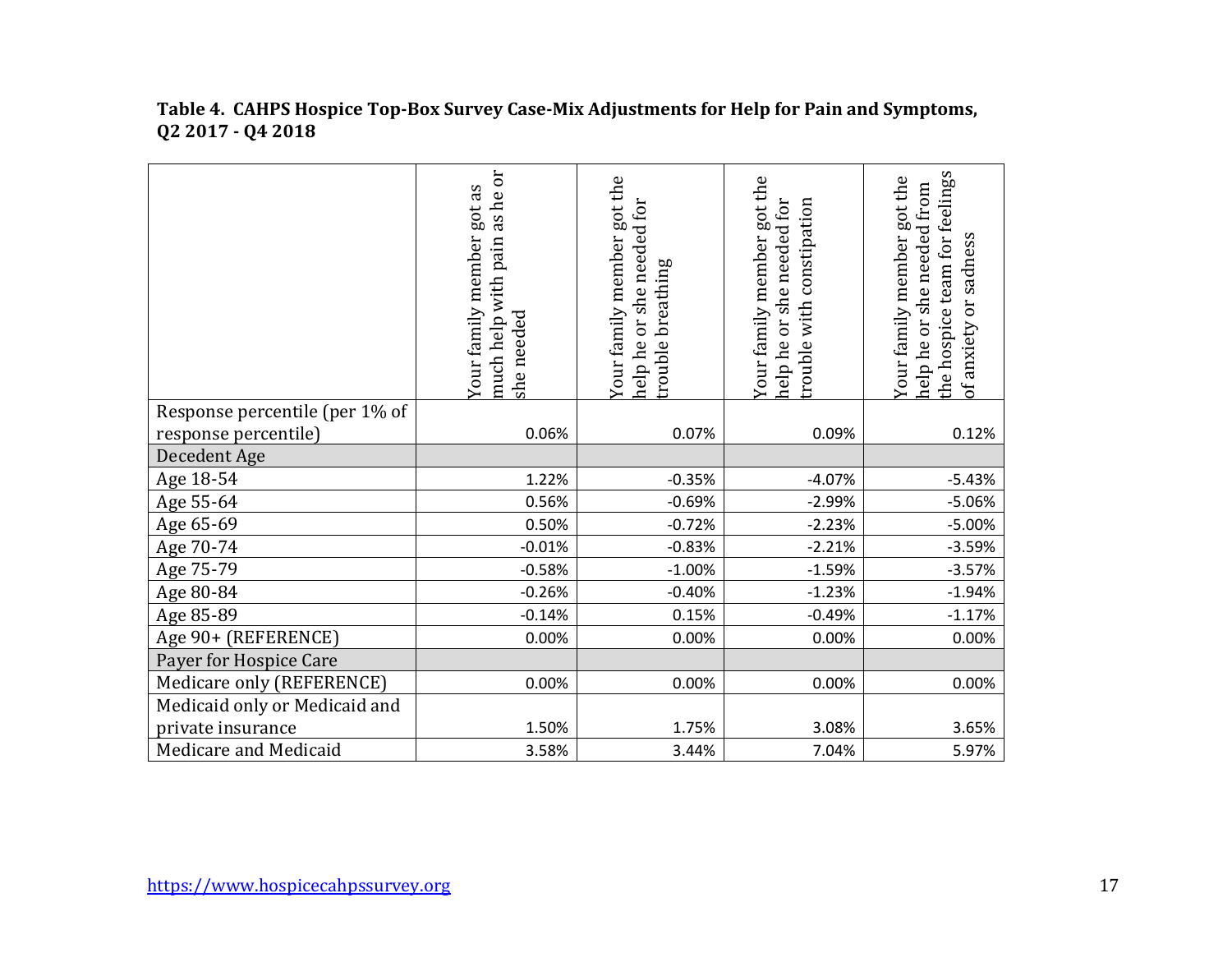| Private insurance only      | 0.42%    | 0.61%    | 2.34%    | 0.95%    |
|-----------------------------|----------|----------|----------|----------|
| Medicare and private        |          |          |          |          |
| insurance                   | 0.62%    | $-0.14%$ | 1.40%    | 0.62%    |
| <b>Other</b>                | 1.46%    | 2.83%    | 2.71%    | 2.76%    |
| <b>Primary Diagnosis</b>    |          |          |          |          |
| Alzheimer's and non-        |          |          |          |          |
| Alzheimer's dementias       |          |          |          |          |
| (REFERENCE)                 | 0.00%    | 0.00%    | 0.00%    | 0.00%    |
| Bladder cancer              | 1.66%    | $-1.89%$ | 2.61%    | 0.76%    |
| Blood and lymphatic cancers | 2.02%    | $-1.65%$ | 0.62%    | 0.81%    |
| Brain cancer                | $-2.50%$ | $-1.04%$ | $-0.35%$ | $-0.80%$ |
| Breast cancer               | $-0.60%$ | $-3.66%$ | 0.22%    | $-2.16%$ |
| Congestive heart failure    | 1.64%    | $-2.27%$ | 1.21%    | $-0.83%$ |
| Chronic kidney disease      | 0.42%    | $-1.69%$ | 2.00%    | 1.45%    |
| Chronic liver disease       | $-0.49%$ | $-0.63%$ | 1.48%    | $-0.72%$ |
| Colorectal cancer           | 0.71%    | $-0.65%$ | 1.83%    | 0.28%    |
| CVA/Stroke                  | $-0.12%$ | $-1.25%$ | 0.18%    | $-0.98%$ |
| Liver cancer                | $-1.80%$ | $-2.25%$ | $-0.15%$ | $-1.23%$ |
| Lung & other chest cavity   |          |          |          |          |
| cancer                      | 0.16%    | $-3.53%$ | $-0.84%$ | $-2.14%$ |
| Non-infectious respiratory  | 1.31%    | $-3.67%$ | 0.54%    | $-1.93%$ |
| Other heart disease         | 1.23%    | $-1.80%$ | 1.36%    | $-0.44%$ |
| Pancreatic cancer           | $-0.11%$ | $-1.48%$ | 1.33%    | $-1.14%$ |
| Parkinson's and other       |          |          |          |          |
| degenerative diseases       | 0.37%    | $-0.91%$ | 0.40%    | $-0.30%$ |
| Pneumonias and other        |          |          |          |          |
| infectious lung diseases    | 0.15%    | $-3.97%$ | 0.05%    | $-2.15%$ |
| Prostate cancer             | 1.02%    | $-1.10%$ | 0.66%    | 0.71%    |
| Other, cancer               | 0.16%    | $-1.97%$ | 0.51%    | $-1.61%$ |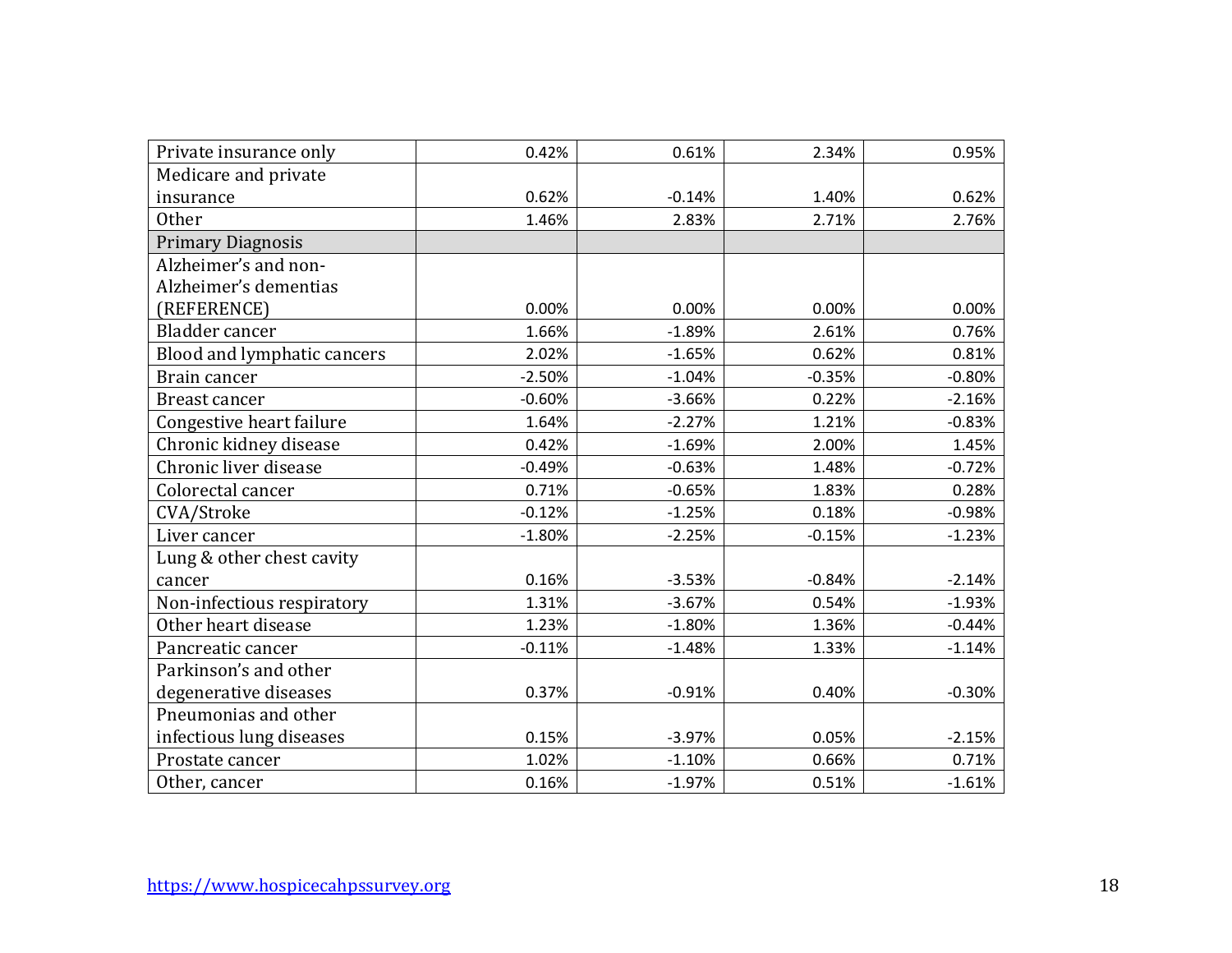| Other, non-cancer              | 0.62%    | $-1.24%$ | 1.37%    | $-0.79%$ |
|--------------------------------|----------|----------|----------|----------|
| Length of hospice stay         |          |          |          |          |
| 2-5 days                       | $-0.19%$ | 1.23%    | 12.81%   | 2.93%    |
| $6-12$ days                    | 0.75%    | 1.73%    | 9.83%    | 3.49%    |
| 13-29 days                     | 1.29%    | 2.06%    | 6.36%    | 3.76%    |
| 30-80 days                     | 1.56%    | 1.46%    | 3.36%    | 2.76%    |
| 81+ days (REFERENCE)           | 0.00%    | 0.00%    | 0.00%    | 0.00%    |
| Caregiver Age                  |          |          |          |          |
| Age 18-44                      | 2.50%    | 4.01%    | 4.19%    | 3.21%    |
| Age 45-54                      | 0.35%    | 1.06%    | 0.65%    | $-0.28%$ |
| Age 55-64 (REFERENCE)          | 0.00%    | 0.00%    | 0.00%    | 0.00%    |
| Age 65-74                      | $-0.99%$ | $-0.99%$ | 0.02%    | 0.37%    |
| Age 75-84                      | 0.74%    | 1.96%    | 3.48%    | 5.99%    |
| Age 85+                        | 3.52%    | 5.13%    | 7.69%    | 11.08%   |
| <b>Caregiver Education</b>     |          |          |          |          |
| 8 <sup>th</sup> grade or less  | 0.32%    | 2.72%    | 1.75%    | 1.52%    |
| Some high school               | $-1.10%$ | 0.41%    | $-0.74%$ | $-1.69%$ |
| High school graduate or GED    |          |          |          |          |
| (REFERENCE)                    | 0.00%    | 0.00%    | 0.00%    | 0.00%    |
| Some college                   | 1.76%    | 1.72%    | 1.81%    | 3.34%    |
| 4-year college graduate        | 2.75%    | 3.73%    | 4.69%    | 8.28%    |
| More than 4-year college       |          |          |          |          |
| graduate                       | 4.55%    | 5.55%    | 6.55%    | 10.79%   |
| Caregiver relationship         |          |          |          |          |
| (Decedent was the caregiver's  |          |          |          |          |
|                                |          |          |          |          |
| Spouse or partner              | 0.47%    | 1.18%    | 0.64%    | 2.86%    |
| Parent (REFERENCE)             | 0.00%    | 0.00%    | 0.00%    | 0.00%    |
| Mother-in-law or father-in-law | $-3.48%$ | $-2.23%$ | $-4.44%$ | $-6.04%$ |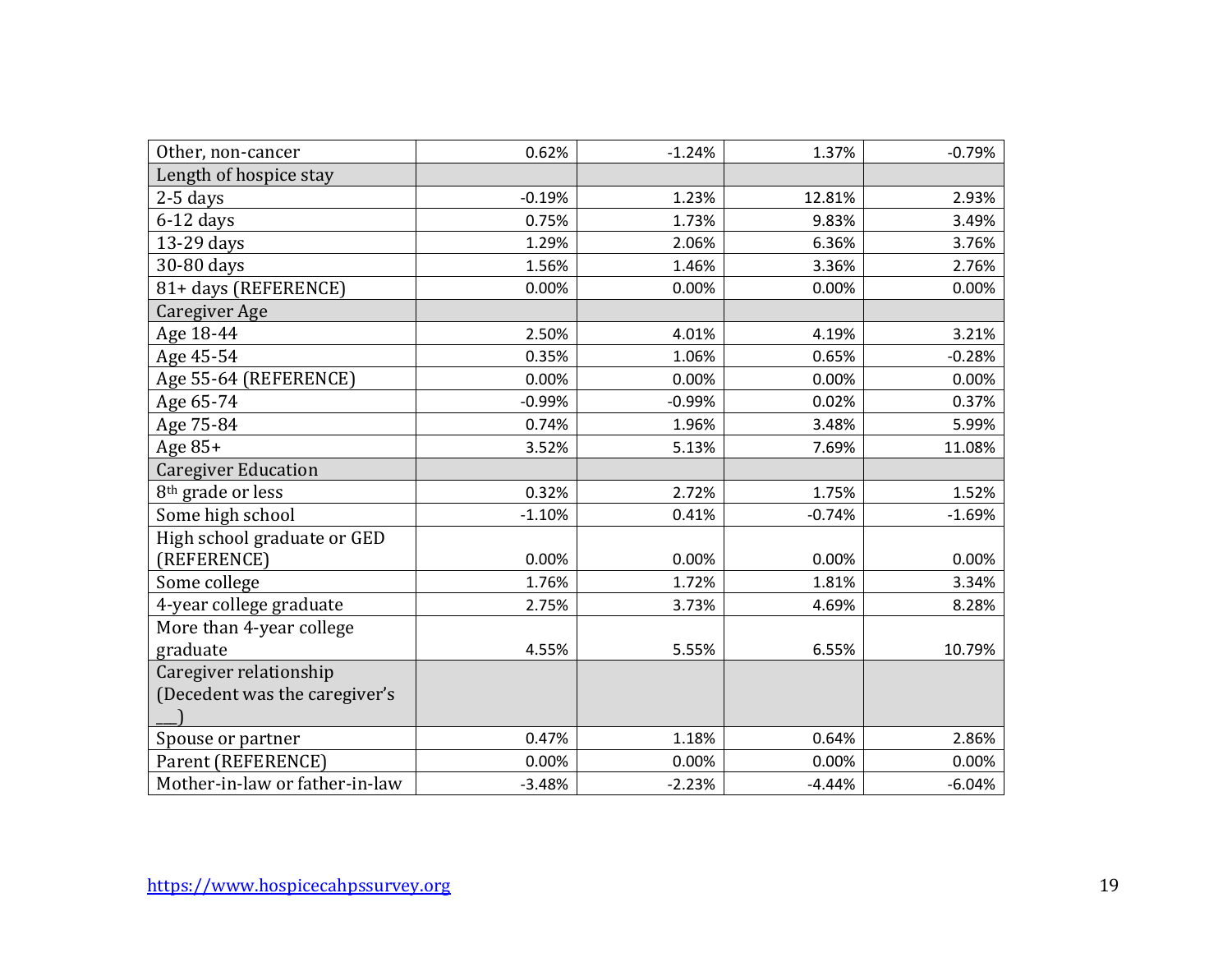| Aunt or uncle              |          |          |          |          |
|----------------------------|----------|----------|----------|----------|
|                            | $-0.21%$ | $-1.29%$ | $-1.20%$ | $-1.97%$ |
| Sister or brother          | 2.41%    | 2.90%    | 3.52%    | 5.85%    |
| Child                      | 1.00%    | 1.82%    | 3.11%    | 3.41%    |
| Friend                     | 0.78%    | 0.00%    | 0.13%    | 1.62%    |
| <b>Other</b>               | $-1.38%$ | $-1.29%$ | $-2.94%$ | $-1.83%$ |
| Survey                     |          |          |          |          |
| Language/Respondent's home |          |          |          |          |
| language                   |          |          |          |          |
| Survey language or home    |          |          |          |          |
| language was Spanish       | $-7.19%$ | 3.51%    | $-1.68%$ | $-1.58%$ |
| All others (REFERENCE)     | 0.00%    | 0.00%    | 0.00%    | 0.00%    |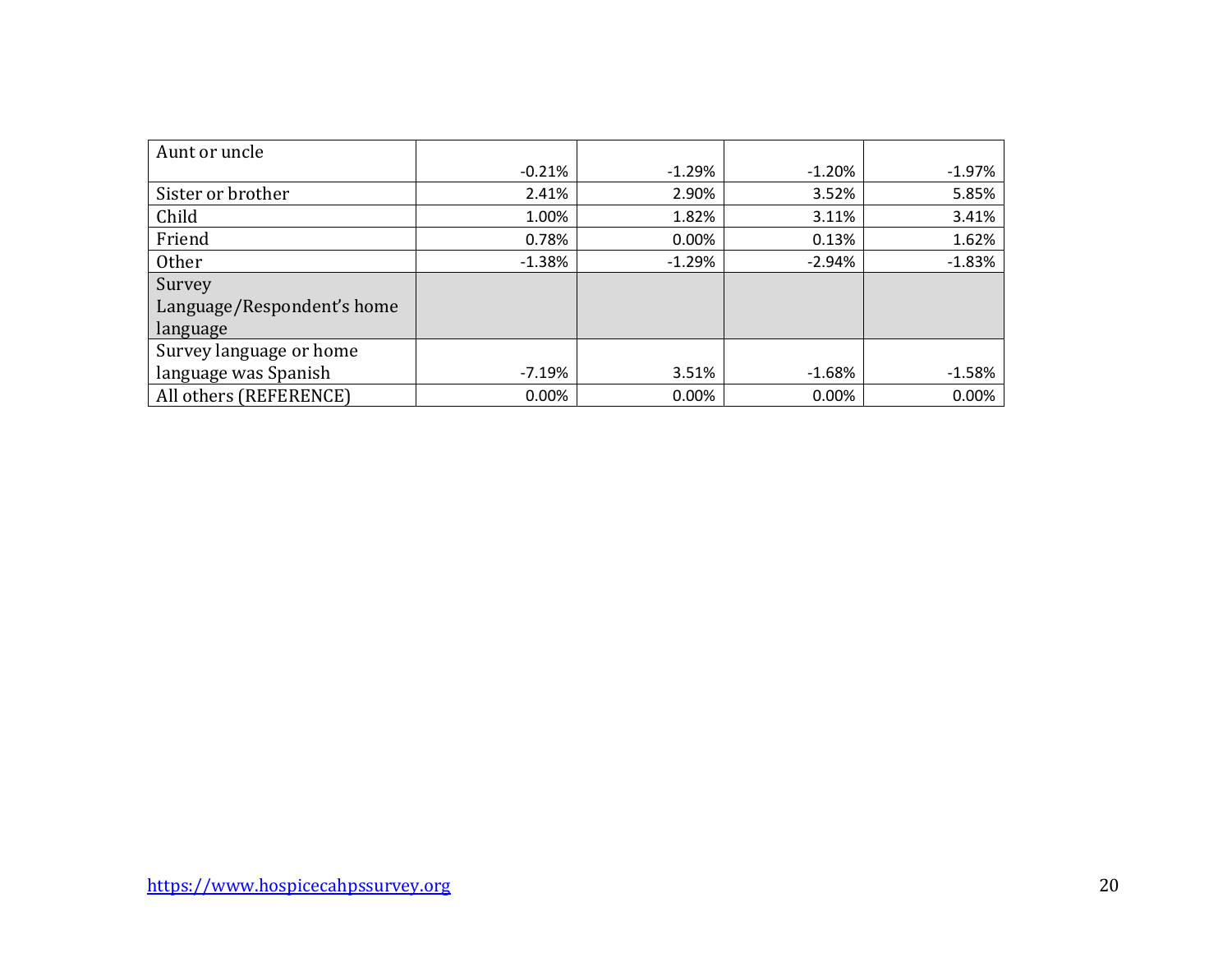|                                | what side effects to watch for<br>Hospice team gave you the<br>training you needed about<br>pain medicine<br>from | training you needed about if<br>and when to give more pain<br>Hospice team gave you the<br>medicine to your family<br>member | he or she had trouble breathing<br>training you needed about how<br>to help your family member if<br>Hospice team gave you the | ðr<br>Hospice team gave you the<br>about<br>member became restless<br>what to do if your family<br>training you needed<br>agitated | A member of the hospice team<br>side effects of pain<br>medicine with you or your<br>family member<br>discussed |
|--------------------------------|-------------------------------------------------------------------------------------------------------------------|------------------------------------------------------------------------------------------------------------------------------|--------------------------------------------------------------------------------------------------------------------------------|------------------------------------------------------------------------------------------------------------------------------------|-----------------------------------------------------------------------------------------------------------------|
| Response percentile (per 1% of |                                                                                                                   |                                                                                                                              |                                                                                                                                |                                                                                                                                    |                                                                                                                 |
| response percentile)           | 0.05%                                                                                                             | 0.05%                                                                                                                        | 0.05%                                                                                                                          | 0.09%                                                                                                                              | 0.06%                                                                                                           |
| Decedent Age                   |                                                                                                                   |                                                                                                                              |                                                                                                                                |                                                                                                                                    |                                                                                                                 |
| Age 18-54                      | $-5.23%$                                                                                                          | $-1.60%$                                                                                                                     | $-0.07%$                                                                                                                       | $-1.70%$                                                                                                                           | $-4.77%$                                                                                                        |
| Age 55-64                      | $-4.22%$                                                                                                          | $-1.25%$                                                                                                                     | $-0.15%$                                                                                                                       | $-1.94%$                                                                                                                           | $-4.43%$                                                                                                        |
| Age 65-69                      | $-4.40%$                                                                                                          | $-1.78%$                                                                                                                     | $-1.49%$                                                                                                                       | $-2.34%$                                                                                                                           | $-4.37%$                                                                                                        |
| Age 70-74                      | $-3.85%$                                                                                                          | $-1.47%$                                                                                                                     | $-0.95%$                                                                                                                       | $-2.37%$                                                                                                                           | $-3.28%$                                                                                                        |
| Age 75-79                      | $-3.86%$                                                                                                          | $-1.86%$                                                                                                                     | $-1.69%$                                                                                                                       | $-3.16%$                                                                                                                           | $-3.21%$                                                                                                        |
| Age 80-84                      | $-2.77%$                                                                                                          | $-1.20%$                                                                                                                     | $-1.06%$                                                                                                                       | $-2.14%$                                                                                                                           | $-2.01%$                                                                                                        |
| Age 85-89                      | $-1.91%$                                                                                                          | $-1.03%$                                                                                                                     | $-0.91%$                                                                                                                       | $-1.64%$                                                                                                                           | $-1.41%$                                                                                                        |
| Age 90+ (REFERENCE)            | 0.00%                                                                                                             | 0.00%                                                                                                                        | 0.00%                                                                                                                          | 0.00%                                                                                                                              | 0.00%                                                                                                           |
| Payer for Hospice Care         |                                                                                                                   |                                                                                                                              |                                                                                                                                |                                                                                                                                    |                                                                                                                 |
| Medicare only (REFERENCE)      | 0.00%                                                                                                             | 0.00%                                                                                                                        | 0.00%                                                                                                                          | 0.00%                                                                                                                              | 0.00%                                                                                                           |
| Medicaid only or Medicaid and  |                                                                                                                   |                                                                                                                              |                                                                                                                                |                                                                                                                                    |                                                                                                                 |
| private insurance              | 2.15%                                                                                                             | 0.21%                                                                                                                        | 0.14%                                                                                                                          | 1.78%                                                                                                                              | 1.83%                                                                                                           |

#### **Table 5. CAHPS Hospice Survey Top-Box Case-Mix Adjustments for Training Family to Care for Patient, Q2 2017 - Q4 2018**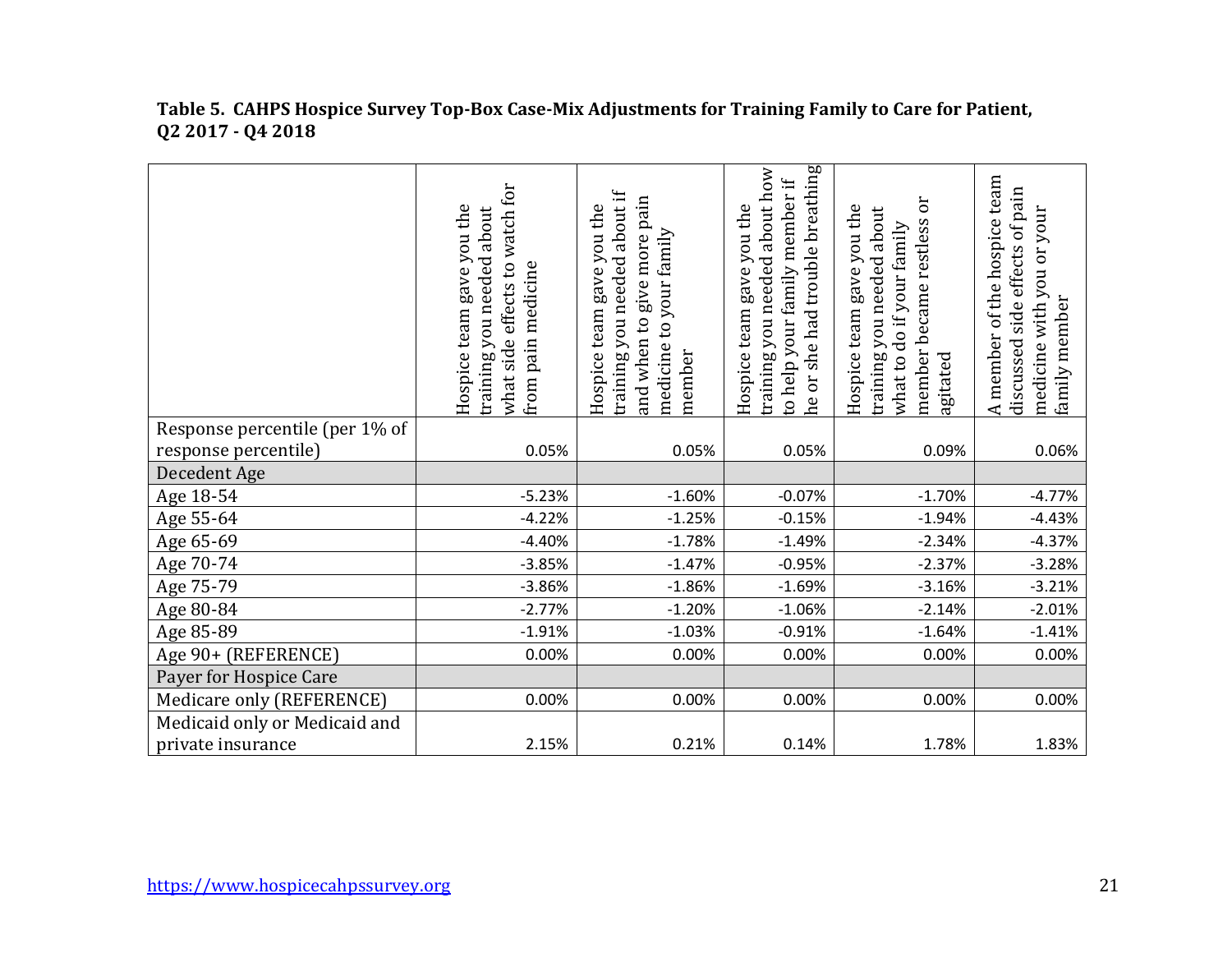| Medicare and Medicaid       | 5.82%    | 4.66%    | 4.17%    | 5.31%    | 4.23%    |
|-----------------------------|----------|----------|----------|----------|----------|
| Private insurance only      | 0.26%    | 0.02%    | $-0.11%$ | 1.69%    | $-0.03%$ |
| Medicare and private        |          |          |          |          |          |
| insurance                   | 0.77%    | 0.29%    | 0.36%    | 0.74%    | 0.42%    |
| <b>Other</b>                | 1.51%    | 0.92%    | 0.75%    | 2.58%    | 1.09%    |
| <b>Primary Diagnosis</b>    |          |          |          |          |          |
| Alzheimer's and non-        |          |          |          |          |          |
| Alzheimer's dementias       |          |          |          |          |          |
| (REFERENCE)                 | 0.00%    | 0.00%    | 0.00%    | 0.00%    | 0.00%    |
| Bladder cancer              | $-2.64%$ | $-1.79%$ | $-2.18%$ | $-0.89%$ | $-2.96%$ |
| Blood and lymphatic cancers | $-3.06%$ | $-0.88%$ | $-2.24%$ | $-0.47%$ | $-1.01%$ |
| Brain cancer                | $-4.88%$ | $-2.97%$ | $-3.45%$ | $-5.27%$ | $-2.52%$ |
| Breast cancer               | $-6.14%$ | $-3.73%$ | $-4.92%$ | $-2.81%$ | $-4.17%$ |
| Congestive heart failure    | $-3.60%$ | $-2.06%$ | $-3.46%$ | $-2.02%$ | $-1.74%$ |
| Chronic kidney disease      | $-4.28%$ | $-1.77%$ | $-2.73%$ | $-2.01%$ | $-2.50%$ |
| Chronic liver disease       | $-3.63%$ | $-2.28%$ | $-3.32%$ | $-4.24%$ | $-0.88%$ |
| Colorectal cancer           | $-4.13%$ | $-2.06%$ | $-2.18%$ | $-1.34%$ | $-2.42%$ |
| CVA/Stroke                  | $-1.82%$ | $-0.88%$ | $-1.35%$ | $-2.30%$ | $-0.69%$ |
| Liver cancer                | $-4.52%$ | $-2.37%$ | $-4.92%$ | $-2.94%$ | $-2.82%$ |
| Lung & other chest cavity   |          |          |          |          |          |
| cancer                      | $-4.61%$ | $-2.64%$ | $-4.05%$ | $-1.44%$ | $-3.49%$ |
| Non-infectious respiratory  | $-3.23%$ | $-1.74%$ | $-2.78%$ | $-1.18%$ | $-2.10%$ |
| Other heart disease         | $-2.84%$ | $-1.72%$ | $-2.55%$ | $-1.20%$ | $-1.71%$ |
| Pancreatic cancer           | $-4.41%$ | $-2.66%$ | $-2.68%$ | $-2.42%$ | $-2.99%$ |
| Parkinson's and other       |          |          |          |          |          |
| degenerative diseases       | $-1.96%$ | $-0.98%$ | $-1.19%$ | $-0.34%$ | $-0.76%$ |
| Pneumonias and other        |          |          |          |          |          |
| infectious lung diseases    | $-3.55%$ | $-2.00%$ | $-3.27%$ | $-2.08%$ | $-2.44%$ |
| Prostate cancer             | $-3.62%$ | $-2.33%$ | $-1.84%$ | $-0.29%$ | $-2.80%$ |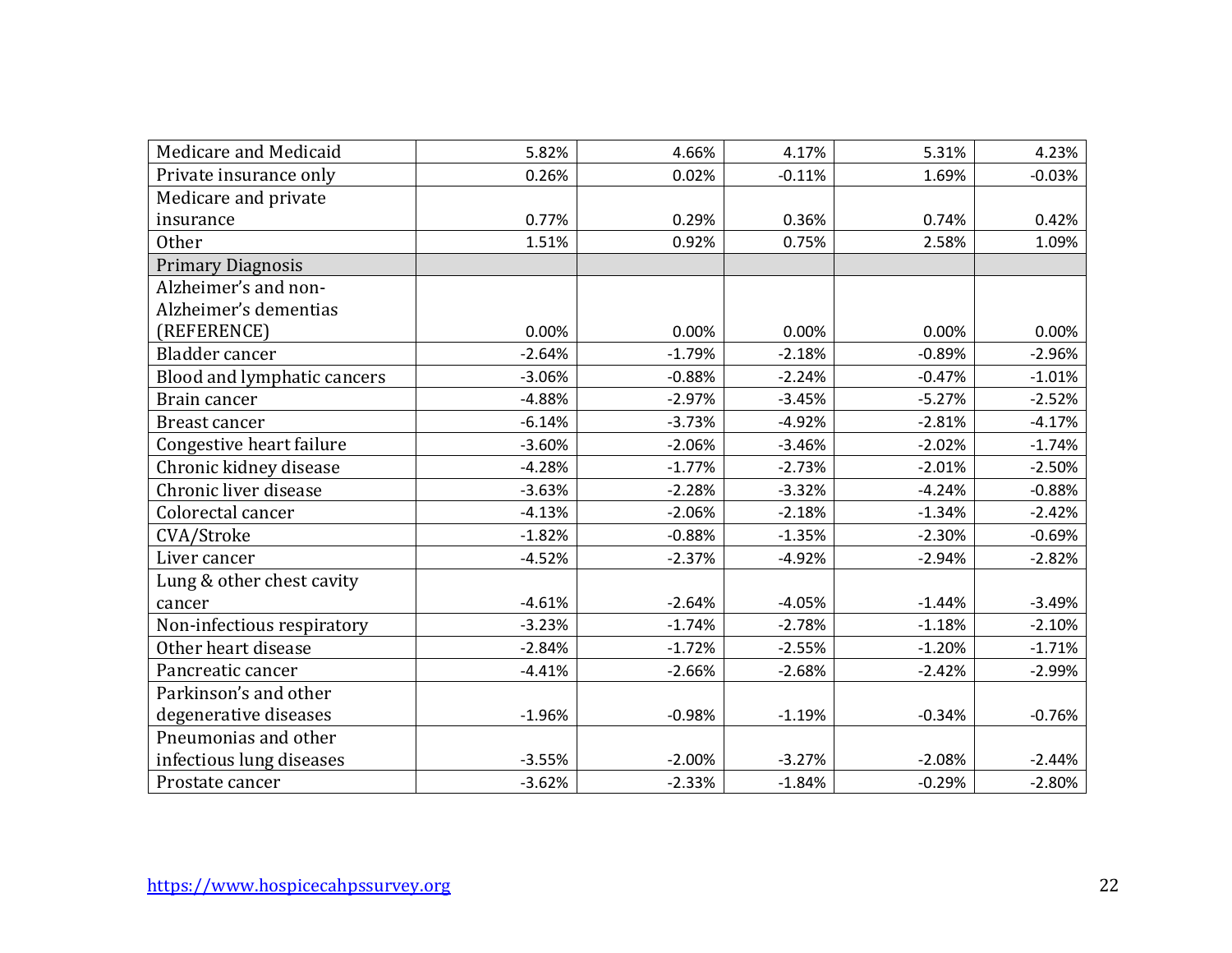| Other, cancer                 | $-4.38%$ | $-2.31%$ | $-2.79%$ | $-1.09%$ | $-3.16%$ |
|-------------------------------|----------|----------|----------|----------|----------|
| Other, non-cancer             | $-2.95%$ | $-1.91%$ | $-2.47%$ | $-1.55%$ | $-1.46%$ |
| Length of hospice stay        |          |          |          |          |          |
| $2-5$ days                    | 4.07%    | 2.71%    | 6.64%    | 2.61%    | 6.77%    |
| $6-12$ days                   | 3.01%    | 2.11%    | 5.32%    | 1.80%    | 5.06%    |
| 13-29 days                    | 2.38%    | 1.96%    | 4.29%    | 1.43%    | 3.89%    |
| 30-80 days                    | 1.10%    | 1.01%    | 2.09%    | 1.35%    | 1.72%    |
| 81+ days (REFERENCE)          | 0.00%    | 0.00%    | 0.00%    | 0.00%    | 0.00%    |
| Caregiver Age                 |          |          |          |          |          |
| Age 18-44                     | 0.23%    | 0.86%    | 2.56%    | 1.81%    | 0.56%    |
| Age 45-54                     | $-1.24%$ | $-0.43%$ | 0.15%    | $-0.88%$ | $-0.67%$ |
| Age 55-64 (REFERENCE)         | 0.00%    | 0.00%    | 0.00%    | 0.00%    | 0.00%    |
| Age 65-74                     | 1.31%    | $-0.33%$ | $-0.48%$ | 1.25%    | 0.82%    |
| Age 75-84                     | 5.11%    | 1.56%    | 2.14%    | 6.21%    | 5.41%    |
| Age $85+$                     | 8.72%    | 5.44%    | 5.98%    | 10.46%   | 9.66%    |
| <b>Caregiver Education</b>    |          |          |          |          |          |
| 8 <sup>th</sup> grade or less | $-0.88%$ | $-0.38%$ | $-1.10%$ | $-2.41%$ | $-0.14%$ |
| Some high school              | $-3.32%$ | $-1.66%$ | $-1.63%$ | $-2.60%$ | $-2.08%$ |
| High school graduate or GED   |          |          |          |          |          |
| (REFERENCE)                   | 0.00%    | 0.00%    | 0.00%    | 0.00%    | 0.00%    |
| Some college                  | 2.01%    | 1.93%    | 1.92%    | 2.17%    | 1.39%    |
| 4-year college graduate       | 6.04%    | 5.07%    | 5.45%    | 6.10%    | 4.21%    |
| More than 4-year college      |          |          |          |          |          |
| graduate                      | 7.15%    | 6.81%    | 7.28%    | 8.82%    | 5.08%    |
| Caregiver relationship        |          |          |          |          |          |
| (Decedent was the caregiver's |          |          |          |          |          |
|                               |          |          |          |          |          |
| Spouse or partner             | $-0.31%$ | $-0.54%$ | 0.21%    | $-0.70%$ | 2.57%    |
| Parent (REFERENCE)            | 0.00%    | 0.00%    | 0.00%    | 0.00%    | 0.00%    |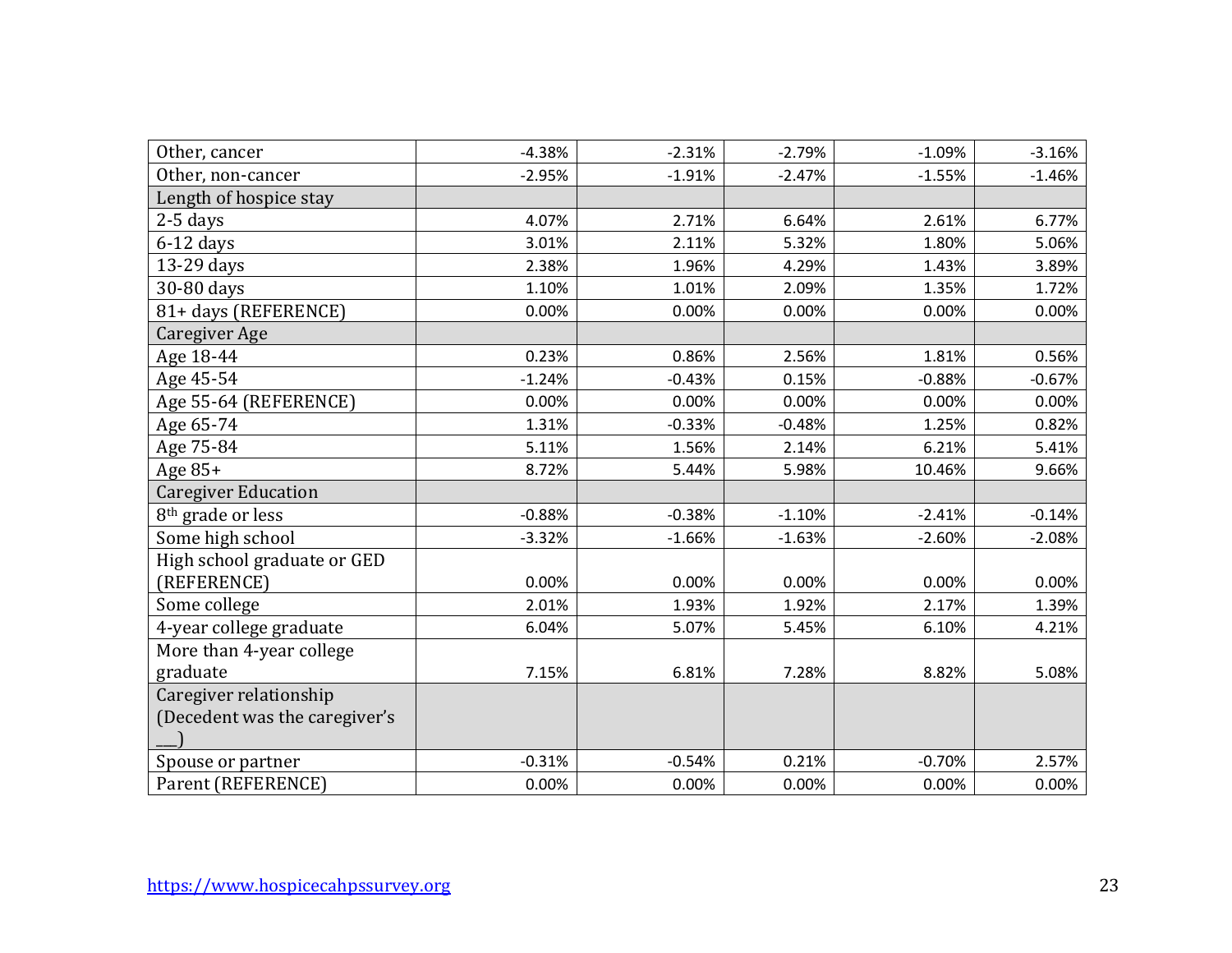| Mother-in-law or father-in-law | $-6.01%$ | $-4.03%$ | $-4.62%$ | $-6.89%$  | $-4.45%$ |
|--------------------------------|----------|----------|----------|-----------|----------|
| Aunt or uncle                  | 3.58%    | 0.65%    | 0.85%    | 3.14%     | 1.48%    |
| Sister or brother              | 6.15%    | 2.40%    | 4.13%    | 5.51%     | 5.35%    |
| Child                          | 2.25%    | 0.46%    | 1.55%    | 1.79%     | 3.80%    |
| Friend                         | 3.35%    | 1.49%    | 0.58%    | 2.50%     | 3.61%    |
| Other                          | $-1.70%$ | $-1.15%$ | $-2.05%$ | $-1.48%$  | $-0.16%$ |
| Survey                         |          |          |          |           |          |
| Language/Respondent's home     |          |          |          |           |          |
| language                       |          |          |          |           |          |
| Survey language or home        |          |          |          |           |          |
| language was Spanish           | -9.77%   | $-5.45%$ | $-7.98%$ | $-13.09%$ | $-6.23%$ |
| All others (REFERENCE)         | $0.00\%$ | 0.00%    | 0.00%    | 0.00%     | 0.00%    |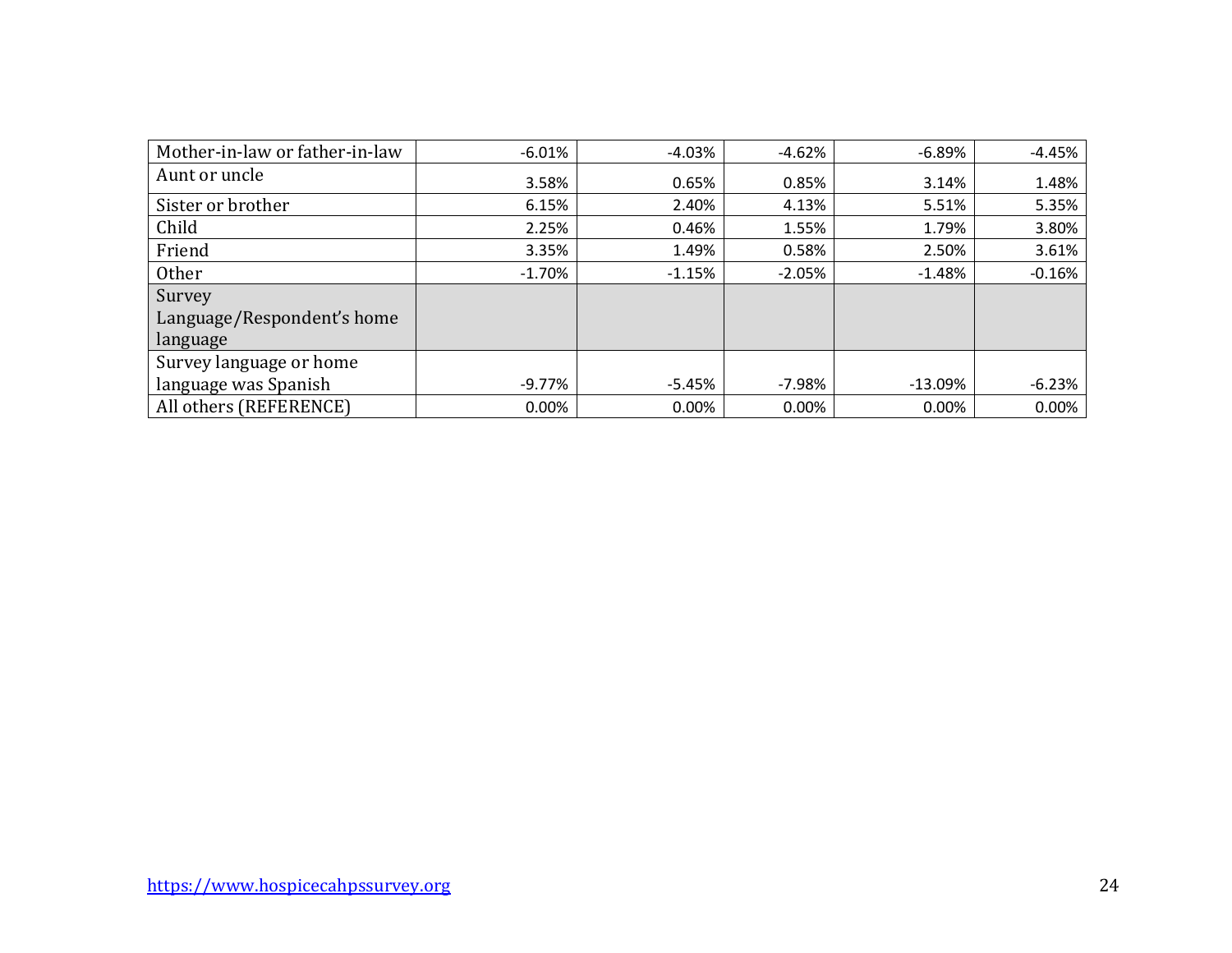**Table 6. CAHPS Hospice Survey Top-Box Case-Mix Adjustments for Rating of this Hospice and Willing to Recommend this Hospice, Q2 2017 - Q4 2018**

|                                                 | <b>Rating of this</b> | <b>Willing to</b><br><b>Recommend this</b> |
|-------------------------------------------------|-----------------------|--------------------------------------------|
|                                                 | Hospice               | Hospice                                    |
| Response percentile (per 1% of response         |                       |                                            |
| percentile)                                     | 0.10%                 | 0.09%                                      |
| Decedent Age                                    |                       |                                            |
| Age 18-54                                       | $-1.06%$              | $-1.03%$                                   |
| Age 55-64                                       | $-0.46%$              | $-0.48%$                                   |
| Age 65-69                                       | $-0.06%$              | $-0.43%$                                   |
| Age 70-74                                       | $-0.22%$              | $-0.49%$                                   |
| Age 75-79                                       | $-0.79%$              | $-0.74%$                                   |
| Age 80-84                                       | $-0.17%$              | $-0.50%$                                   |
| Age 85-89                                       | $-0.35%$              | $-0.45%$                                   |
| Age 90+ (REFERENCE)                             | 0.00%                 | 0.00%                                      |
| Payer for Hospice Care                          |                       |                                            |
| Medicare only (REFERENCE)                       | 0.00%                 | 0.00%                                      |
| Medicaid only or Medicaid and private insurance | 2.03%                 | 1.55%                                      |
| Medicare and Medicaid                           | 3.51%                 | 2.96%                                      |
| Private insurance only                          | 0.72%                 | 1.05%                                      |
| Medicare and private insurance                  | 0.17%                 | 0.42%                                      |
| <b>Other</b>                                    | 1.78%                 | 1.39%                                      |
| <b>Primary Diagnosis</b>                        |                       |                                            |
| Alzheimer's and non-Alzheimer's dementias       |                       |                                            |
| (REFERENCE)                                     | 0.00%                 | 0.00%                                      |
| Bladder cancer                                  | 0.35%                 | 0.47%                                      |
| Blood and lymphatic cancers                     | 1.52%                 | 2.10%                                      |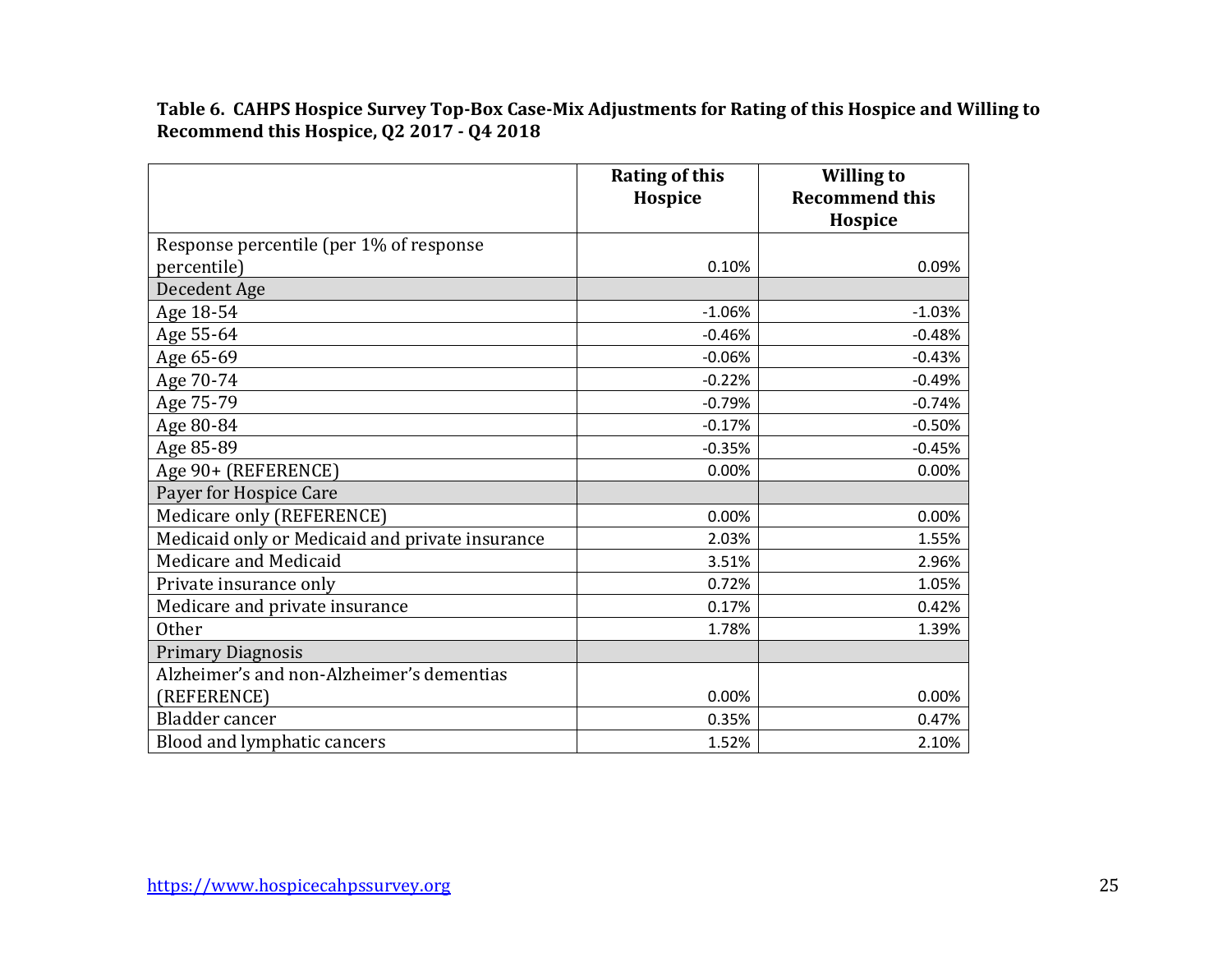| Brain cancer                                  | $-0.70%$ | $-0.51%$ |
|-----------------------------------------------|----------|----------|
| Breast cancer                                 | $-0.60%$ | $-0.49%$ |
| Congestive heart failure                      | 0.68%    | 0.84%    |
| Chronic kidney disease                        | 1.02%    | 1.33%    |
| Chronic liver disease                         | $-0.92%$ | $-0.20%$ |
| Colorectal cancer                             | 0.53%    | 1.22%    |
| CVA/Stroke                                    | $-0.75%$ | $-0.50%$ |
| Liver cancer                                  | $-0.21%$ | 0.33%    |
| Lung & other chest cavity cancer              | 0.00%    | 0.29%    |
| Non-infectious respiratory                    | 0.71%    | 0.75%    |
| Other heart disease                           | 0.19%    | 0.51%    |
| Pancreatic cancer                             | $-0.49%$ | 0.26%    |
| Parkinson's and other degenerative diseases   | 0.10%    | 0.34%    |
| Pneumonias and other infectious lung diseases | $-0.10%$ | 0.86%    |
| Prostate cancer                               | $-0.01%$ | 0.57%    |
| Other, cancer                                 | 0.23%    | 0.43%    |
| Other, non-cancer                             | $-0.23%$ | 0.44%    |
| Length of hospice stay                        |          |          |
| 2-5 days                                      | $-0.95%$ | 0.03%    |
| $6-12$ days                                   | 0.42%    | 0.76%    |
| 13-29 days                                    | 1.56%    | 1.63%    |
| 30-80 days                                    | 1.39%    | 1.37%    |
| 81+ days (REFERENCE)                          | 0.00%    | 0.00%    |
| <b>Caregiver Age</b>                          |          |          |
| Age 18-44                                     | 4.02%    | 3.48%    |
| Age 45-54                                     | 1.37%    | 0.80%    |
| Age 55-64 (REFERENCE)                         | 0.00%    | 0.00%    |
| Age 65-74                                     | $-1.92%$ | $-1.01%$ |
| Age 75-84                                     | $-0.82%$ | $-0.05%$ |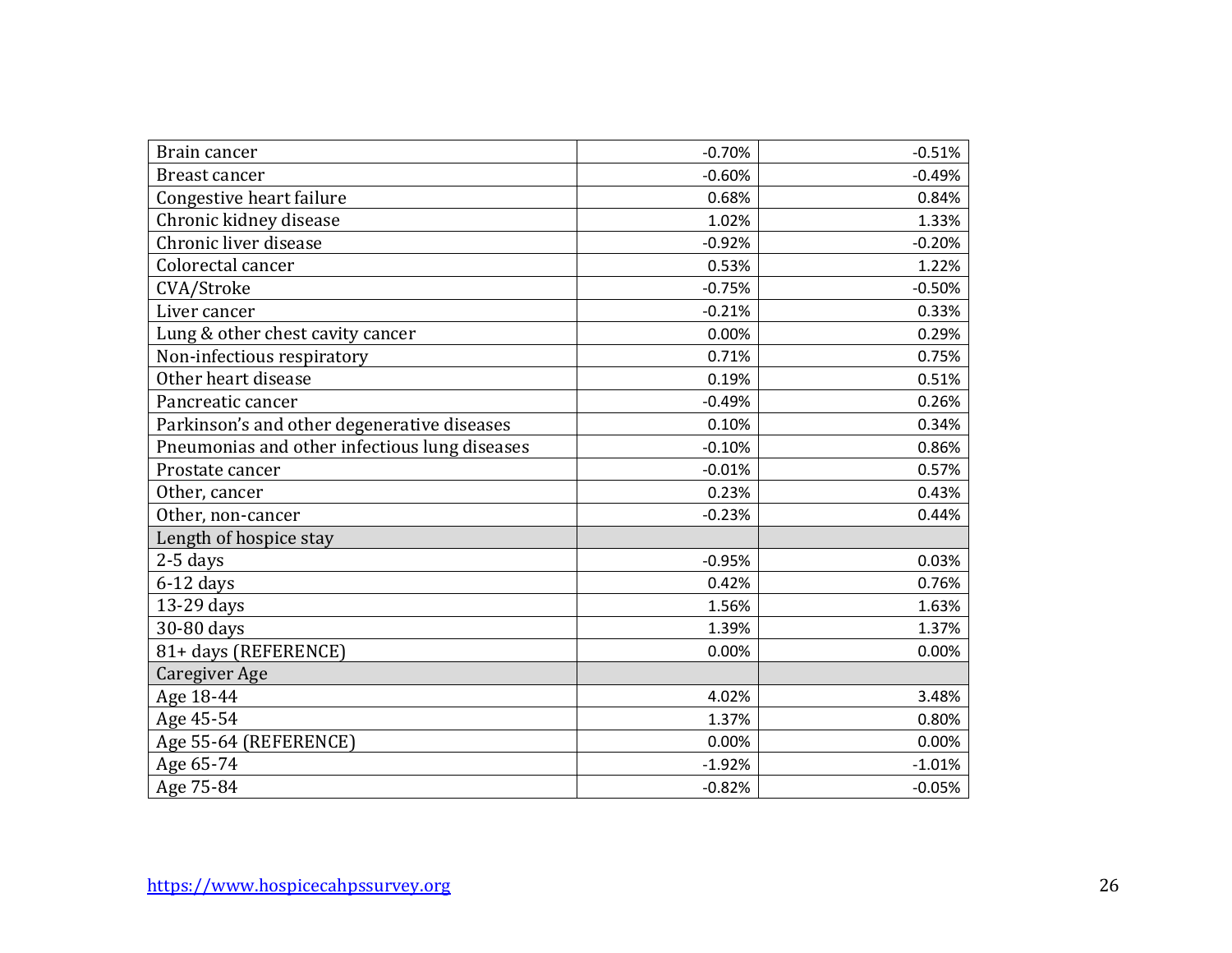| Age 85+                                      | 1.36%    | 1.40%    |
|----------------------------------------------|----------|----------|
| <b>Caregiver Education</b>                   |          |          |
| 8 <sup>th</sup> grade or less                | 0.15%    | 1.89%    |
| Some high school                             | $-1.42%$ | $-0.18%$ |
| High school graduate or GED (REFERENCE)      | 0.00%    | 0.00%    |
| Some college                                 | 2.24%    | 1.31%    |
| 4-year college graduate                      | 3.81%    | 2.17%    |
| More than 4-year college graduate            | 5.34%    | 3.09%    |
| Caregiver relationship (Decedent was the     |          |          |
| caregiver's __ )                             |          |          |
| Spouse or partner                            | 1.10%    | 1.35%    |
| Parent (REFERENCE)                           | 0.00%    | 0.00%    |
| Mother-in-law or father-in-law               | $-2.82%$ | $-2.36%$ |
| Aunt or uncle                                | $-0.55%$ | 0.20%    |
| Sister or brother                            | 1.71%    | 2.55%    |
| Child                                        | 0.87%    | 1.45%    |
| Friend                                       | 1.14%    | 0.63%    |
| <b>Other</b>                                 | $-0.37%$ | 0.16%    |
| Survey Language/Respondent's home language   |          |          |
| Survey language or home language was Spanish | $-3.74%$ | $-2.27%$ |
| All others (REFERENCE)                       | 0.00%    | 0.00%    |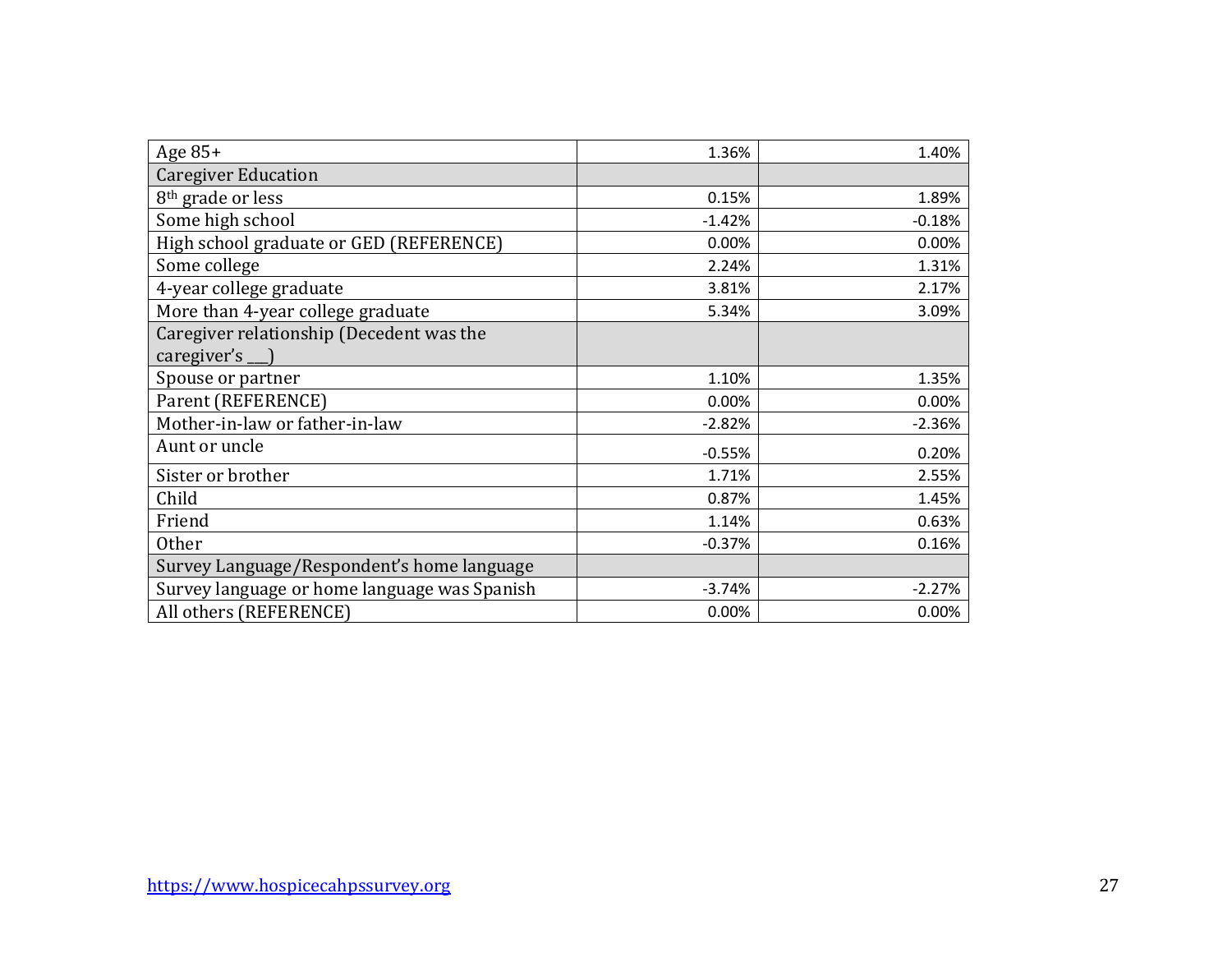|                                | informed about when they<br>would arrive to care for<br>Hospice team kept you<br>your family member | things in a way that was<br>team explained<br>easy to understand<br>Hospice | problems with your family<br>carefully to you when you<br>talked with them about<br>member's hospice care<br>Hospice team listened | family member's condition<br>Hospice team kept you<br>about your<br>informed | Hospice team listened<br>you<br>carefully to | family member's condition<br>contradictory<br>information about your<br>Hospice team gave you<br>confusing or<br>or care |
|--------------------------------|-----------------------------------------------------------------------------------------------------|-----------------------------------------------------------------------------|------------------------------------------------------------------------------------------------------------------------------------|------------------------------------------------------------------------------|----------------------------------------------|--------------------------------------------------------------------------------------------------------------------------|
| Response percentile (per 1% of |                                                                                                     |                                                                             |                                                                                                                                    |                                                                              |                                              |                                                                                                                          |
| response percentile)           | $-0.02%$                                                                                            | $-0.02%$                                                                    | $-0.02%$                                                                                                                           | $-0.03%$                                                                     | $-0.02%$                                     | $-0.02%$                                                                                                                 |
| Decedent Age                   |                                                                                                     |                                                                             |                                                                                                                                    |                                                                              |                                              |                                                                                                                          |
| Age 18-54                      | 3.09%                                                                                               | 0.07%                                                                       | $-0.46%$                                                                                                                           | 1.03%                                                                        | $-0.29%$                                     | $-1.13%$                                                                                                                 |
| Age 55-64                      | 2.22%                                                                                               | $-0.13%$                                                                    | $-0.62%$                                                                                                                           | 0.35%                                                                        | $-0.73%$                                     | $-1.31%$                                                                                                                 |
| Age 65-69                      | 1.83%                                                                                               | 0.00%                                                                       | $-0.55%$                                                                                                                           | 0.36%                                                                        | $-0.37%$                                     | $-1.11%$                                                                                                                 |
| Age 70-74                      | 1.47%                                                                                               | 0.04%                                                                       | $-0.54%$                                                                                                                           | 0.19%                                                                        | $-0.43%$                                     | $-0.91%$                                                                                                                 |
| Age 75-79                      | 1.58%                                                                                               | 0.14%                                                                       | $-0.17%$                                                                                                                           | 0.36%                                                                        | $-0.11%$                                     | $-0.62%$                                                                                                                 |
| Age 80-84                      | 1.39%                                                                                               | 0.03%                                                                       | $-0.28%$                                                                                                                           | 0.17%                                                                        | $-0.10%$                                     | $-0.33%$                                                                                                                 |
| Age 85-89                      | 0.78%                                                                                               | 0.13%                                                                       | $-0.21%$                                                                                                                           | 0.12%                                                                        | $-0.03%$                                     | 0.00%                                                                                                                    |
| Age 90+ (REFERENCE)            | 0.00%                                                                                               | 0.00%                                                                       | 0.00%                                                                                                                              | 0.00%                                                                        | 0.00%                                        | 0.00%                                                                                                                    |
| Payer for Hospice Care         |                                                                                                     |                                                                             |                                                                                                                                    |                                                                              |                                              |                                                                                                                          |
| Medicare only (REFERENCE)      | 0.00%                                                                                               | 0.00%                                                                       | 0.00%                                                                                                                              | 0.00%                                                                        | 0.00%                                        | 0.00%                                                                                                                    |
| Medicaid only or Medicaid and  |                                                                                                     |                                                                             |                                                                                                                                    |                                                                              |                                              |                                                                                                                          |
| private insurance              | $-1.94%$                                                                                            | $-0.50%$                                                                    | $-0.43%$                                                                                                                           | $-1.09%$                                                                     | $-0.65%$                                     | $-1.30%$                                                                                                                 |
| Medicare and Medicaid          | $-5.57%$                                                                                            | $-1.43%$                                                                    | $-0.65%$                                                                                                                           | $-2.89%$                                                                     | $-1.08%$                                     | $-1.11%$                                                                                                                 |
| Private insurance only         | $-0.74%$                                                                                            | $-0.18%$                                                                    | $-0.16%$                                                                                                                           | $-0.21%$                                                                     | $-0.02%$                                     | 0.57%                                                                                                                    |

## **Table 7. CAHPS Hospice Survey Bottom-Box Case-Mix Adjustments for Communication with Family, Q2 2017 - Q4 2018**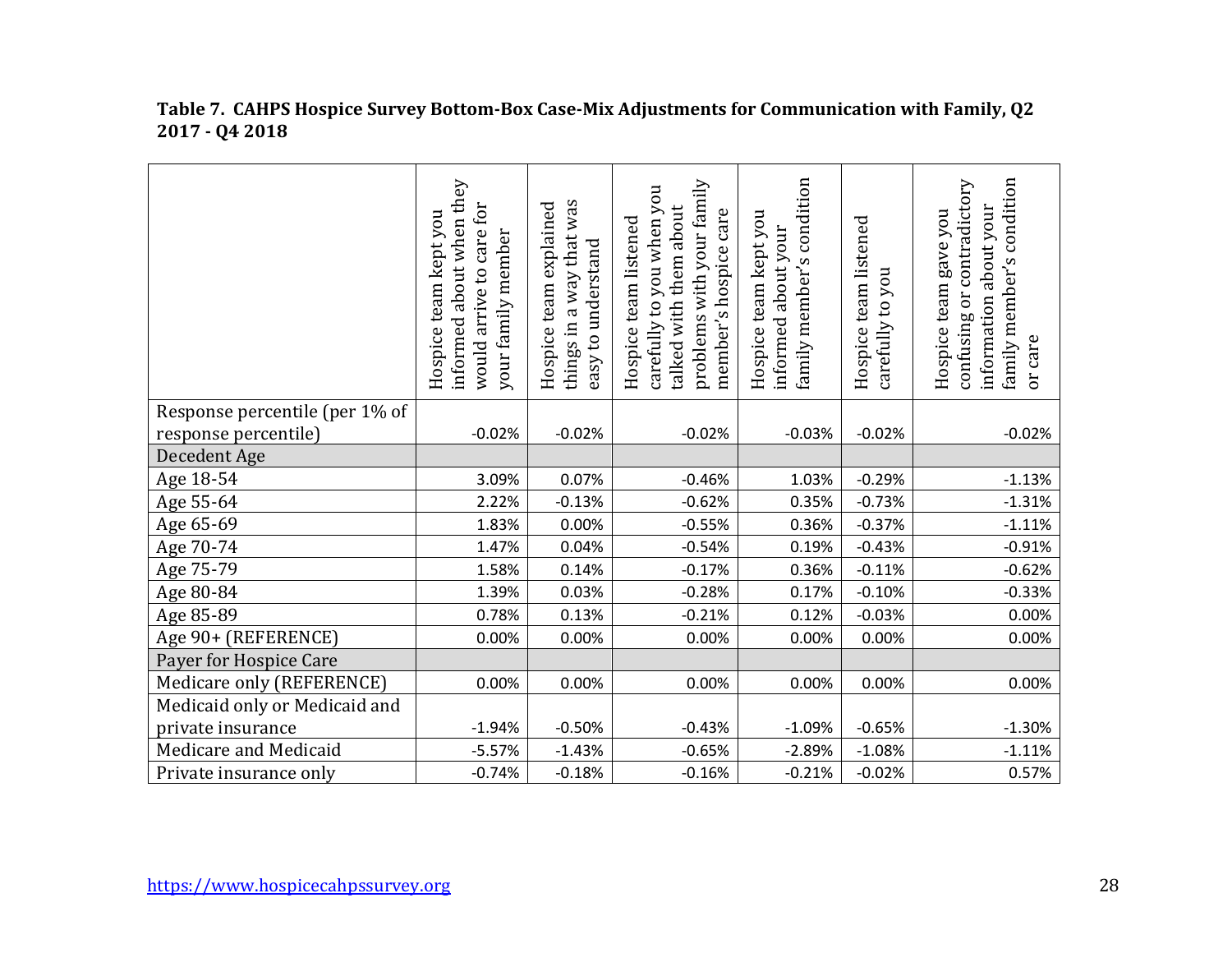| Medicare and private        |          |          |          |          |          |          |
|-----------------------------|----------|----------|----------|----------|----------|----------|
| insurance                   | $-0.60%$ | $-0.12%$ | $-0.32%$ | $-0.14%$ | 0.10%    | 0.28%    |
| Other                       | $-2.58%$ | $-0.71%$ | $-0.35%$ | $-1.28%$ | $-0.50%$ | $-0.06%$ |
| <b>Primary Diagnosis</b>    |          |          |          |          |          |          |
| Alzheimer's and non-        |          |          |          |          |          |          |
| Alzheimer's dementias       |          |          |          |          |          |          |
| (REFERENCE)                 | 0.00%    | 0.00%    | 0.00%    | 0.00%    | 0.00%    | 0.00%    |
| Bladder cancer              | 4.96%    | 0.23%    | 0.57%    | 1.04%    | $-0.22%$ | 0.07%    |
| Blood and lymphatic cancers | 4.33%    | $-0.30%$ | $-0.69%$ | 0.11%    | $-0.27%$ | $-0.12%$ |
| Brain cancer                | 4.90%    | 0.64%    | 1.24%    | 1.88%    | 0.87%    | 0.57%    |
| <b>Breast cancer</b>        | 5.34%    | 0.63%    | 0.82%    | 1.40%    | 0.66%    | 0.29%    |
| Congestive heart failure    | 3.24%    | $-0.05%$ | $-0.10%$ | 0.37%    | $-0.22%$ | $-0.23%$ |
| Chronic kidney disease      | 2.99%    | 0.02%    | $-0.86%$ | $-0.13%$ | $-0.11%$ | $-0.48%$ |
| Chronic liver disease       | 3.96%    | 0.05%    | 0.22%    | 1.07%    | 0.39%    | 0.03%    |
| Colorectal cancer           | 5.21%    | 0.18%    | 0.06%    | 0.81%    | $-0.12%$ | $-0.40%$ |
| CVA/Stroke                  | 2.03%    | 0.28%    | 0.56%    | 0.68%    | 0.41%    | $-0.15%$ |
| Liver cancer                | 5.61%    | 0.48%    | 0.00%    | 1.71%    | 0.10%    | $-0.16%$ |
| Lung & other chest cavity   |          |          |          |          |          |          |
| cancer                      | 5.18%    | 0.33%    | 0.12%    | 1.04%    | 0.08%    | $-0.41%$ |
| Non-infectious respiratory  | 3.45%    | $-0.13%$ | $-0.30%$ | 0.23%    | $-0.30%$ | $-0.45%$ |
| Other heart disease         | 3.37%    | 0.12%    | $-0.10%$ | 0.67%    | 0.00%    | $-0.17%$ |
| Pancreatic cancer           | 5.97%    | 0.50%    | 0.57%    | 1.80%    | 0.56%    | 0.17%    |
| Parkinson's and other       |          |          |          |          |          |          |
| degenerative diseases       | 2.13%    | 0.12%    | 0.02%    | 0.68%    | 0.27%    | 0.21%    |
| Pneumonias and other        |          |          |          |          |          |          |
| infectious lung diseases    | 3.29%    | $-0.05%$ | $-0.07%$ | 0.72%    | 0.28%    | 0.08%    |
| Prostate cancer             | 5.47%    | 0.55%    | 0.79%    | 0.85%    | 0.23%    | $-0.23%$ |
| Other, cancer               | 5.19%    | 0.22%    | 0.27%    | 1.05%    | 0.07%    | $-0.05%$ |
| Other, non-cancer           | 2.42%    | $-0.03%$ | 0.30%    | 0.45%    | 0.10%    | $-0.18%$ |
| Length of hospice stay      |          |          |          |          |          |          |
| $2-5$ days                  | 1.45%    | $-0.87%$ | $-2.93%$ | $-1.03%$ | $-0.71%$ | $-0.60%$ |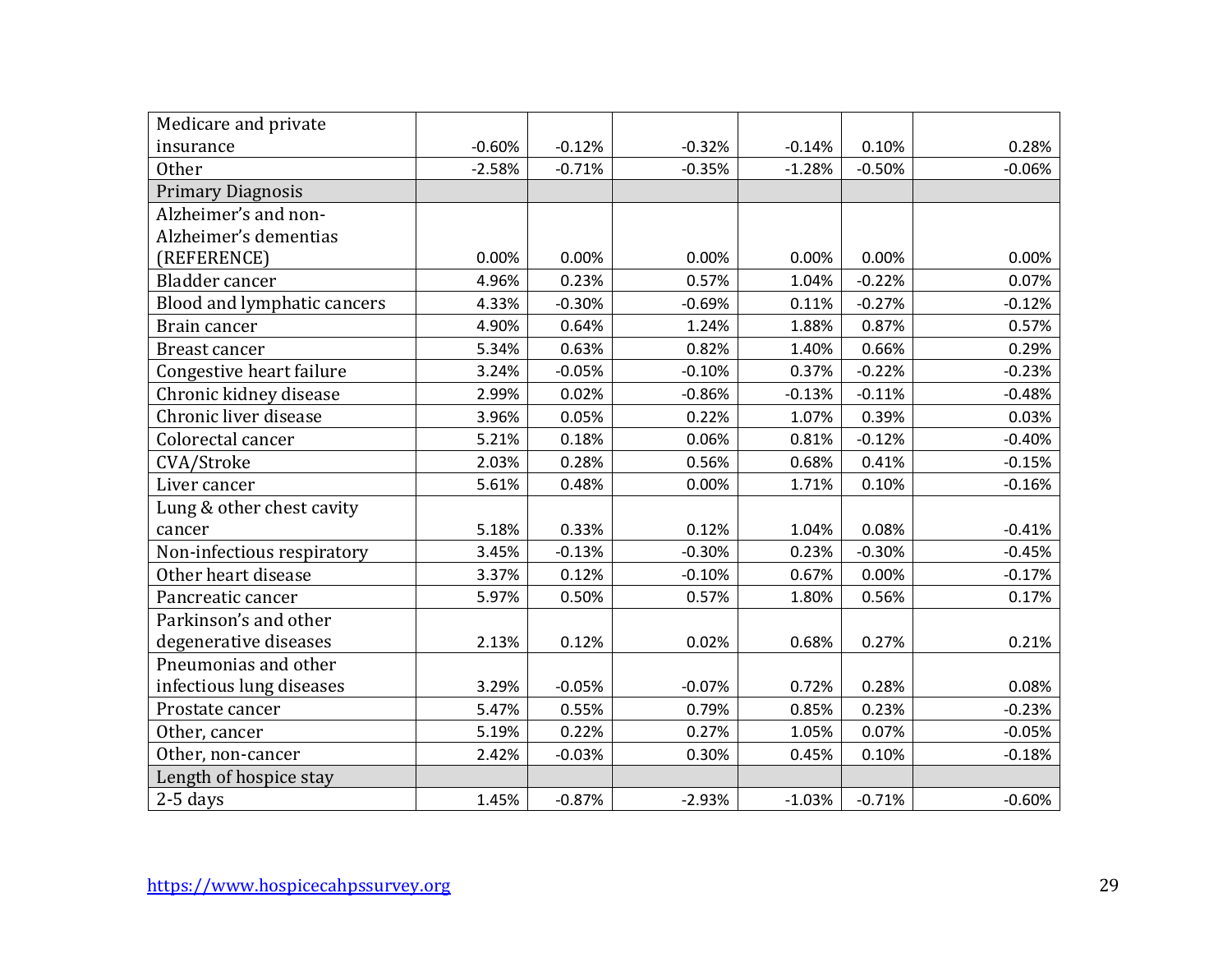| $6-12$ days                    | 1.66%    | $-0.77%$ | $-2.17%$ | $-0.97%$ | $-0.76%$ | $-0.49%$  |
|--------------------------------|----------|----------|----------|----------|----------|-----------|
| 13-29 days                     | 1.17%    | $-0.78%$ | $-1.91%$ | $-1.29%$ | $-0.89%$ | $-0.44%$  |
| 30-80 days                     | 0.89%    | $-0.51%$ | $-1.10%$ | $-0.80%$ | $-0.66%$ | $-0.31%$  |
| 81+ days (REFERENCE)           | 0.00%    | 0.00%    | 0.00%    | 0.00%    | 0.00%    | 0.00%     |
| Caregiver Age                  |          |          |          |          |          |           |
| Age 18-44                      | $-0.44%$ | $-0.97%$ | $-3.19%$ | $-0.69%$ | $-1.30%$ | $-0.79%$  |
| Age 45-54                      | 0.31%    | $-0.23%$ | $-1.09%$ | $-0.16%$ | $-0.44%$ | $-0.36%$  |
| Age 55-64 (REFERENCE)          | 0.00%    | 0.00%    | 0.00%    | 0.00%    | 0.00%    | 0.00%     |
| Age 65-74                      | 0.07%    | 0.31%    | 1.34%    | 0.44%    | 0.67%    | 0.44%     |
| Age 75-84                      | $-0.49%$ | $-0.13%$ | 1.69%    | $-0.56%$ | 0.42%    | $-0.08%$  |
| Age $85+$                      | $-0.96%$ | $-1.00%$ | 1.47%    | $-1.92%$ | $-0.36%$ | $-1.03%$  |
| <b>Caregiver Education</b>     |          |          |          |          |          |           |
| 8 <sup>th</sup> grade or less  | $-0.59%$ | $-0.97%$ | $-0.74%$ | $-0.28%$ | $-1.35%$ | $-11.28%$ |
| Some high school               | 0.93%    | $-0.12%$ | 0.06%    | 0.51%    | $-0.12%$ | $-6.41%$  |
| High school graduate or GED    |          |          |          |          |          |           |
| (REFERENCE)                    | 0.00%    | 0.00%    | 0.00%    | 0.00%    | 0.00%    | 0.00%     |
| Some college                   | $-1.29%$ | $-0.36%$ | $-0.94%$ | $-1.01%$ | $-0.66%$ | 1.73%     |
| 4-year college graduate        | $-3.42%$ | $-0.52%$ | $-1.43%$ | $-1.83%$ | $-0.80%$ | 2.11%     |
| More than 4-year college       |          |          |          |          |          |           |
| graduate                       | $-4.54%$ | $-0.89%$ | $-2.27%$ | $-2.72%$ | $-1.60%$ | 2.15%     |
| Caregiver relationship         |          |          |          |          |          |           |
| (Decedent was the caregiver's  |          |          |          |          |          |           |
|                                |          |          |          |          |          |           |
| Spouse or partner              | 2.46%    | $-0.25%$ | $-0.05%$ | $-0.43%$ | $-0.19%$ | 0.09%     |
| Parent (REFERENCE)             | 0.00%    | 0.00%    | 0.00%    | 0.00%    | 0.00%    | 0.00%     |
| Mother-in-law or father-in-law | 0.30%    | 0.49%    | 1.07%    | 0.66%    | 0.61%    | 0.28%     |
| Aunt or uncle                  | $-3.53%$ | $-0.26%$ | 0.29%    | $-1.21%$ | 0.09%    | $-0.01%$  |
| Sister or brother              | $-3.51%$ | $-0.95%$ | $-0.22%$ | $-2.13%$ | $-0.43%$ | $-0.24%$  |
| Child                          | 0.01%    | $-0.52%$ | $-0.23%$ | $-1.33%$ | $-0.36%$ | $-0.31%$  |
| Friend                         | $-3.77%$ | $-0.64%$ | $-0.21%$ | $-2.02%$ | $-0.48%$ | $-0.62%$  |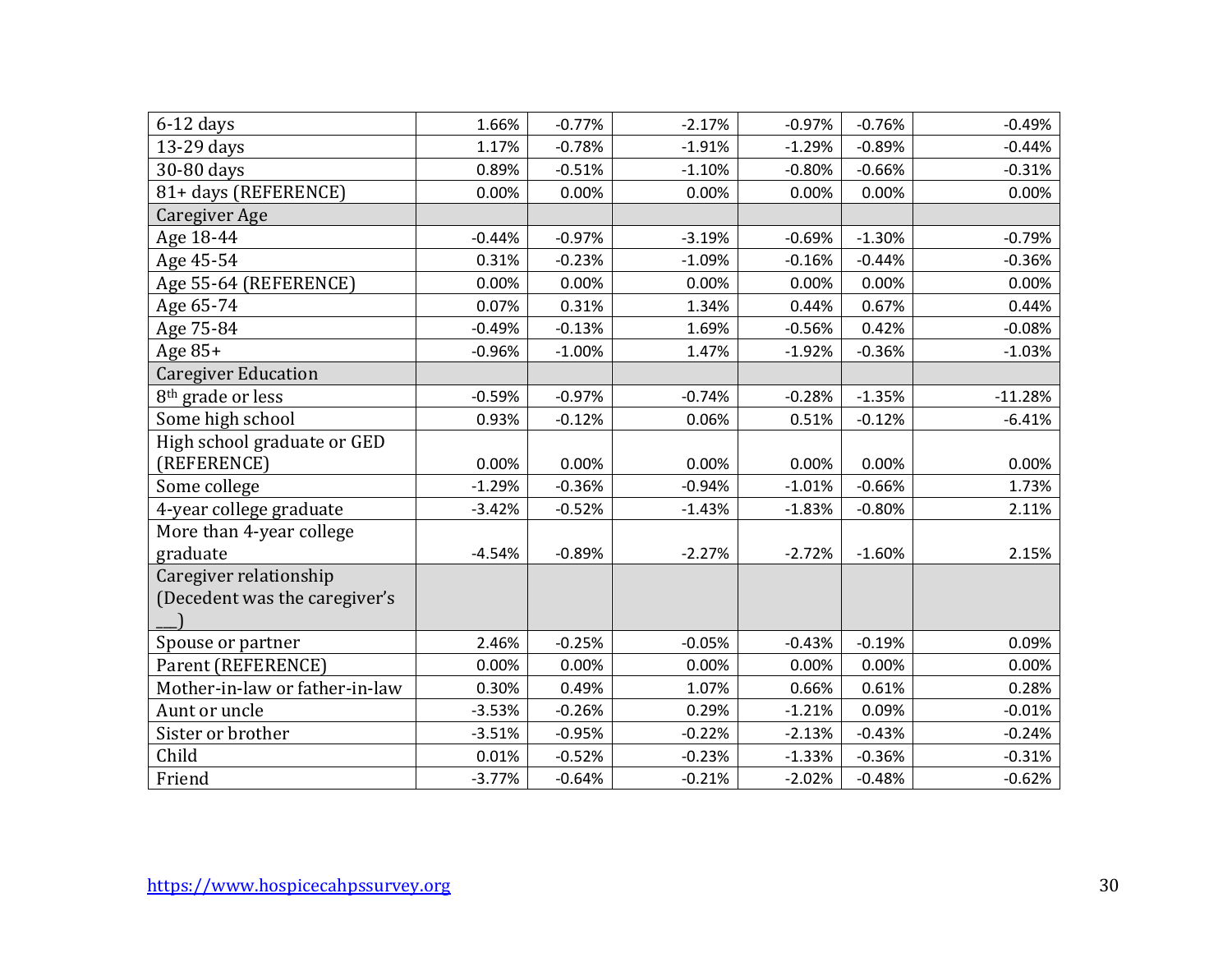| Other                      | $-0.95%$ | -0.07%   | 0.15% | $-0.21%$ | $0.00\%$ | $-0.57%$ |
|----------------------------|----------|----------|-------|----------|----------|----------|
| Survey                     |          |          |       |          |          |          |
| Language/Respondent's home |          |          |       |          |          |          |
| language                   |          |          |       |          |          |          |
| Survey language or home    |          |          |       |          |          |          |
| language was Spanish       | 2.55%    | -0.19%   | 1.40% | 1.45%    | 0.59%    | $-0.44%$ |
| All others (REFERENCE)     | $0.00\%$ | $0.00\%$ | 0.00% | 0.00%    | $0.00\%$ | 0.00%    |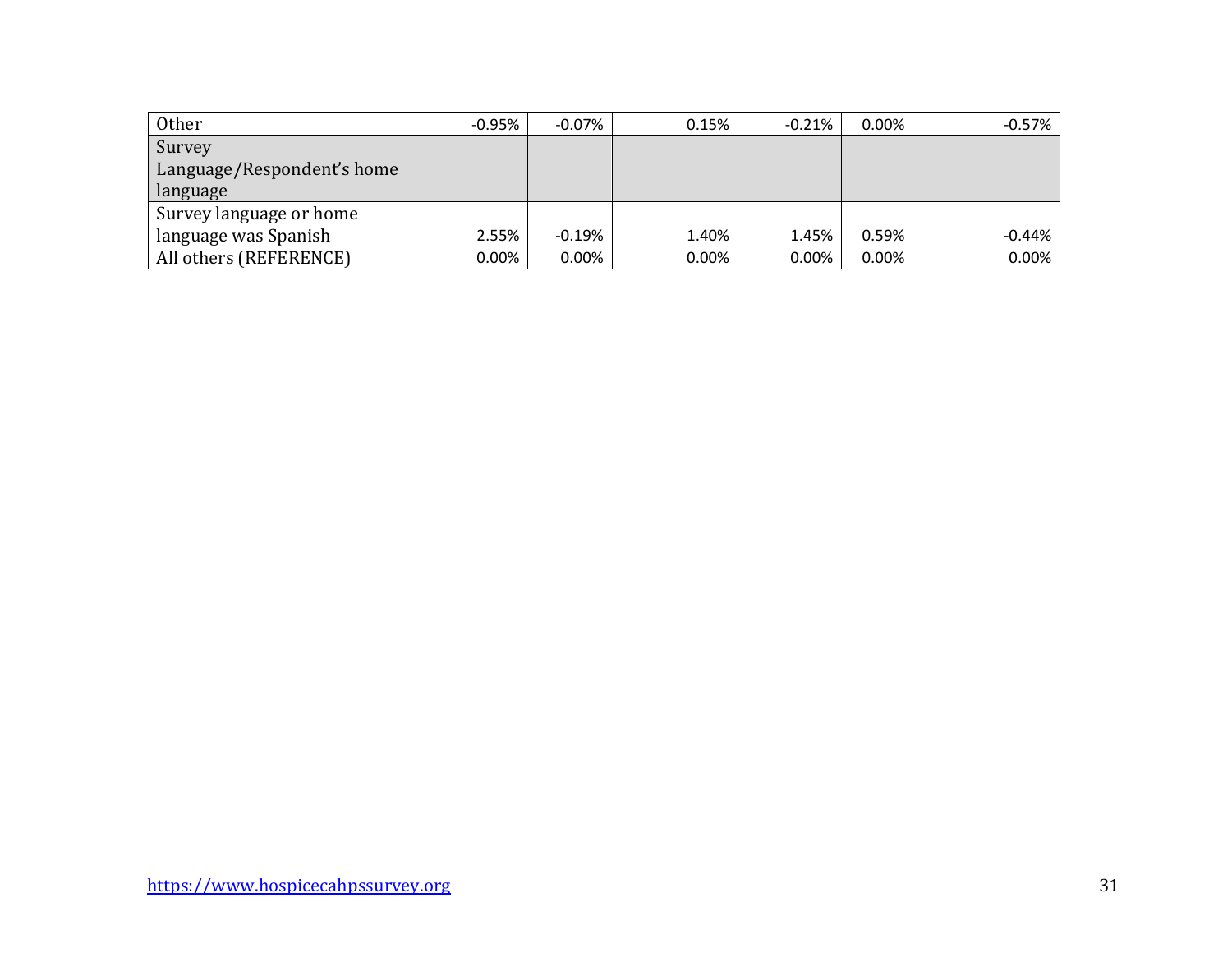## **Table 8. CAHPS Hospice Bottom-Box Survey Case-Mix Adjustments for Getting Timely Help and Treating Patient with Respect, Q2 2017 - Q4 2018**

|                                | <b>Getting Timely Help</b>                                                                                        |                                                                                               | <b>Treating Patient with Respect</b>                                   |                                                                        |  |
|--------------------------------|-------------------------------------------------------------------------------------------------------------------|-----------------------------------------------------------------------------------------------|------------------------------------------------------------------------|------------------------------------------------------------------------|--|
|                                | your family member asked<br>for help from the hospice<br>Got help as soon as you<br>needed it when you or<br>team | Got the help you needed<br>from the hospice team<br>weekends, or holidays<br>during evenings, | Hospice team treated your<br>family member with<br>dignity and respect | Felt that the hospice team<br>really cared about your<br>family member |  |
| Response percentile (per 1% of |                                                                                                                   |                                                                                               |                                                                        |                                                                        |  |
| response percentile)           | $-0.02%$                                                                                                          | $-0.04%$                                                                                      | 0.00%                                                                  | $-0.01%$                                                               |  |
| Decedent Age                   |                                                                                                                   |                                                                                               |                                                                        |                                                                        |  |
| Age 18-54                      | 0.08%                                                                                                             | 0.56%                                                                                         | $-0.69%$                                                               | $-0.40%$                                                               |  |
| Age 55-64                      | 0.04%                                                                                                             | 0.65%                                                                                         | $-0.32%$                                                               | $-0.56%$                                                               |  |
| Age 65-69                      | $-0.09%$                                                                                                          | 0.39%                                                                                         | $-0.35%$                                                               | $-0.59%$                                                               |  |
| Age 70-74                      | $-0.08%$                                                                                                          | 0.45%                                                                                         | $-0.20%$                                                               | $-0.46%$                                                               |  |
| Age 75-79                      | 0.11%                                                                                                             | 0.50%                                                                                         | $-0.12%$                                                               | $-0.14%$                                                               |  |
| Age 80-84                      | 0.04%                                                                                                             | 0.47%                                                                                         | $-0.07%$                                                               | $-0.19%$                                                               |  |
| Age 85-89                      | 0.07%                                                                                                             | 0.02%                                                                                         | $-0.07%$                                                               | $-0.07%$                                                               |  |
| Age 90+ (REFERENCE)            | 0.00%                                                                                                             | 0.00%                                                                                         | 0.00%                                                                  | 0.00%                                                                  |  |
| Payer for Hospice Care         |                                                                                                                   |                                                                                               |                                                                        |                                                                        |  |
| Medicare only (REFERENCE)      | 0.00%                                                                                                             | 0.00%                                                                                         | 0.00%                                                                  | 0.00%                                                                  |  |
| Medicaid only or Medicaid and  |                                                                                                                   |                                                                                               |                                                                        |                                                                        |  |
| private insurance              | $-0.24%$                                                                                                          | $-0.46%$                                                                                      | $-0.60%$                                                               | $-0.76%$                                                               |  |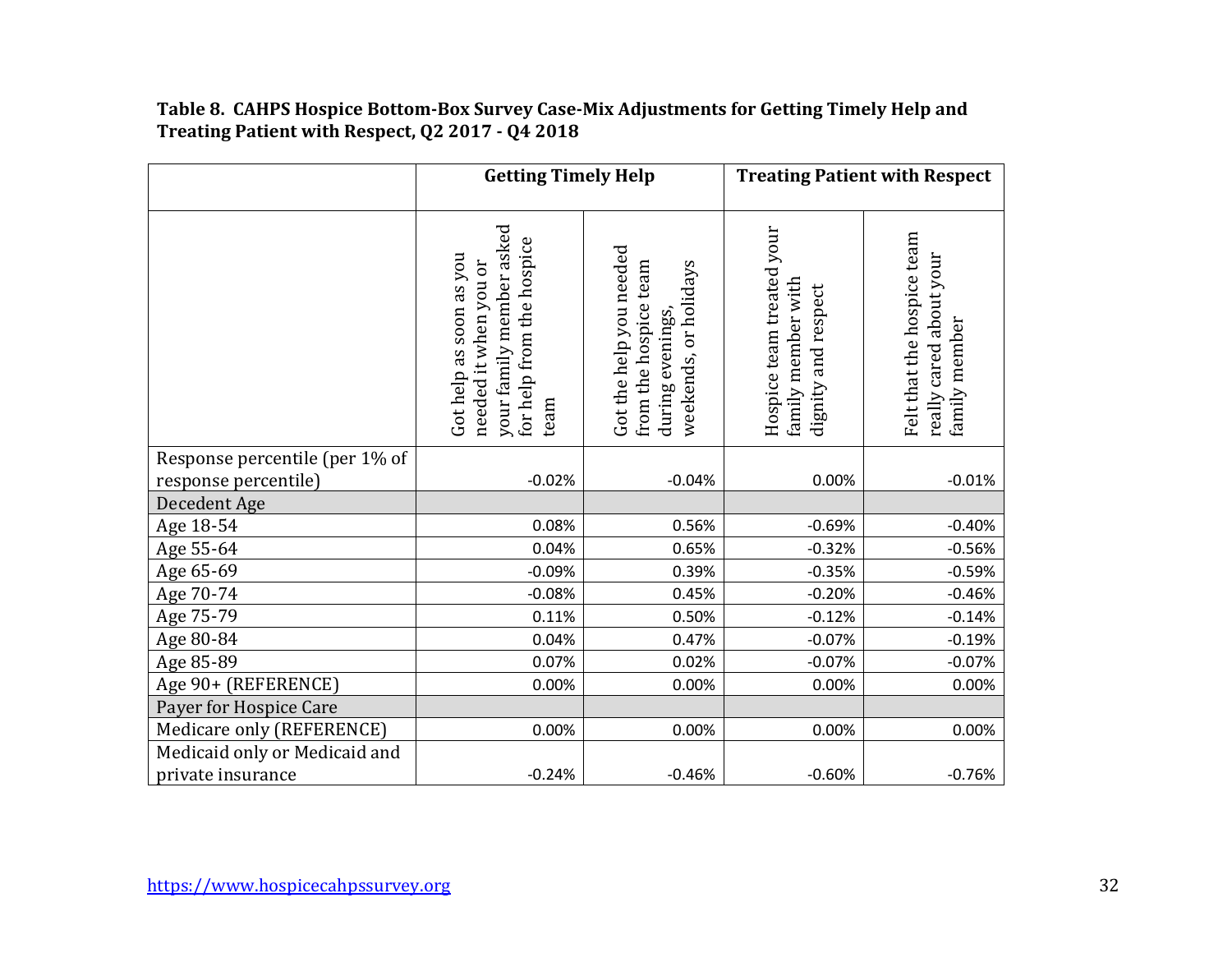| Medicare and Medicaid       | $-1.59%$ | $-1.40%$ | $-0.46%$ | $-0.98%$ |
|-----------------------------|----------|----------|----------|----------|
| Private insurance only      | $-0.33%$ | $-0.59%$ | $-0.05%$ | $-0.21%$ |
| Medicare and private        |          |          |          |          |
| insurance                   | $-0.32%$ | $-0.08%$ | 0.00%    | $-0.07%$ |
| <b>Other</b>                | $-0.48%$ | $-0.12%$ | $-0.18%$ | $-0.43%$ |
| <b>Primary Diagnosis</b>    |          |          |          |          |
| Alzheimer's and non-        |          |          |          |          |
| Alzheimer's dementias       |          |          |          |          |
| (REFERENCE)                 | 0.00%    | 0.00%    | 0.00%    | 0.00%    |
| Bladder cancer              | 0.38%    | 1.02%    | $-0.16%$ | $-0.02%$ |
| Blood and lymphatic cancers | $-0.20%$ | $-0.24%$ | $-0.07%$ | $-0.22%$ |
| Brain cancer                | 0.16%    | 0.40%    | 0.12%    | 0.55%    |
| <b>Breast cancer</b>        | 0.37%    | 0.60%    | 0.02%    | 0.43%    |
| Congestive heart failure    | $-0.06%$ | 0.36%    | $-0.21%$ | $-0.22%$ |
| Chronic kidney disease      | $-0.39%$ | $-0.63%$ | $-0.17%$ | $-0.37%$ |
| Chronic liver disease       | 0.43%    | 0.31%    | 0.03%    | 0.20%    |
| Colorectal cancer           | $-0.05%$ | $-0.58%$ | $-0.13%$ | $-0.07%$ |
| CVA/Stroke                  | 0.59%    | 0.94%    | 0.10%    | 0.28%    |
| Liver cancer                | 0.24%    | 0.06%    | $-0.05%$ | $-0.14%$ |
| Lung & other chest cavity   |          |          |          |          |
| cancer                      | 0.30%    | 0.13%    | $-0.07%$ | $-0.04%$ |
| Non-infectious respiratory  | $-0.05%$ | 0.30%    | $-0.19%$ | $-0.25%$ |
| Other heart disease         | 0.00%    | 0.48%    | $-0.14%$ | $-0.06%$ |
| Pancreatic cancer           | 0.36%    | 0.40%    | $-0.01%$ | 0.27%    |
| Parkinson's and other       |          |          |          |          |
| degenerative diseases       | 0.19%    | $-0.68%$ | $-0.05%$ | 0.02%    |
| Pneumonias and other        |          |          |          |          |
| infectious lung diseases    | 0.51%    | 0.22%    | 0.01%    | 0.07%    |
| Prostate cancer             | 0.14%    | $-0.21%$ | 0.01%    | 0.39%    |
| Other, cancer               | 0.22%    | 0.14%    | $-0.04%$ | 0.00%    |
| Other, non-cancer           | 0.28%    | 0.69%    | $-0.05%$ | 0.01%    |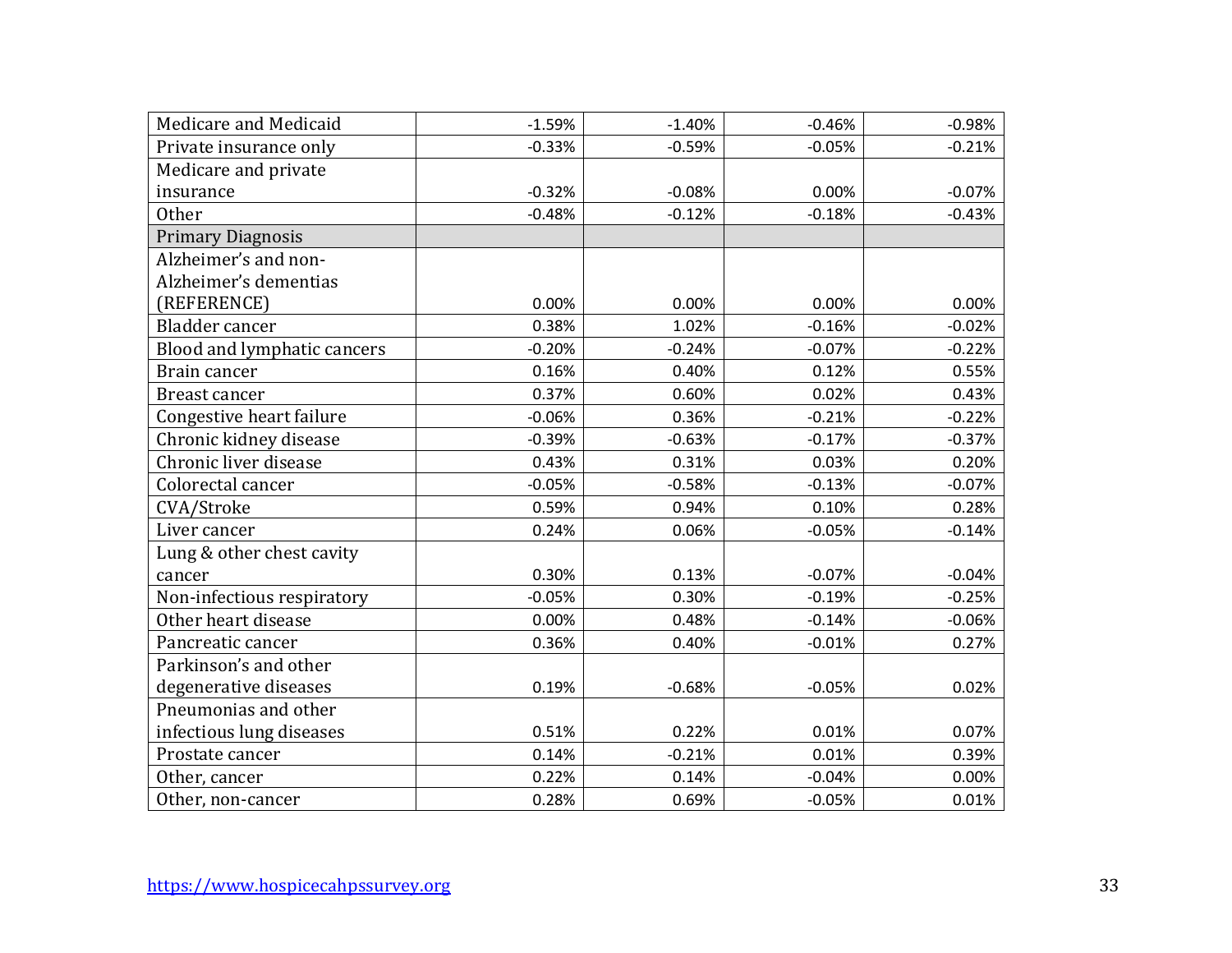| Length of hospice stay         |          |          |          |          |
|--------------------------------|----------|----------|----------|----------|
| $2-5$ days                     | $-1.13%$ | 3.00%    | $-0.61%$ | $-1.01%$ |
| $6-12$ days                    | $-1.10%$ | 2.28%    | $-0.42%$ | $-0.99%$ |
| 13-29 days                     | $-1.27%$ | 1.13%    | $-0.35%$ | $-1.07%$ |
| 30-80 days                     | $-0.86%$ | 0.20%    | $-0.20%$ | $-0.72%$ |
| 81+ days (REFERENCE)           | 0.00%    | 0.00%    | 0.00%    | 0.00%    |
| Caregiver Age                  |          |          |          |          |
| Age 18-44                      | $-1.64%$ | $-2.12%$ | $-0.61%$ | $-1.62%$ |
| Age 45-54                      | $-0.30%$ | $-0.37%$ | $-0.19%$ | $-0.51%$ |
| Age 55-64 (REFERENCE)          | 0.00%    | 0.00%    | 0.00%    | 0.00%    |
| Age 65-74                      | 0.77%    | 1.31%    | 0.23%    | 0.61%    |
| Age 75-84                      | 0.64%    | $-0.13%$ | 0.25%    | 0.72%    |
| Age 85+                        | 0.06%    | $-2.07%$ | 0.09%    | 0.32%    |
| <b>Caregiver Education</b>     |          |          |          |          |
| 8 <sup>th</sup> grade or less  | $-1.79%$ | $-4.54%$ | $-0.62%$ | $-0.56%$ |
| Some high school               | $-0.18%$ | $-1.84%$ | $-0.16%$ | $-0.08%$ |
| High school graduate or GED    |          |          |          |          |
| (REFERENCE)                    | 0.00%    | 0.00%    | 0.00%    | 0.00%    |
| Some college                   | $-0.56%$ | 0.44%    | $-0.12%$ | $-0.53%$ |
| 4-year college graduate        | $-1.00%$ | $-0.15%$ | $-0.07%$ | $-0.63%$ |
| More than 4-year college       |          |          |          |          |
| graduate                       | $-1.89%$ | $-0.76%$ | $-0.34%$ | $-1.25%$ |
| Caregiver relationship         |          |          |          |          |
| (Decedent was the caregiver's  |          |          |          |          |
|                                |          |          |          |          |
| Spouse or partner              | $-0.12%$ | $-0.77%$ | $-0.01%$ | $-0.06%$ |
| Parent (REFERENCE)             | 0.00%    | 0.00%    | 0.00%    | 0.00%    |
| Mother-in-law or father-in-law | 0.74%    | 0.40%    | 0.19%    | 0.74%    |
| Aunt or uncle                  |          |          |          |          |
|                                | 0.19%    | 0.66%    | 0.07%    | 0.18%    |
| Sister or brother              | $-0.80%$ | $-0.64%$ | $-0.03%$ | $-0.14%$ |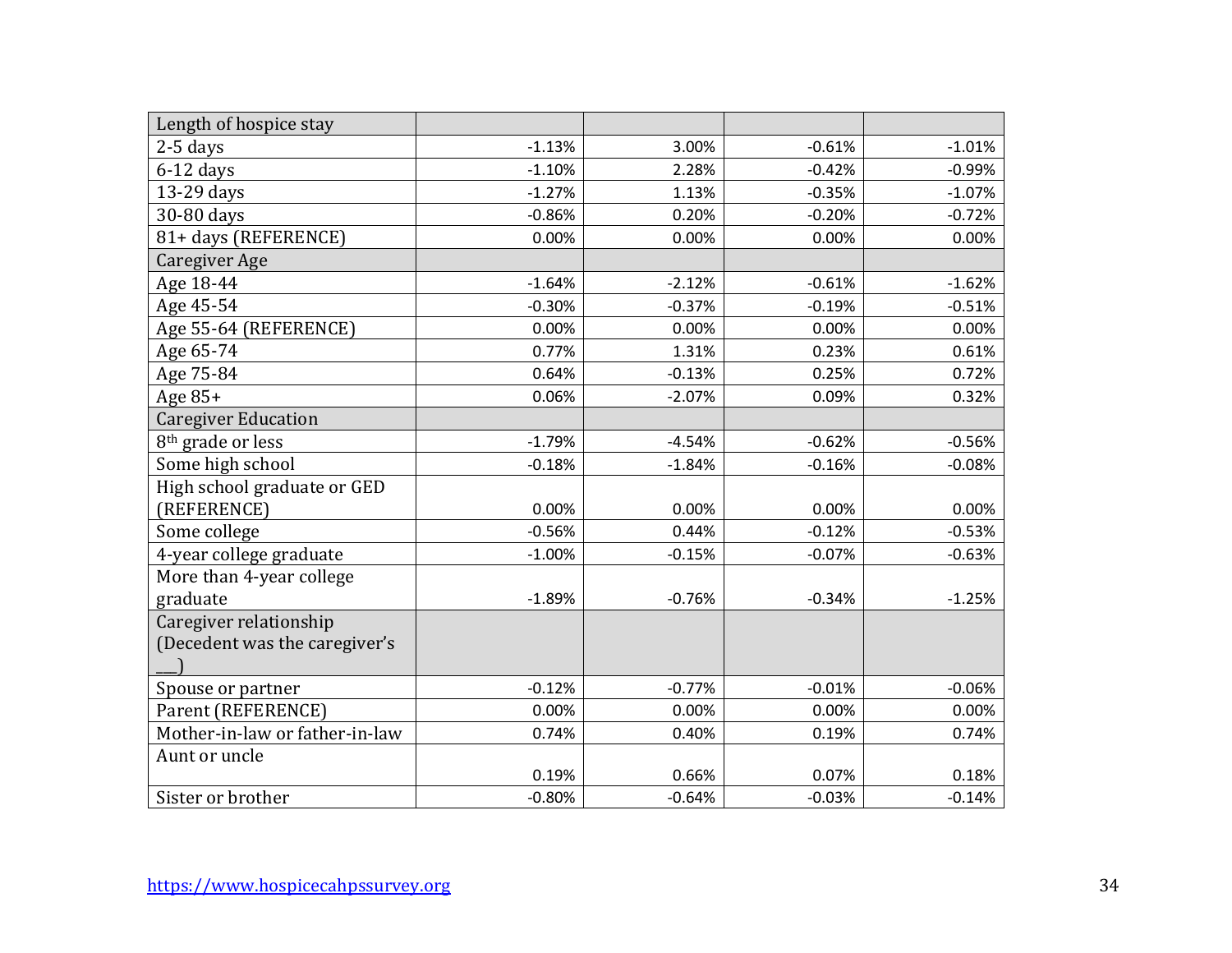| Child                      | $-0.29\%$ | $-0.54%$ | 0.20%    | $-0.14%$ |
|----------------------------|-----------|----------|----------|----------|
| Friend                     | $-0.58\%$ | $-0.41%$ | $-0.14%$ | 0.16%    |
| <b>Other</b>               | 0.15%     | $-0.78%$ | 0.02%    | 0.11%    |
| Survey                     |           |          |          |          |
| Language/Respondent's home |           |          |          |          |
| language                   |           |          |          |          |
| Survey language or home    |           |          |          |          |
| language was Spanish       | 0.06%     | -4.61%   | $-0.14%$ | $-0.02%$ |
| All others (REFERENCE)     | $0.00\%$  | 0.00%    | 0.00%    | 0.00%    |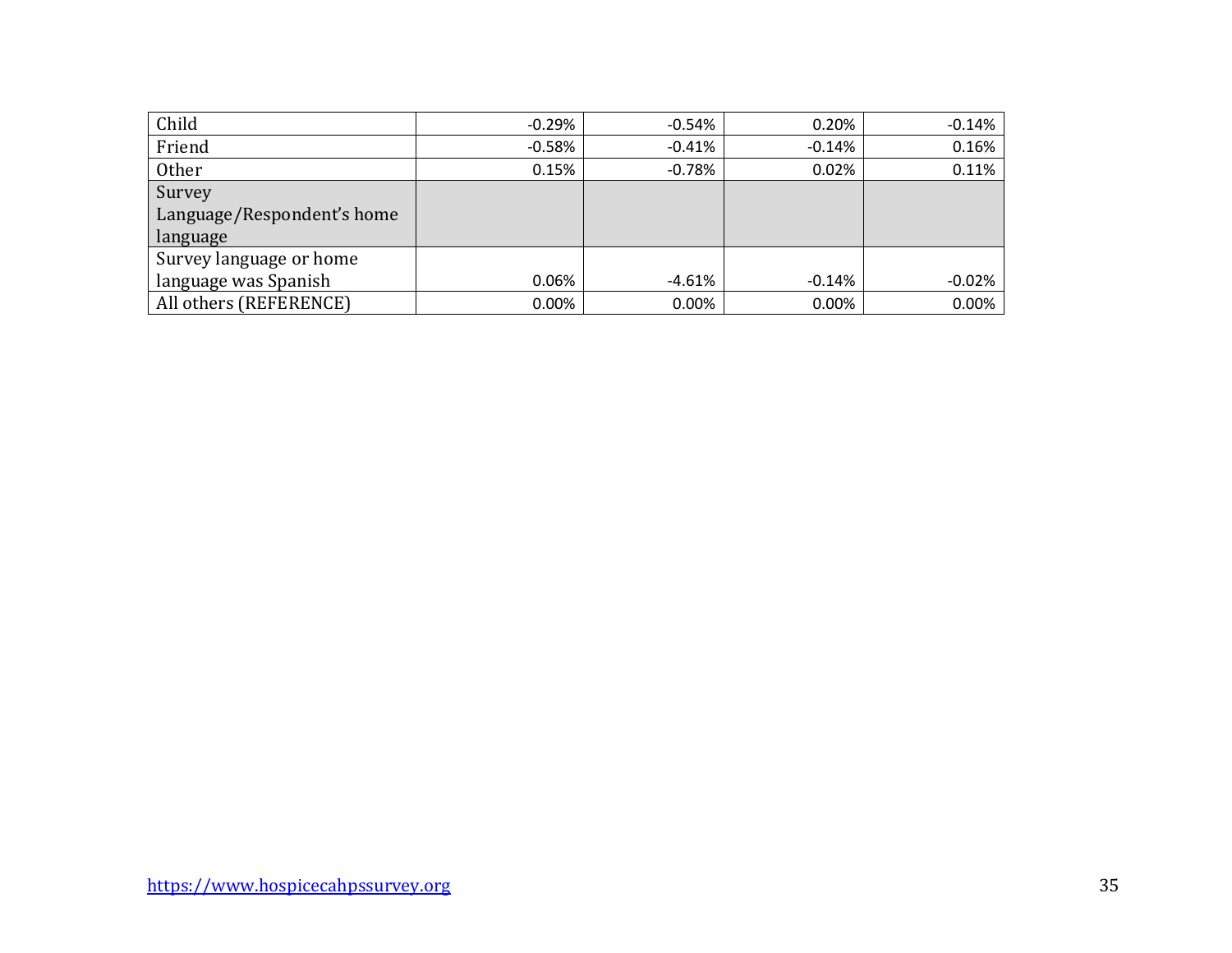|                                | as he or<br>Your family member got as<br>much help with pain<br>she needed | Your family member got the<br>help he or she needed for<br>trouble breathing | Your family member got the<br>help he or she needed for<br>trouble with constipation | the hospice team for feelings<br>Your family member got the<br>help he or she needed from<br>of anxiety or sadness |
|--------------------------------|----------------------------------------------------------------------------|------------------------------------------------------------------------------|--------------------------------------------------------------------------------------|--------------------------------------------------------------------------------------------------------------------|
| Response percentile (per 1% of |                                                                            |                                                                              |                                                                                      |                                                                                                                    |
| response percentile)           | $-0.01%$                                                                   | $-0.03%$                                                                     | $-0.04%$                                                                             | $-0.06%$                                                                                                           |
| Decedent Age                   |                                                                            |                                                                              |                                                                                      |                                                                                                                    |
| Age 18-54                      | $-0.65%$                                                                   | $-0.78%$                                                                     | 0.29%                                                                                | 2.34%                                                                                                              |
| Age 55-64                      | $-0.45%$                                                                   | $-0.37%$                                                                     | 0.28%                                                                                | 1.81%                                                                                                              |
| Age 65-69                      | $-0.39%$                                                                   | $-0.12%$                                                                     | $-0.19%$                                                                             | 1.80%                                                                                                              |
| Age 70-74                      | $-0.28%$                                                                   | $-0.17%$                                                                     | $-0.19%$                                                                             | 1.46%                                                                                                              |
| Age 75-79                      | $-0.10%$                                                                   | 0.05%                                                                        | $-0.20%$                                                                             | 1.38%                                                                                                              |
| Age 80-84                      | $-0.09%$                                                                   | $-0.04%$                                                                     | $-0.06%$                                                                             | 0.83%                                                                                                              |
| Age 85-89                      | $-0.10%$                                                                   | $-0.17%$                                                                     | $-0.04%$                                                                             | 0.42%                                                                                                              |
| Age 90+ (REFERENCE)            | 0.00%                                                                      | 0.00%                                                                        | 0.00%                                                                                | 0.00%                                                                                                              |
| Payer for Hospice Care         |                                                                            |                                                                              |                                                                                      |                                                                                                                    |
| Medicare only (REFERENCE)      | 0.00%                                                                      | 0.00%                                                                        | 0.00%                                                                                | 0.00%                                                                                                              |
| Medicaid only or Medicaid and  |                                                                            |                                                                              |                                                                                      |                                                                                                                    |
| private insurance              | 0.07%                                                                      | $-1.00%$                                                                     | $-1.47%$                                                                             | $-2.62%$                                                                                                           |
| Medicare and Medicaid          | $-0.47%$                                                                   | $-1.05%$                                                                     | $-2.55%$                                                                             | $-2.92%$                                                                                                           |
| Private insurance only         | 0.10%                                                                      | 0.17%                                                                        | $-0.72%$                                                                             | $-0.23%$                                                                                                           |

#### **Table 9. CAHPS Hospice Survey Bottom-Box Case-Mix Adjustments for Help for Pain and Symptoms, Q2 2017 - Q4 2018**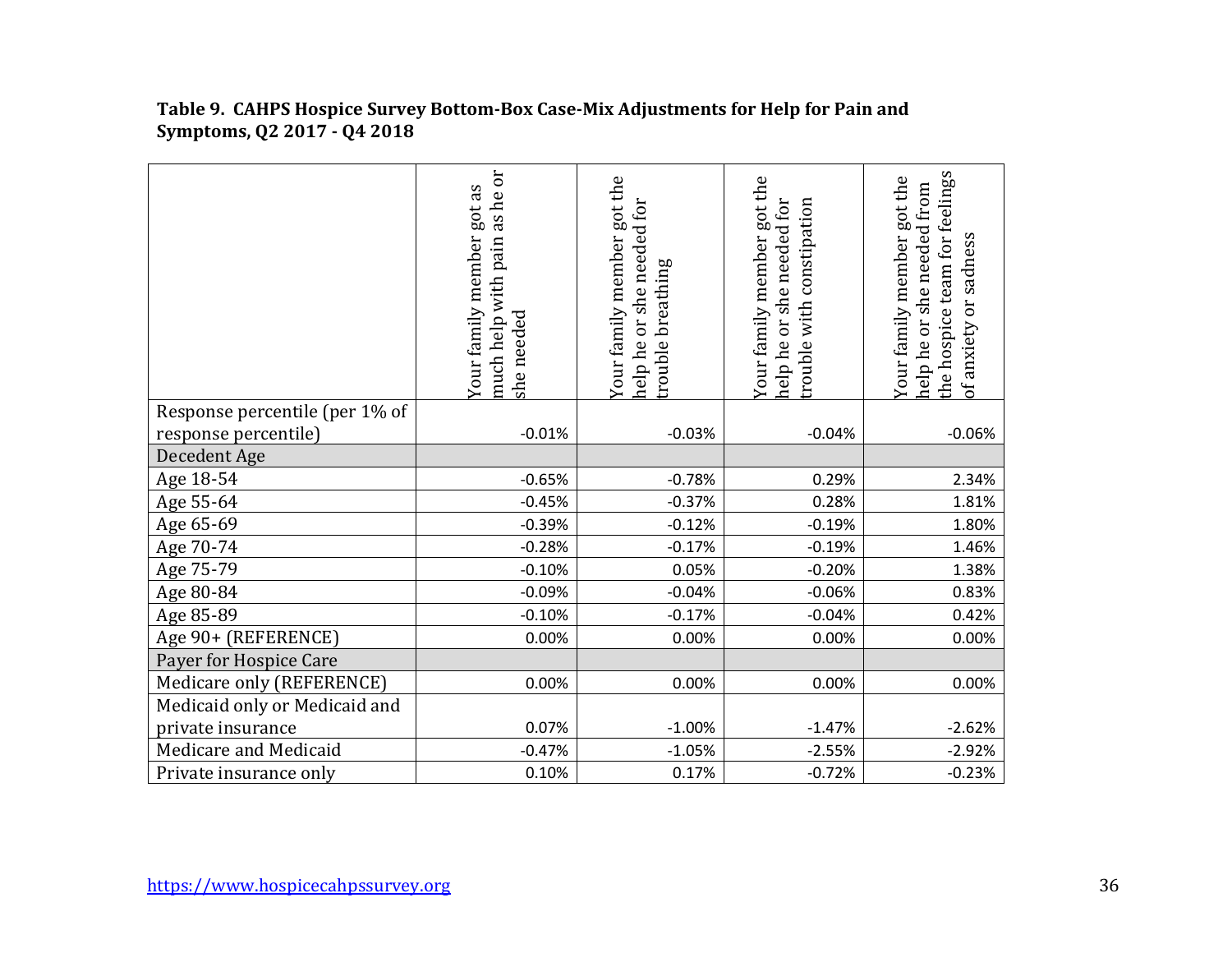| Medicare and private        |          |          |           |          |
|-----------------------------|----------|----------|-----------|----------|
| insurance                   | $-0.05%$ | 0.71%    | $-0.64%$  | $-0.11%$ |
| <b>Other</b>                | $-0.14%$ | $-0.67%$ | $-0.30%$  | $-0.89%$ |
| <b>Primary Diagnosis</b>    |          |          |           |          |
| Alzheimer's and non-        |          |          |           |          |
| Alzheimer's dementias       |          |          |           |          |
| (REFERENCE)                 | 0.00%    | 0.00%    | 0.00%     | 0.00%    |
| Bladder cancer              | $-0.47%$ | 0.20%    | 0.33%     | $-0.29%$ |
| Blood and lymphatic cancers | $-0.24%$ | 1.02%    | $-0.12%$  | $-0.69%$ |
| Brain cancer                | 0.16%    | $-0.16%$ | 0.26%     | $-0.40%$ |
| Breast cancer               | 0.18%    | 2.53%    | 1.45%     | 1.67%    |
| Congestive heart failure    | $-0.17%$ | 2.56%    | $-0.38%$  | 0.38%    |
| Chronic kidney disease      | $-0.25%$ | 0.97%    | $-0.23%$  | $-1.09%$ |
| Chronic liver disease       | 0.24%    | $-0.12%$ | $-2.06%$  | $-0.03%$ |
| Colorectal cancer           | $-0.08%$ | 0.28%    | $-0.85%$  | $-0.82%$ |
| CVA/Stroke                  | 0.30%    | 1.01%    | 0.06%     | 0.20%    |
| Liver cancer                | 0.05%    | 0.61%    | 0.61%     | $-0.34%$ |
| Lung & other chest cavity   |          |          |           |          |
| cancer                      | $-0.01%$ | 2.87%    | 1.16%     | 0.77%    |
| Non-infectious respiratory  | $-0.04%$ | 3.82%    | 0.07%     | 0.84%    |
| Other heart disease         | $-0.02%$ | 1.89%    | $-0.33%$  | 0.20%    |
| Pancreatic cancer           | $-0.19%$ | 0.23%    | 0.77%     | $-0.08%$ |
| Parkinson's and other       |          |          |           |          |
| degenerative diseases       | 0.01%    | 0.95%    | 0.06%     | $-0.04%$ |
| Pneumonias and other        |          |          |           |          |
| infectious lung diseases    | 0.28%    | 3.73%    | 0.06%     | 1.28%    |
| Prostate cancer             | 0.07%    | 0.51%    | 1.02%     | $-0.84%$ |
| Other, cancer               | 0.10%    | 1.27%    | 0.52%     | 0.39%    |
| Other, non-cancer           | 0.13%    | 1.24%    | $-0.44%$  | 0.56%    |
| Length of hospice stay      |          |          |           |          |
| $2-5$ days                  | $-1.15%$ | $-1.28%$ | $-10.72%$ | $-6.52%$ |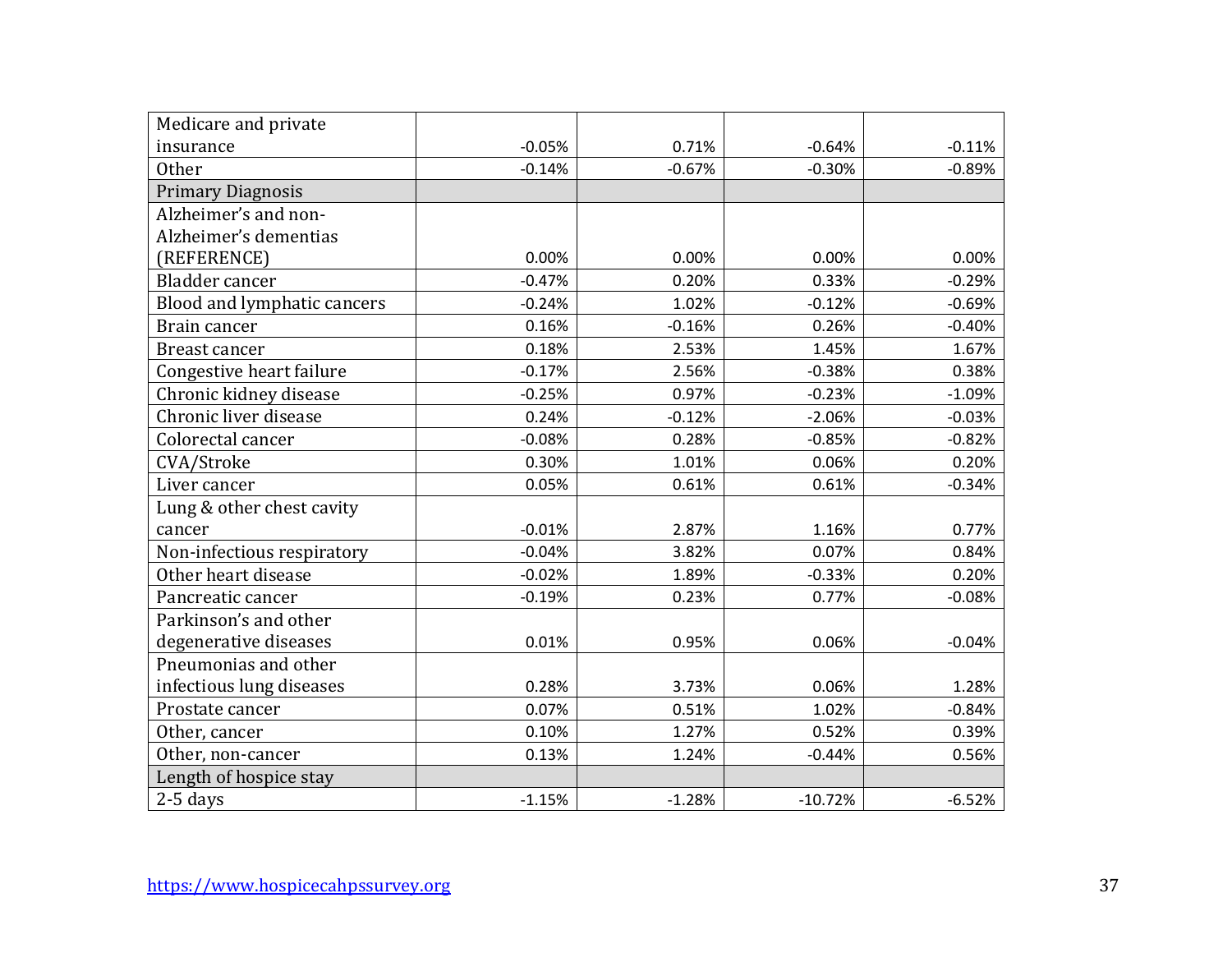| $6-12$ days                    | $-0.89%$ | $-0.97%$ | $-7.54%$ | $-5.27%$ |
|--------------------------------|----------|----------|----------|----------|
| 13-29 days                     | $-0.68%$ | $-0.89%$ | $-4.41%$ | $-4.20%$ |
| 30-80 days                     | $-0.45%$ | $-0.28%$ | $-1.95%$ | $-2.51%$ |
| 81+ days (REFERENCE)           | 0.00%    | 0.00%    | 0.00%    | 0.00%    |
| Caregiver Age                  |          |          |          |          |
| Age 18-44                      | $-0.29%$ | $-2.40%$ | $-3.89%$ | $-3.53%$ |
| Age 45-54                      | $-0.14%$ | $-1.13%$ | $-1.08%$ | $-1.04%$ |
| Age 55-64 (REFERENCE)          | 0.00%    | 0.00%    | 0.00%    | 0.00%    |
| Age 65-74                      | 0.36%    | 0.90%    | 0.87%    | 1.08%    |
| Age 75-84                      | 0.54%    | 0.62%    | 0.38%    | $-0.15%$ |
| Age 85+                        | 0.31%    | $-0.65%$ | $-1.20%$ | $-3.53%$ |
| <b>Caregiver Education</b>     |          |          |          |          |
| 8 <sup>th</sup> grade or less  | $-0.47%$ | $-2.84%$ | $-4.51%$ | $-4.93%$ |
| Some high school               | 0.13%    | $-1.35%$ | $-1.31%$ | $-0.94%$ |
| High school graduate or GED    |          |          |          |          |
| (REFERENCE)                    | 0.00%    | 0.00%    | 0.00%    | 0.00%    |
| Some college                   | $-0.38%$ | $-0.20%$ | 0.08%    | $-1.22%$ |
| 4-year college graduate        | $-0.67%$ | $-0.27%$ | $-0.62%$ | $-3.00%$ |
| More than 4-year college       |          |          |          |          |
| graduate                       | $-1.12%$ | $-0.73%$ | $-1.35%$ | $-4.95%$ |
| Caregiver relationship         |          |          |          |          |
| (Decedent was the caregiver's  |          |          |          |          |
|                                |          |          |          |          |
| Spouse or partner              | 0.12%    | $-0.51%$ | $-0.43%$ | $-2.16%$ |
| Parent (REFERENCE)             | 0.00%    | 0.00%    | 0.00%    | 0.00%    |
| Mother-in-law or father-in-law | 0.17%    | 0.52%    | 2.18%    | 3.04%    |
| Aunt or uncle                  |          |          |          |          |
|                                | 0.17%    | 0.69%    | 1.69%    | 2.58%    |
| Sister or brother              | $-0.19%$ | $-0.56%$ | $-1.13%$ | $-1.92%$ |
| Child                          | $-0.05%$ | $-0.55%$ | $-1.15%$ | $-2.16%$ |
| Friend                         | $-0.06%$ | $-0.11%$ | 0.31%    | 0.28%    |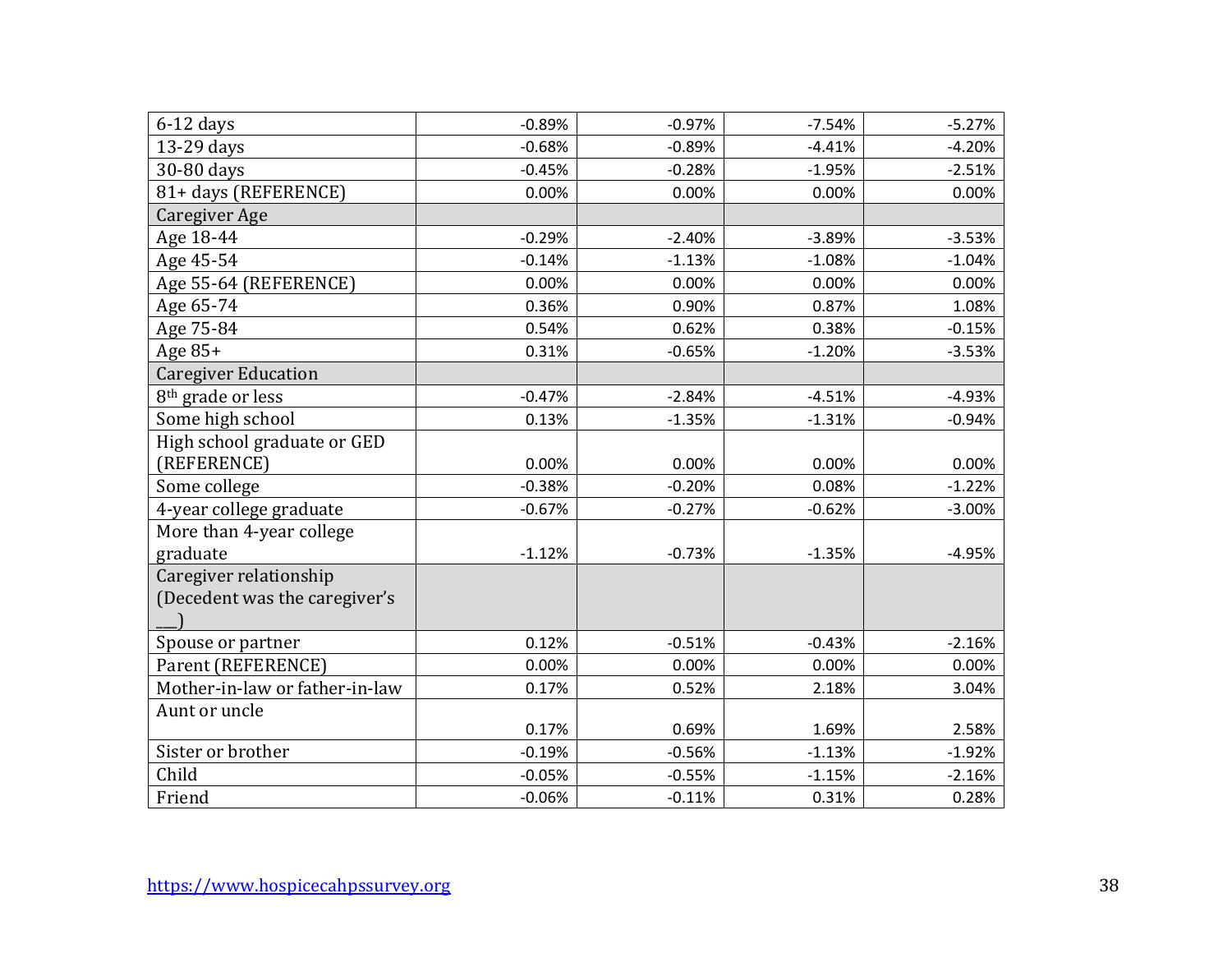| Other                      | 0.39% | 0.52%    | 1.42%    | 1.38% |
|----------------------------|-------|----------|----------|-------|
| Survey                     |       |          |          |       |
| Language/Respondent's home |       |          |          |       |
| language                   |       |          |          |       |
| Survey language or home    |       |          |          |       |
| language was Spanish       | 1.05% | $-3.22%$ | $-0.43%$ | 1.00% |
| All others (REFERENCE)     | 0.00% | $0.00\%$ | 0.00%    | 0.00% |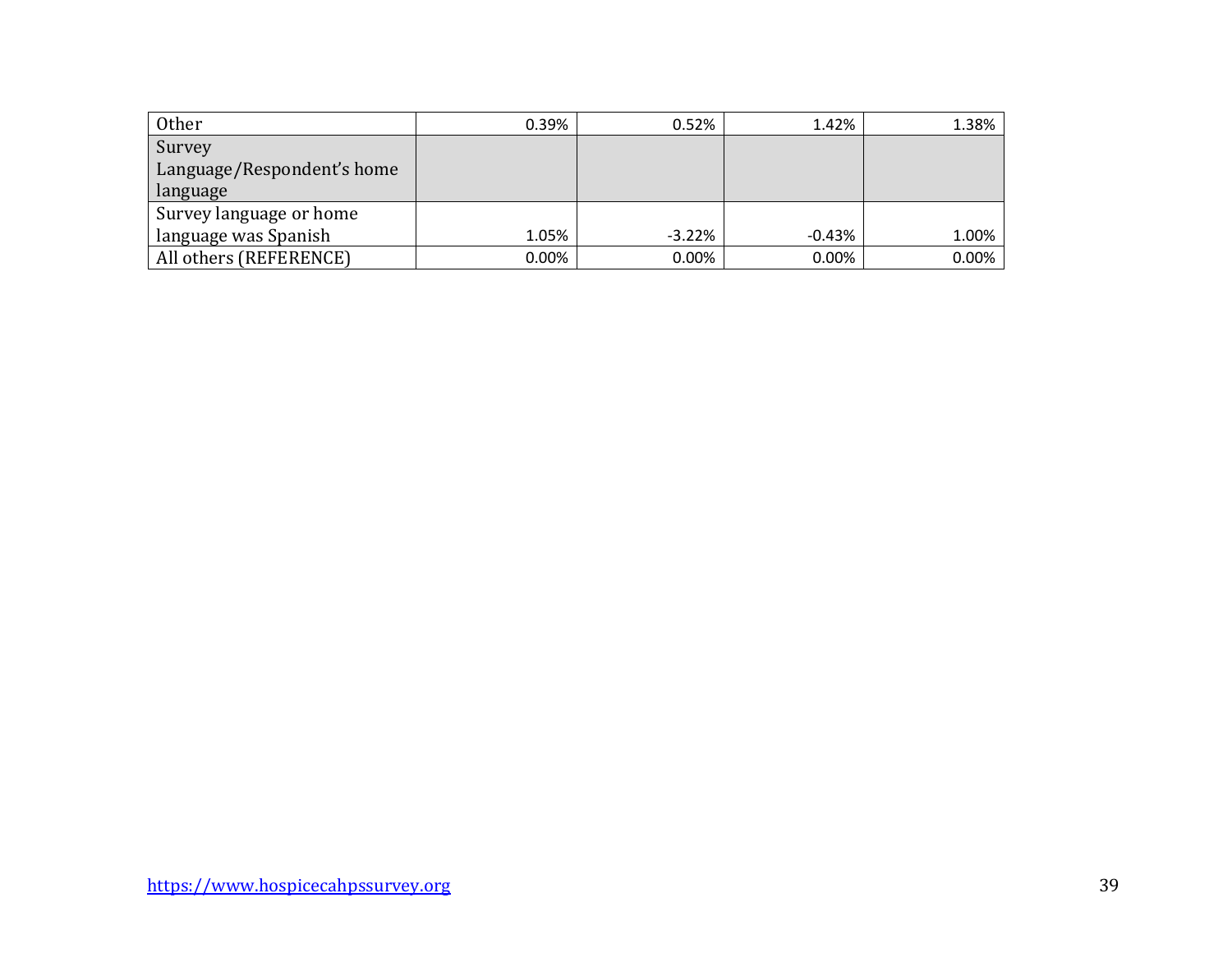|                                | watch for<br>Hospice team gave you the<br>training you needed about<br>what side effects to<br>from pain medicine | about if<br>give more pain<br>Hospice team gave you the<br>medicine to your family<br>training you needed<br>and when to<br>member | he or she had trouble breathing<br>training you needed about how<br>to help your family member if<br>Hospice team gave you the | Эr<br>Hospice team gave you the<br>training you needed about<br>member became restless<br>what to do if your family<br>agitated | A member of the hospice team<br>discussed side effects of pain<br>medicine with you or your<br>family member |
|--------------------------------|-------------------------------------------------------------------------------------------------------------------|------------------------------------------------------------------------------------------------------------------------------------|--------------------------------------------------------------------------------------------------------------------------------|---------------------------------------------------------------------------------------------------------------------------------|--------------------------------------------------------------------------------------------------------------|
| Response percentile (per 1% of |                                                                                                                   |                                                                                                                                    |                                                                                                                                |                                                                                                                                 |                                                                                                              |
| response percentile)           | $-0.02%$                                                                                                          | $-0.01%$                                                                                                                           | $-0.01%$                                                                                                                       | $-0.03%$                                                                                                                        | $-0.02%$                                                                                                     |
| Decedent Age                   |                                                                                                                   |                                                                                                                                    |                                                                                                                                |                                                                                                                                 |                                                                                                              |
| Age 18-54                      | 2.36%                                                                                                             | 0.42%                                                                                                                              | $-0.01%$                                                                                                                       | $-0.05%$                                                                                                                        | 1.74%                                                                                                        |
| Age 55-64                      | 1.93%                                                                                                             | 0.21%                                                                                                                              | $-0.02%$                                                                                                                       | 0.07%                                                                                                                           | 1.49%                                                                                                        |
| Age 65-69                      | 2.04%                                                                                                             | 0.44%                                                                                                                              | 0.53%                                                                                                                          | 0.70%                                                                                                                           | 1.14%                                                                                                        |
| Age 70-74                      | 1.70%                                                                                                             | 0.60%                                                                                                                              | 0.55%                                                                                                                          | 0.88%                                                                                                                           | 0.87%                                                                                                        |
| Age 75-79                      | 1.63%                                                                                                             | 0.72%                                                                                                                              | 0.45%                                                                                                                          | 1.44%                                                                                                                           | 0.91%                                                                                                        |
| Age 80-84                      | 1.33%                                                                                                             | 0.56%                                                                                                                              | 0.60%                                                                                                                          | 1.36%                                                                                                                           | 0.56%                                                                                                        |
| Age 85-89                      | 1.19%                                                                                                             | 0.58%                                                                                                                              | 0.61%                                                                                                                          | 0.97%                                                                                                                           | 0.46%                                                                                                        |
| Age 90+ (REFERENCE)            | 0.00%                                                                                                             | 0.00%                                                                                                                              | 0.00%                                                                                                                          | 0.00%                                                                                                                           | 0.00%                                                                                                        |
| Payer for Hospice Care         |                                                                                                                   |                                                                                                                                    |                                                                                                                                |                                                                                                                                 |                                                                                                              |
| Medicare only (REFERENCE)      | 0.00%                                                                                                             | 0.00%                                                                                                                              | 0.00%                                                                                                                          | 0.00%                                                                                                                           | 0.00%                                                                                                        |
| Medicaid only or Medicaid and  |                                                                                                                   |                                                                                                                                    |                                                                                                                                |                                                                                                                                 |                                                                                                              |
| private insurance              | $-1.40%$                                                                                                          | $-0.91%$                                                                                                                           | $-1.08%$                                                                                                                       | $-1.87%$                                                                                                                        | $-1.17%$                                                                                                     |
| Medicare and Medicaid          | $-4.14%$                                                                                                          | $-3.83%$                                                                                                                           | $-3.04%$                                                                                                                       | $-4.64%$                                                                                                                        | $-2.95%$                                                                                                     |

#### **Table 10. CAHPS Hospice Survey Bottom-Box Case-Mix Adjustments for Training Family to Care for Patient, Q2 2017 - Q4 2018**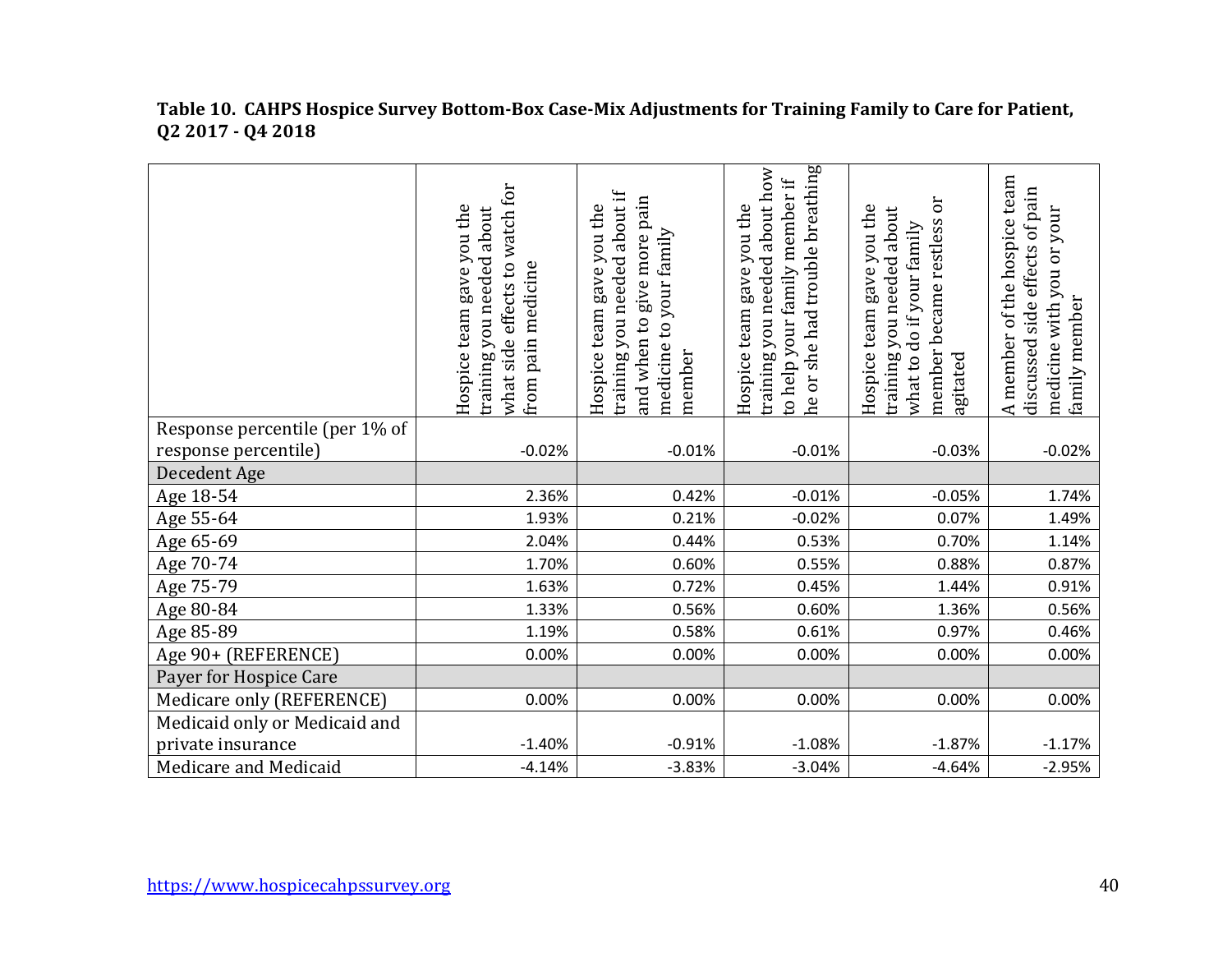| Private insurance only      | $-0.22%$ | 0.13%    | 0.33%    | $-0.31%$ | $-0.38%$ |
|-----------------------------|----------|----------|----------|----------|----------|
| Medicare and private        |          |          |          |          |          |
| insurance                   | $-0.47%$ | $-0.13%$ | 0.24%    | $-0.25%$ | $-0.08%$ |
| <b>Other</b>                | $-0.98%$ | $-0.52%$ | $-0.56%$ | $-1.26%$ | $-0.66%$ |
| <b>Primary Diagnosis</b>    |          |          |          |          |          |
| Alzheimer's and non-        |          |          |          |          |          |
| Alzheimer's dementias       |          |          |          |          |          |
| (REFERENCE)                 | 0.00%    | 0.00%    | 0.00%    | 0.00%    | 0.00%    |
| Bladder cancer              | 3.76%    | 2.78%    | 2.58%    | 1.97%    | 2.38%    |
| Blood and lymphatic cancers | 3.27%    | 2.23%    | 3.13%    | 1.77%    | 1.14%    |
| Brain cancer                | 4.82%    | 2.90%    | 3.50%    | 4.87%    | 2.02%    |
| <b>Breast cancer</b>        | 5.75%    | 3.22%    | 4.49%    | 3.93%    | 3.07%    |
| Congestive heart failure    | 3.25%    | 1.97%    | 3.30%    | 1.96%    | 1.42%    |
| Chronic kidney disease      | 3.81%    | 1.98%    | 3.21%    | 2.82%    | 1.48%    |
| Chronic liver disease       | 3.48%    | 2.50%    | 2.83%    | 3.72%    | 1.71%    |
| Colorectal cancer           | 4.07%    | 2.48%    | 2.73%    | 2.14%    | 2.28%    |
| CVA/Stroke                  | 1.97%    | 1.07%    | 2.09%    | 1.75%    | 0.59%    |
| Liver cancer                | 4.77%    | 2.80%    | 3.59%    | 3.19%    | 2.30%    |
| Lung & other chest cavity   |          |          |          |          |          |
| cancer                      | 4.63%    | 2.85%    | 4.15%    | 2.80%    | 2.65%    |
| Non-infectious respiratory  | 3.48%    | 2.13%    | 3.04%    | 2.11%    | 1.71%    |
| Other heart disease         | 3.13%    | 1.98%    | 3.09%    | 1.82%    | 1.41%    |
| Pancreatic cancer           | 5.15%    | 2.90%    | 3.22%    | 2.84%    | 2.60%    |
| Parkinson's and other       |          |          |          |          |          |
| degenerative diseases       | 2.50%    | 1.74%    | 2.26%    | 2.12%    | 1.04%    |
| Pneumonias and other        |          |          |          |          |          |
| infectious lung diseases    | 3.78%    | 2.48%    | 3.68%    | 2.55%    | 1.94%    |
| Prostate cancer             | 4.69%    | 2.56%    | 3.00%    | 2.97%    | 2.54%    |
| Other, cancer               | 4.70%    | 2.87%    | 3.71%    | 2.71%    | 2.41%    |
| Other, non-cancer           | 2.71%    | 1.87%    | 2.40%    | 1.53%    | 1.05%    |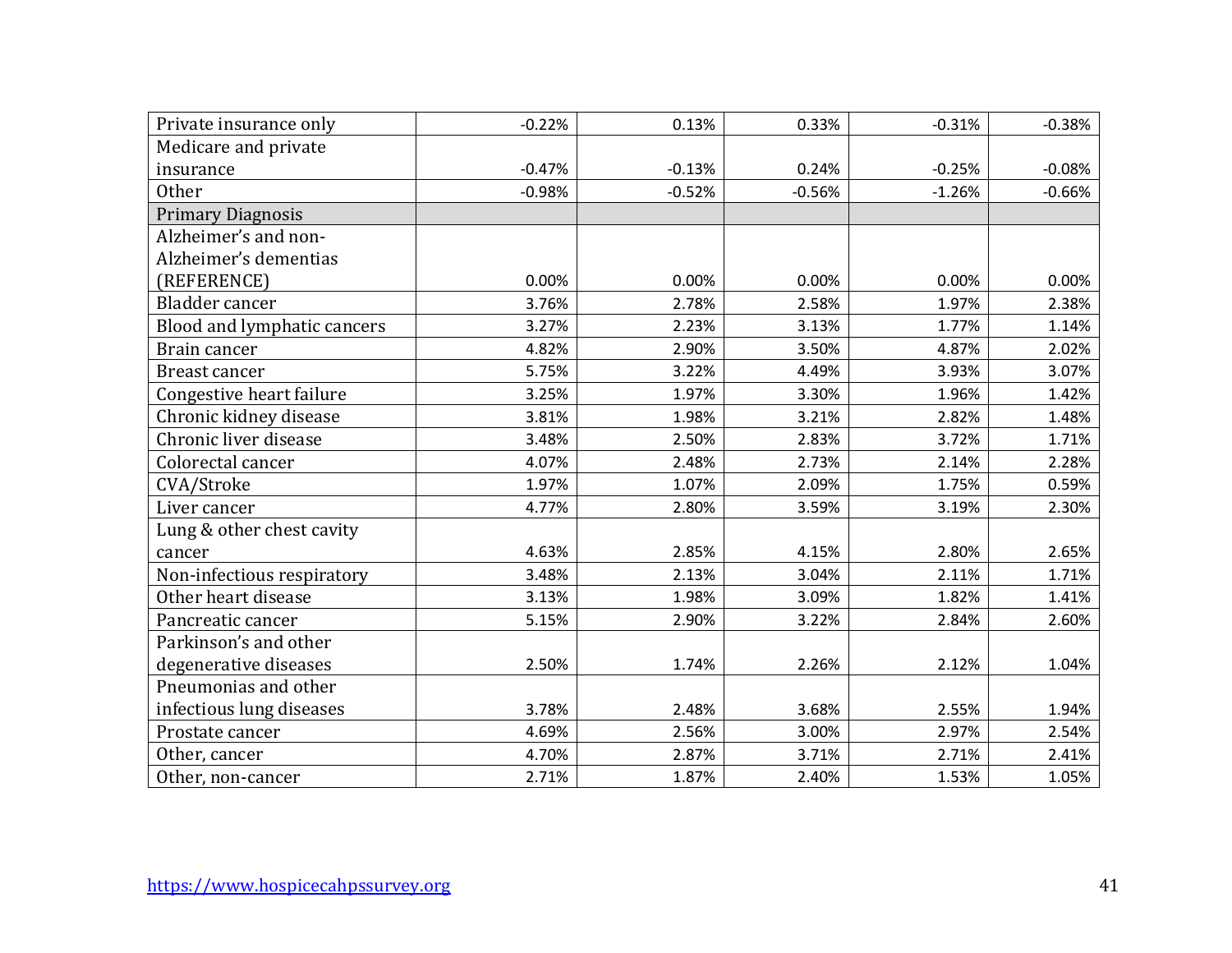| Length of hospice stay         |          |          |          |          |          |
|--------------------------------|----------|----------|----------|----------|----------|
| $2-5$ days                     | $-4.65%$ | $-1.98%$ | $-4.25%$ | $-4.12%$ | $-4.98%$ |
| $6-12$ days                    | $-3.07%$ | $-0.98%$ | $-2.67%$ | $-2.20%$ | $-2.94%$ |
| 13-29 days                     | $-1.76%$ | $-0.68%$ | $-1.88%$ | $-1.36%$ | $-2.01%$ |
| 30-80 days                     | $-0.70%$ | $-0.20%$ | $-0.50%$ | $-0.53%$ | $-0.88%$ |
| 81+ days (REFERENCE)           | 0.00%    | 0.00%    | 0.00%    | 0.00%    | 0.00%    |
| Caregiver Age                  |          |          |          |          |          |
| Age 18-44                      | $-0.59%$ | 0.09%    | $-1.01%$ | $-1.18%$ | $-0.06%$ |
| Age 45-54                      | 0.44%    | 0.14%    | $-0.22%$ | 0.11%    | 0.25%    |
| Age 55-64 (REFERENCE)          | 0.00%    | 0.00%    | 0.00%    | 0.00%    | 0.00%    |
| Age 65-74                      | $-0.80%$ | $-0.45%$ | $-0.31%$ | $-1.14%$ | $-0.43%$ |
| Age 75-84                      | $-2.65%$ | $-1.40%$ | $-1.55%$ | $-3.33%$ | $-1.76%$ |
| Age $85+$                      | $-4.64%$ | $-2.90%$ | $-3.12%$ | $-5.21%$ | $-3.93%$ |
| <b>Caregiver Education</b>     |          |          |          |          |          |
| 8 <sup>th</sup> grade or less  | 0.92%    | $-0.04%$ | 0.58%    | 0.33%    | $-0.77%$ |
| Some high school               | 1.28%    | 0.74%    | 0.24%    | 0.53%    | 0.30%    |
| High school graduate or GED    |          |          |          |          |          |
| (REFERENCE)                    | 0.00%    | 0.00%    | 0.00%    | 0.00%    | 0.00%    |
| Some college                   | $-0.82%$ | $-0.38%$ | $-0.83%$ | $-0.95%$ | $-0.40%$ |
| 4-year college graduate        | $-2.24%$ | $-1.23%$ | $-1.42%$ | $-2.07%$ | $-0.94%$ |
| More than 4-year college       |          |          |          |          |          |
| graduate                       | $-2.57%$ | $-1.63%$ | $-2.05%$ | $-3.03%$ | $-1.37%$ |
| Caregiver relationship         |          |          |          |          |          |
| (Decedent was the caregiver's  |          |          |          |          |          |
|                                |          |          |          |          |          |
| Spouse or partner              | 0.67%    | 0.83%    | 0.75%    | 1.44%    | $-0.73%$ |
| Parent (REFERENCE)             | 0.00%    | 0.00%    | 0.00%    | 0.00%    | 0.00%    |
| Mother-in-law or father-in-law | 2.19%    | 1.32%    | 2.36%    | 2.60%    | 1.13%    |
| Aunt or uncle                  | $-3.89%$ | $-2.18%$ | $-2.29%$ | $-4.14%$ | $-1.90%$ |
| Sister or brother              | $-4.52%$ | $-1.50%$ | $-2.18%$ | $-3.66%$ | $-2.70%$ |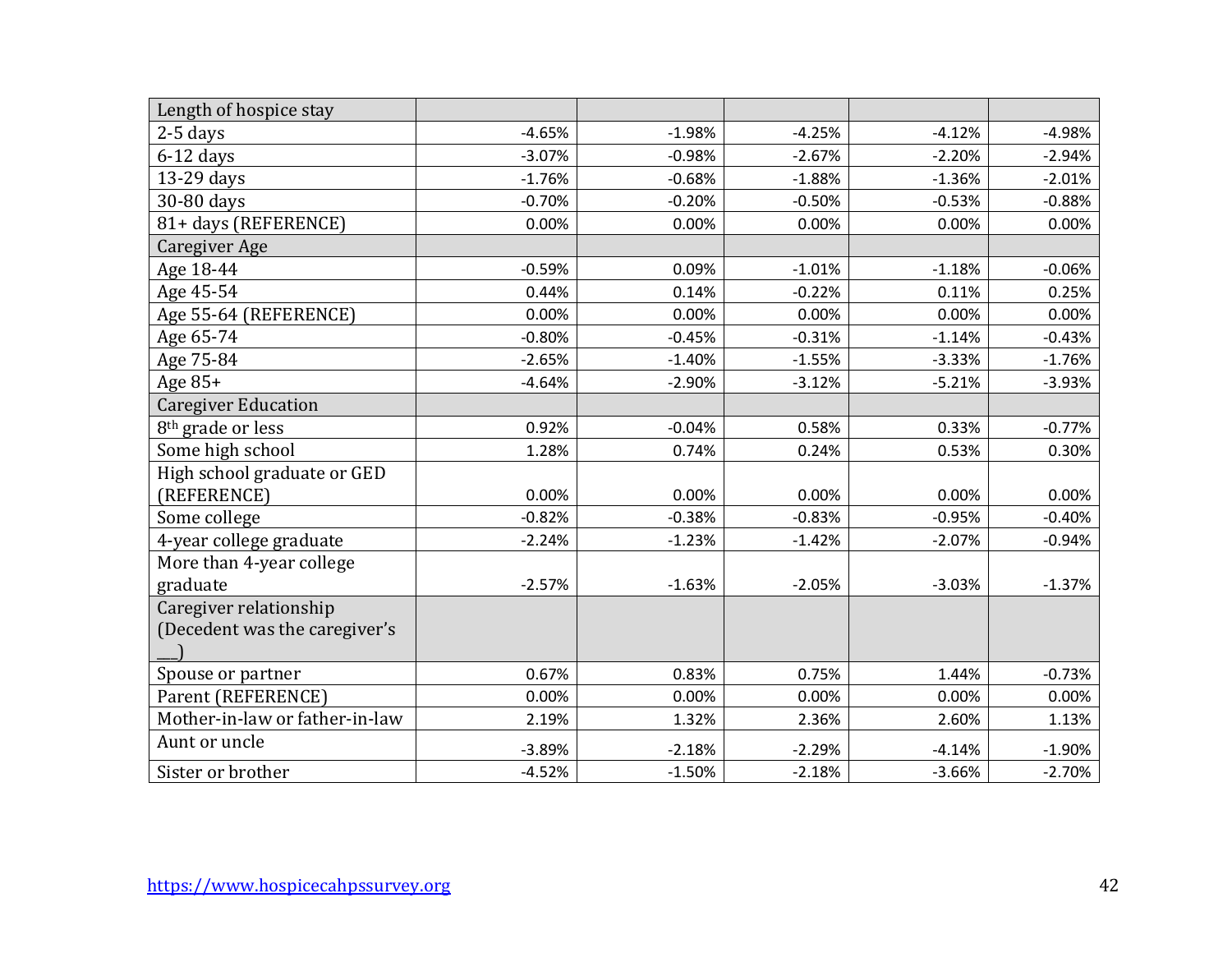| Child                      | $-1.12%$ | $-0.46%$ | $-0.71\%$ | -0.87%   | $-1.42%$ |
|----------------------------|----------|----------|-----------|----------|----------|
| Friend                     | $-4.51%$ | $-1.94%$ | $-1.71%$  | $-2.67%$ | $-2.70%$ |
| <b>Other</b>               | $-0.82%$ | $-0.38%$ | 0.61%     | 0.00%    | $-0.77%$ |
| Survey                     |          |          |           |          |          |
| Language/Respondent's home |          |          |           |          |          |
| language                   |          |          |           |          |          |
| Survey language or home    |          |          |           |          |          |
| language was Spanish       | 4.44%    | 1.85%    | 2.34%     | 5.47%    | 2.23%    |
| All others (REFERENCE)     | $0.00\%$ | $0.00\%$ | $0.00\%$  | 0.00%    | 0.00%    |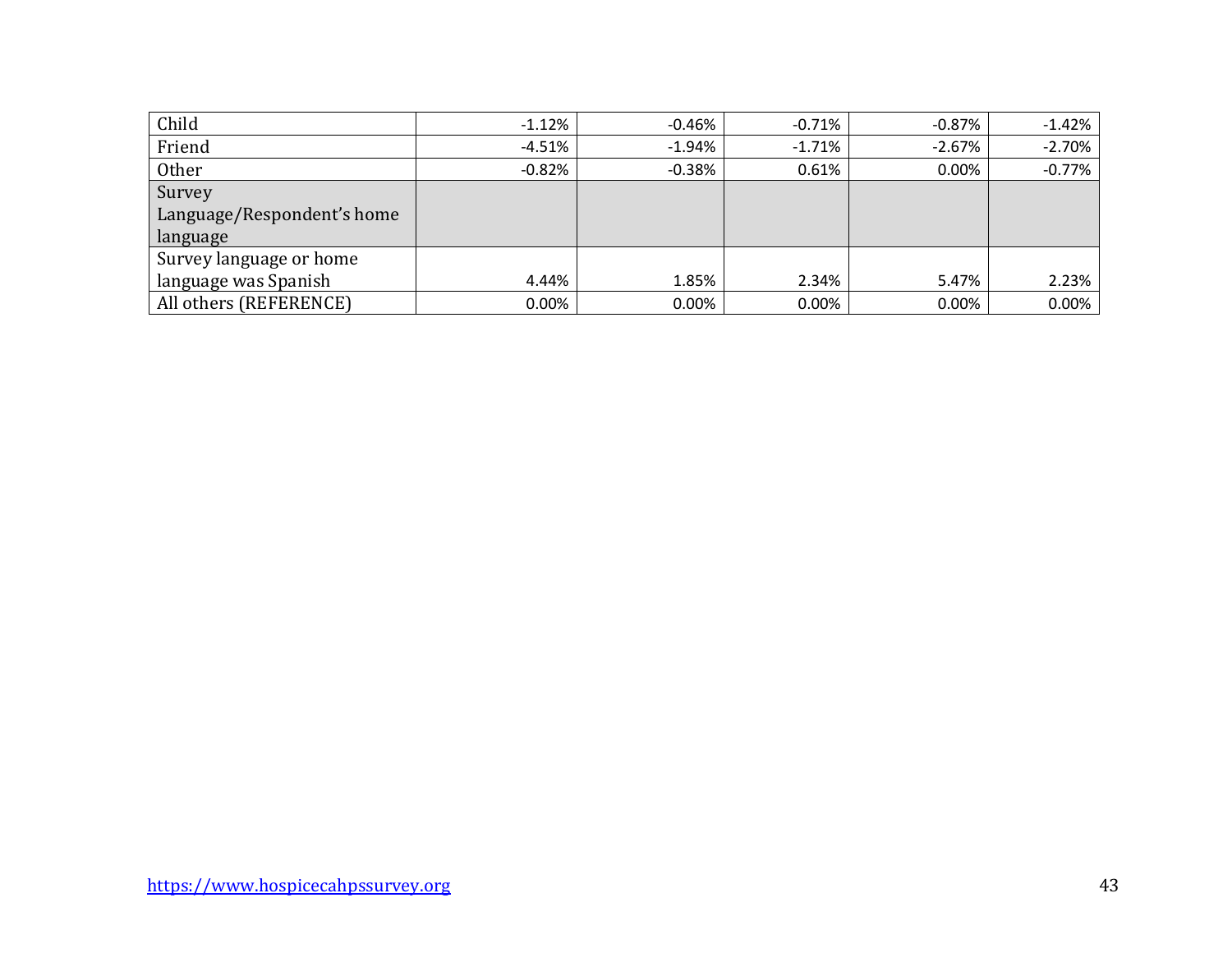**Table 11. CAHPS Hospice Survey Bottom-Box Case-Mix Adjustments for Rating of this Hospice and Willing to Recommend this Hospice, Q2 2017 - Q4 2018**

|                                                 | <b>Rating of this</b><br>Hospice | <b>Willing to</b><br><b>Recommend this</b><br>Hospice |
|-------------------------------------------------|----------------------------------|-------------------------------------------------------|
| Response percentile (per 1% of response         |                                  |                                                       |
| percentile)                                     | $-0.03%$                         | $-0.02%$                                              |
| Decedent Age                                    |                                  |                                                       |
| Age 18-54                                       | 0.26%                            | 0.11%                                                 |
| Age 55-64                                       | $-0.22%$                         | $-0.15%$                                              |
| Age 65-69                                       | $-0.21%$                         | $-0.19%$                                              |
| Age 70-74                                       | $-0.17%$                         | $-0.19%$                                              |
| Age 75-79                                       | 0.09%                            | 0.08%                                                 |
| Age 80-84                                       | $-0.06%$                         | 0.00%                                                 |
| Age 85-89                                       | 0.05%                            | $-0.03%$                                              |
| Age 90+ (REFERENCE)                             | 0.00%                            | 0.00%                                                 |
| Payer for Hospice Care                          |                                  |                                                       |
| Medicare only (REFERENCE)                       | 0.00%                            | 0.00%                                                 |
| Medicaid only or Medicaid and private insurance | $-0.34%$                         | $-0.09%$                                              |
| Medicare and Medicaid                           | $-1.46%$                         | $-0.58%$                                              |
| Private insurance only                          | $-0.33%$                         | $-0.21%$                                              |
| Medicare and private insurance                  | $-0.19%$                         | $-0.10%$                                              |
| Other                                           | $-0.59%$                         | $-0.27%$                                              |
| <b>Primary Diagnosis</b>                        |                                  |                                                       |
| Alzheimer's and non-Alzheimer's dementias       |                                  |                                                       |
| (REFERENCE)                                     | 0.00%                            | 0.00%                                                 |
| Bladder cancer                                  | 0.11%                            | $-0.19%$                                              |
| Blood and lymphatic cancers                     | $-0.98%$                         | $-0.99%$                                              |
| Brain cancer                                    | 0.50%                            | 0.13%                                                 |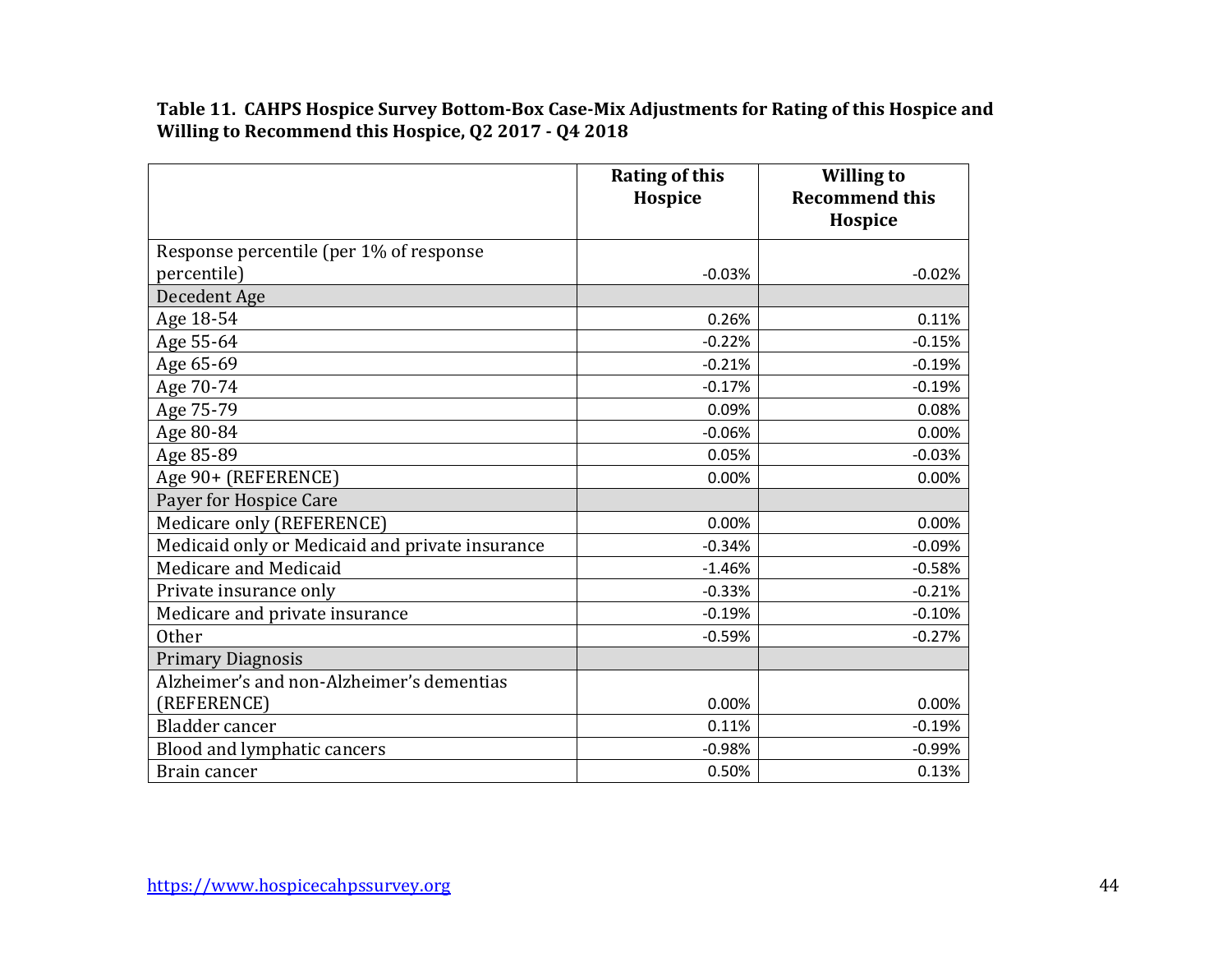| Breast cancer                                 | 0.53%    | 0.33%    |
|-----------------------------------------------|----------|----------|
| Congestive heart failure                      | $-0.32%$ | $-0.40%$ |
| Chronic kidney disease                        | $-0.60%$ | $-0.59%$ |
| Chronic liver disease                         | 0.04%    | $-0.27%$ |
| Colorectal cancer                             | $-0.46%$ | $-0.67%$ |
| CVA/Stroke                                    | 0.47%    | 0.27%    |
| Liver cancer                                  | $-0.17%$ | $-0.60%$ |
| Lung & other chest cavity cancer              | $-0.30%$ | $-0.46%$ |
| Non-infectious respiratory                    | $-0.51%$ | $-0.48%$ |
| Other heart disease                           | $-0.13%$ | $-0.23%$ |
| Pancreatic cancer                             | 0.33%    | $-0.17%$ |
| Parkinson's and other degenerative diseases   | 0.07%    | 0.06%    |
| Pneumonias and other infectious lung diseases | 0.24%    | $-0.14%$ |
| Prostate cancer                               | 0.21%    | $-0.37%$ |
| Other, cancer                                 | $-0.25%$ | $-0.39%$ |
| Other, non-cancer                             | 0.02%    | $-0.13%$ |
| Length of hospice stay                        |          |          |
| $2-5$ days                                    | $-1.07%$ | $-0.45%$ |
| $6-12$ days                                   | $-1.16%$ | $-0.70%$ |
| 13-29 days                                    | $-1.44%$ | $-1.01%$ |
| 30-80 days                                    | $-1.02%$ | $-0.74%$ |
| 81+ days (REFERENCE)                          | 0.00%    | 0.00%    |
| <b>Caregiver Age</b>                          |          |          |
| Age 18-44                                     | $-1.59%$ | $-1.44%$ |
| Age 45-54                                     | $-0.47%$ | $-0.47%$ |
| Age 55-64 (REFERENCE)                         | 0.00%    | 0.00%    |
| Age 65-74                                     | 0.90%    | 0.85%    |
| Age 75-84                                     | 0.94%    | 1.07%    |
| Age 85+                                       | 0.31%    | 0.96%    |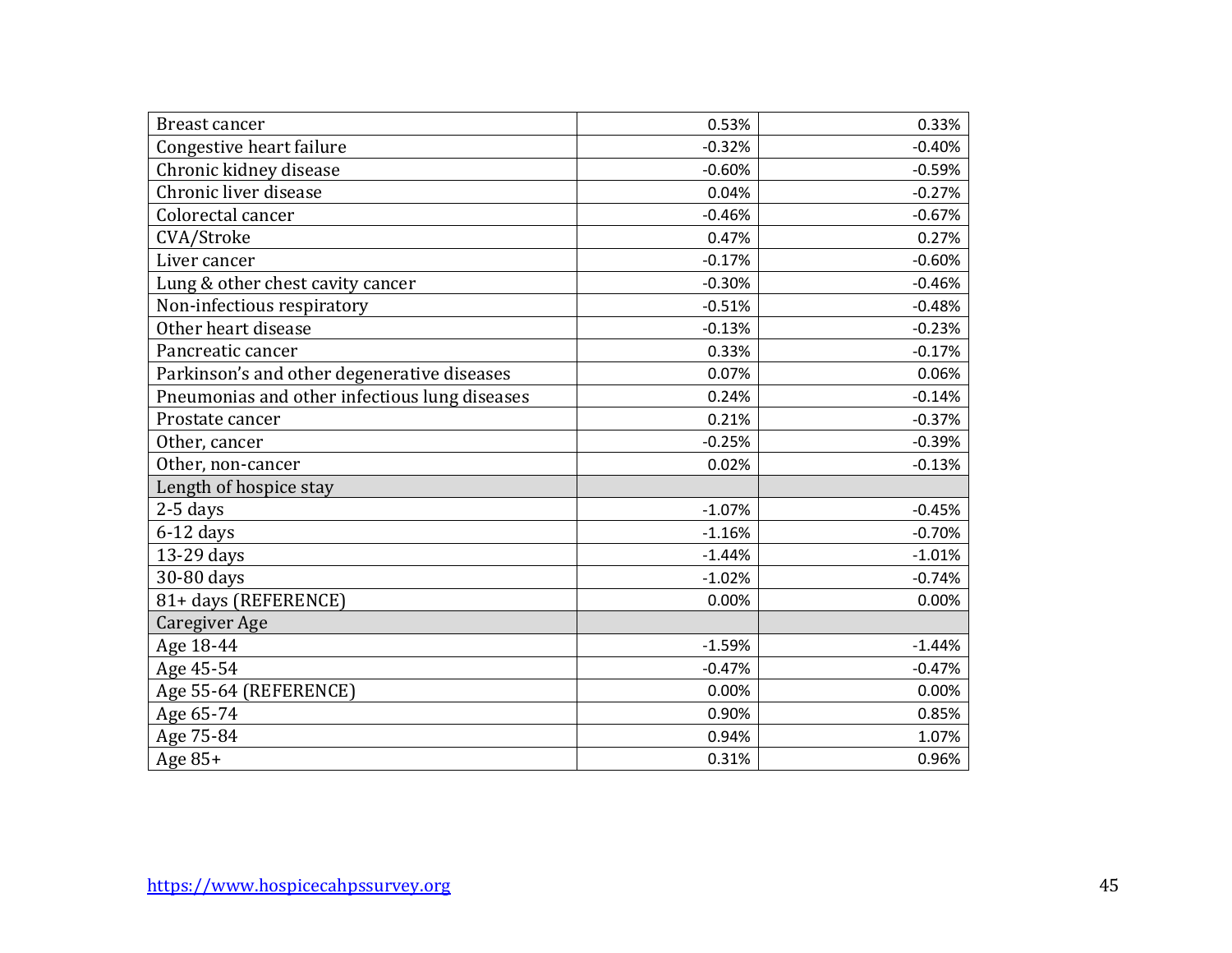| <b>Caregiver Education</b>                   |          |          |
|----------------------------------------------|----------|----------|
| 8 <sup>th</sup> grade or less                | $-0.74%$ | $-0.59%$ |
| Some high school                             | 0.15%    | 0.27%    |
| High school graduate or GED (REFERENCE)      | 0.00%    | 0.00%    |
| Some college                                 | $-0.75%$ | $-0.80%$ |
| 4-year college graduate                      | $-1.10%$ | $-1.19%$ |
| More than 4-year college graduate            | $-1.86%$ | $-1.93%$ |
| Caregiver relationship (Decedent was the     |          |          |
| caregiver's                                  |          |          |
| Spouse or partner                            | $-0.45%$ | $-0.35%$ |
| Parent (REFERENCE)                           | 0.00%    | 0.00%    |
| Mother-in-law or father-in-law               | 0.73%    | 0.55%    |
| Aunt or uncle                                | 0.35%    | 0.33%    |
| Sister or brother                            | $-0.71%$ | $-0.37%$ |
| Child                                        | $-0.72%$ | $-0.47%$ |
| Friend                                       | $-0.12%$ | 0.04%    |
| <b>Other</b>                                 | $-0.01%$ | 0.25%    |
| Survey Language/Respondent's home language   |          |          |
| Survey language or home language was Spanish | 1.60%    | 0.85%    |
| All others (REFERENCE)                       | 0.00%    | 0.00%    |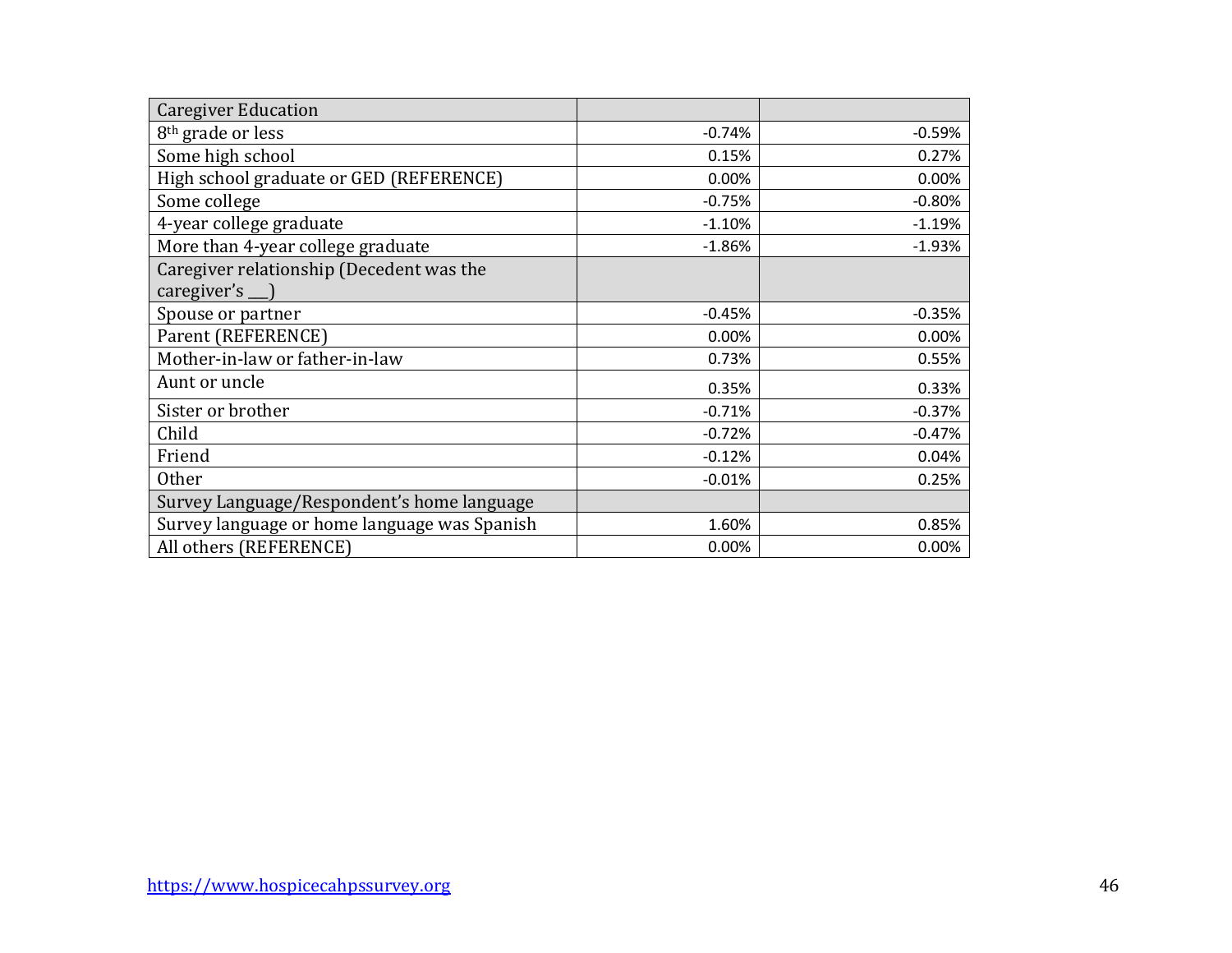|                                                 | <b>National Mean</b> |
|-------------------------------------------------|----------------------|
| Response percentile                             | 18.3%                |
| Decedent Age                                    |                      |
| Age 18-54                                       | 2.5%                 |
| Age 55-64                                       | 7.0%                 |
| Age 65-69                                       | 6.5%                 |
| Age 70-74                                       | 9.4%                 |
| Age 75-79                                       | 12.0%                |
| Age 80-84                                       | 15.5%                |
| Age 85-89                                       | 19.0%                |
| Age 90+                                         | 28.0%                |
| Payer for Hospice Care                          |                      |
| Medicare only                                   | 72.1%                |
| Medicaid only or Medicaid and private insurance | 1.6%                 |
| Medicare and Medicaid                           | 5.2%                 |
| Private insurance only                          | 3.9%                 |
| Medicare and private insurance                  | 5.6%                 |
| <b>Other</b>                                    | 11.6%                |
| <b>Primary Diagnosis</b>                        |                      |
| Alzheimer's and non-Alzheimer's dementias       | 15.4%                |
| Bladder cancer                                  | 1.2%                 |
| Blood and lymphatic cancers                     | 3.2%                 |
| Brain cancer                                    | 1.3%                 |
| Breast cancer                                   | 2.3%                 |
| Congestive heart failure                        | 8.3%                 |
| Chronic kidney disease                          | 1.8%                 |
| Chronic liver disease                           | 1.6%                 |
| Colorectal cancer                               | 3.0%                 |
| CVA/Stroke                                      | 8.3%                 |
| Liver cancer                                    | 1.8%                 |
| Lung & other chest cavity cancer                | 8.0%                 |
| Non-infectious respiratory                      | 5.7%                 |
| Other heart disease                             | 8.5%                 |
| Pancreatic cancer                               | 3.0%                 |
| Parkinson's and other degenerative diseases     | 3.3%                 |
| Pneumonias and other infectious lung diseases   | 2.8%                 |

# **Table 12. National Means of CAHPS Hospice Survey Case-Mix Adjustment Variables, Q2 2017 - Q4 2018**

[https://www.hospicecahpssurvey.org](https://www.hospicecahpssurvey.org/)